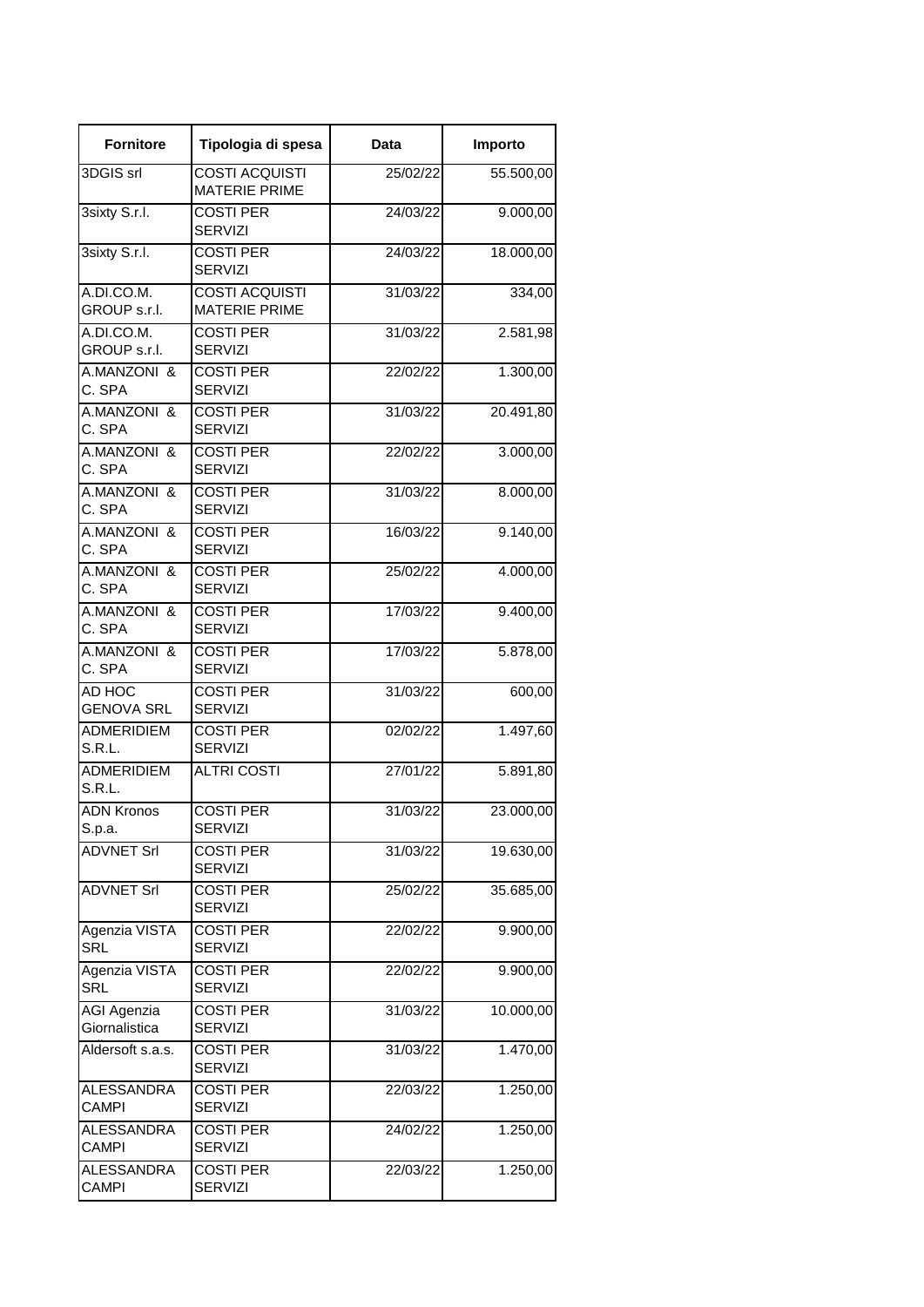| <b>ALESSANDRA</b><br>CAMPI           | <b>COSTI PER</b><br><b>SERVIZI</b>            | 02/02/22 | 1.250,00  |
|--------------------------------------|-----------------------------------------------|----------|-----------|
| Alet<br>Communication                | <b>COSTI PER</b><br><b>SERVIZI</b>            | 22/02/22 | 8.333,33  |
| Alpi San Marco<br>srl                | <b>COSTI PER</b><br><b>SERVIZI</b>            | 07/02/22 | 15.681,35 |
| Alpi San Marco<br>srl                | <b>COSTI PER</b><br><b>SERVIZI</b>            | 27/01/22 | 14.437,30 |
| Alpi San Marco<br>srl                | <b>COSTI PER</b><br><b>SERVIZI</b>            | 16/03/22 | 11.385,35 |
| Alten Italia S.p.A.                  | <b>COSTI PER</b><br><b>SERVIZI</b>            | 31/03/22 | 6.000,00  |
| Alten Italia S.p.A. COSTI PER        | <b>SERVIZI</b>                                | 31/03/22 | 4.500,00  |
| Alten Italia S.p.A. COSTI PER        | <b>SERVIZI</b>                                | 17/03/22 | 4.500,00  |
| Alten Italia S.p.A. COSTI PER        | <b>SERVIZI</b>                                | 17/03/22 | 12.000,00 |
| Alten Italia S.p.A. COSTI PER        | <b>SERVIZI</b>                                | 31/03/22 | 4.500,00  |
| Alten Italia S.p.A. COSTI PER        | <b>SERVIZI</b>                                | 31/03/22 | 6.000,00  |
| Alten Italia S.p.A. COSTI PER        | <b>SERVIZI</b>                                | 31/03/22 | 4.500,00  |
| Alten Italia S.p.A. COSTI PER        | SERVIZI                                       | 31/03/22 | 4.500,00  |
| Alten Italia S.p.A. COSTI PER        | <b>SERVIZI</b>                                | 31/03/22 | 4.500,00  |
| Alten Italia S.p.A. COSTI PER        | <b>SERVIZI</b>                                | 17/03/22 | 4.500,00  |
| Alten Italia S.p.A. COSTI PER        | <b>SERVIZI</b>                                | 31/03/22 | 4.500,00  |
| <b>AMA GROUP</b><br><b>SRL</b>       | <b>COSTI ACQUISTI</b><br><b>MATERIE PRIME</b> | 25/02/22 | 2.236,00  |
| <b>AMAZON WEB</b><br><b>SERVICES</b> | <b>COSTI PER</b><br><b>SERVIZI</b>            | 14/03/22 | 1.106,73  |
| <b>AMAZON WEB</b><br><b>SERVICES</b> | <b>COSTI PER</b><br><b>SERVIZI</b>            | 14/03/22 | 1.111,25  |
| <b>AMAZON WEB</b><br><b>SERVICES</b> | <b>COSTI PER</b><br><b>SERVIZI</b>            | 14/03/22 | 159,87    |
| AMERI ARCH.<br><b>MASSIMO</b>        | <b>COSTI PER</b><br><b>SERVIZI</b>            | 02/02/22 | 6.412,80  |
| ANSA                                 | <b>COSTI PER</b><br><b>SERVIZI</b>            | 25/02/22 | 53.065,00 |
| <b>ANT srls</b>                      | <b>COSTI PER</b><br><b>SERVIZI</b>            | 25/02/22 | 1.416,66  |
| <b>ANT srls</b>                      | <b>COSTI PER</b><br><b>SERVIZI</b>            | 25/02/22 | 1.416,66  |
| <b>ANT srls</b>                      | <b>COSTI PER</b><br><b>SERVIZI</b>            | 25/02/22 | 1.416,66  |
| Apleona HSG<br>S.p.A.                | <b>COSTI PER</b><br><b>SERVIZI</b>            | 31/03/22 | 5.536,00  |
| Apleona HSG<br>S.p.A.                | <b>COSTI PER</b><br><b>SERVIZI</b>            | 31/03/22 | 706,36    |
| Apleona HSG<br>S.p.A.                | <b>COSTI PER</b><br><b>SERVIZI</b>            | 31/03/22 | 1.766,34  |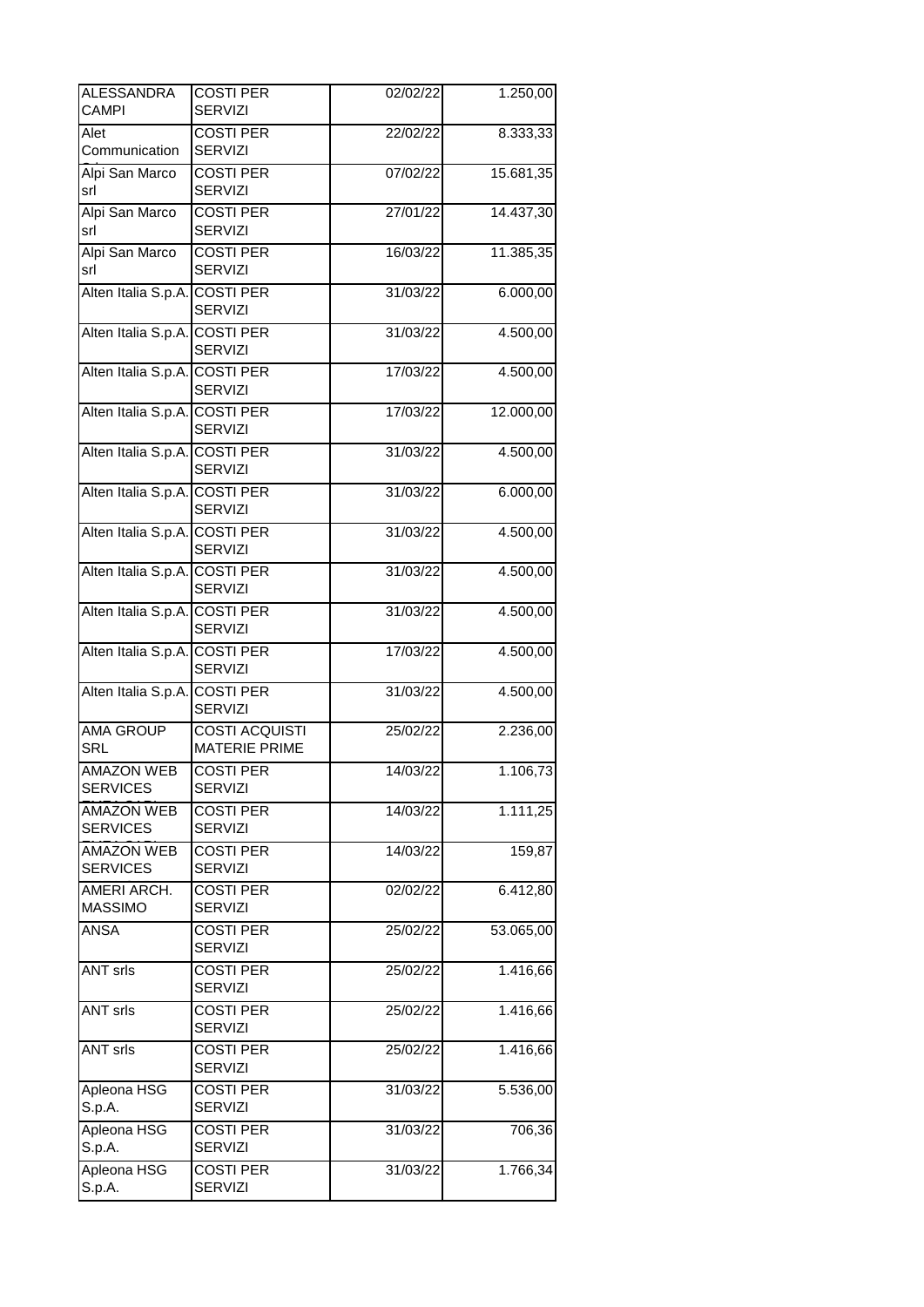| Apleona HSG<br>S.p.A.                      | <b>COSTI PER</b><br><b>SERVIZI</b>            | 31/03/22 | 44,16     |
|--------------------------------------------|-----------------------------------------------|----------|-----------|
| Apleona HSG                                | <b>COSTI PER</b>                              | 31/03/22 | 2.087,44  |
| S.p.A.                                     | <b>SERVIZI</b>                                |          |           |
| <b>APP EVENTI</b><br>S.R.L.                | <b>COSTI PER</b><br><b>SERVIZI</b>            | 24/03/22 | 47.934,43 |
| <b>ARIONI</b><br><b>INFORMATICA</b>        | <b>ALTRI BENI</b>                             | 31/03/22 | 1.000,00  |
| <b>ARIONI</b>                              | <b>COSTI ACQUISTI</b><br><b>MATERIE PRIME</b> | 31/03/22 | 1.130,00  |
| <b>INFORMATICA</b>                         |                                               |          |           |
| <b>ARIONI</b><br><b>INFORMATICA</b>        | <b>COSTI ACQUISTI</b><br><b>MATERIE PRIME</b> | 31/03/22 | 82,50     |
| <b>ARIONI</b><br><b>INFORMATICA</b>        | <b>COSTI ACQUISTI</b><br><b>MATERIE PRIME</b> | 25/02/22 | 5.859,00  |
| <b>ARIONI</b><br><b>INFORMATICA</b>        | <b>COSTI ACQUISTI</b><br><b>MATERIE PRIME</b> | 04/03/22 | 19.900,00 |
| <b>ARIONI</b>                              | <b>COSTI PER</b>                              | 27/01/22 | 59.086,88 |
| <b>INFORMATICA</b>                         | FRUIZIONE BENI DI                             |          |           |
| <b>ARIONI</b><br><b>INFORMATICA</b>        | <b>COSTI PER</b><br>FRUIZIONE BENI DI         | 25/02/22 | 59.086,88 |
| <b>ARIONI</b>                              | <b>COSTI PER</b>                              | 31/03/22 | 37.250,00 |
| <b>INFORMATICA</b>                         | <b>SERVIZI</b>                                |          |           |
| <b>ARIONI</b><br><b>INFORMATICA</b>        | APPARECCH DI<br><b>ELABORAZIONE</b>           | 27/01/22 | 568,00    |
| <b>ARIONI</b><br><b>INFORMATICA</b>        | <b>COSTI ACQUISTI</b><br><b>MATERIE PRIME</b> | 27/01/22 | 14.013,00 |
| <b>ARIONI</b><br><b>INFORMATICA</b>        | <b>COSTI PER</b><br>FRUIZIONE BENI DI         | 27/01/22 | 50.086,10 |
| <b>ARTMEDIAMIX</b>                         | <b>COSTI PER</b>                              | 26/01/22 | 12.295,81 |
| S.R.L.                                     | <b>SERVIZI</b>                                |          |           |
| <b>ARTMEDIAMIX</b><br>S.R.L.               | <b>COSTI PER</b><br><b>SERVIZI</b>            | 26/01/22 | 60.802,75 |
| <b>ASS. ITALIANA</b><br><b>INFORMATION</b> | <b>CONTRIBUTI</b><br><b>ASSOCIATIVI</b>       | 16/03/22 | 14.615,70 |
| <b>ASSOCIAZIONE</b>                        | <b>COSTI PER</b>                              | 16/03/22 | 17.580,00 |
| <b>EPICT ITALIA</b>                        | <b>SERVIZI</b>                                |          |           |
| Associazione<br>Great Innova               | <b>COSTI PER</b><br><b>SERVIZI</b>            | 25/02/22 | 4.900,00  |
| ASTREA s.r.l.                              | <b>COSTI PER</b><br><b>SERVIZI</b>            | 25/02/22 | 2.000,00  |
| <b>ATLANTICA</b><br>DIGITAL S.p.A.         | <b>COSTI PER</b><br><b>SERVIZI</b>            | 17/03/22 | 6.800,00  |
| AUSIND S.R.L.                              | <b>ACQUISTI BENI</b><br><b>DIVERSI</b>        | 27/01/22 | 110,00    |
| Avv. Vicenzo<br>Gallotto                   | <b>IMMOBILIZZAZIONI</b><br><b>IMM</b>         | 24/02/22 | 1.260,00  |
| <b>AYNO</b>                                | <b>COSTI ACQUISTI</b>                         | 30/03/22 | 11.077,73 |
| <b>VIDEOCONFER</b>                         | <b>MATERIE PRIME</b>                          |          |           |
| B&B<br><b>INFOSTAMPA</b>                   | <b>COSTI PER</b><br><b>SERVIZI</b>            | 22/02/22 | 3.150,00  |
| BABBOLEO<br><b>ADVERTISING</b>             | <b>COSTI PER</b><br><b>SERVIZI</b>            | 22/02/22 | 7.000,00  |
| <b>BABBOLEO</b><br><b>ADVERTISING</b>      | <b>COSTI PER</b><br><b>SERVIZI</b>            | 27/01/22 | 2.750,00  |
| <b>BABBOLEO</b><br><b>ADVERTISING</b>      | <b>COSTI PER</b><br><b>SERVIZI</b>            | 22/02/22 | 2.750,00  |
|                                            |                                               |          |           |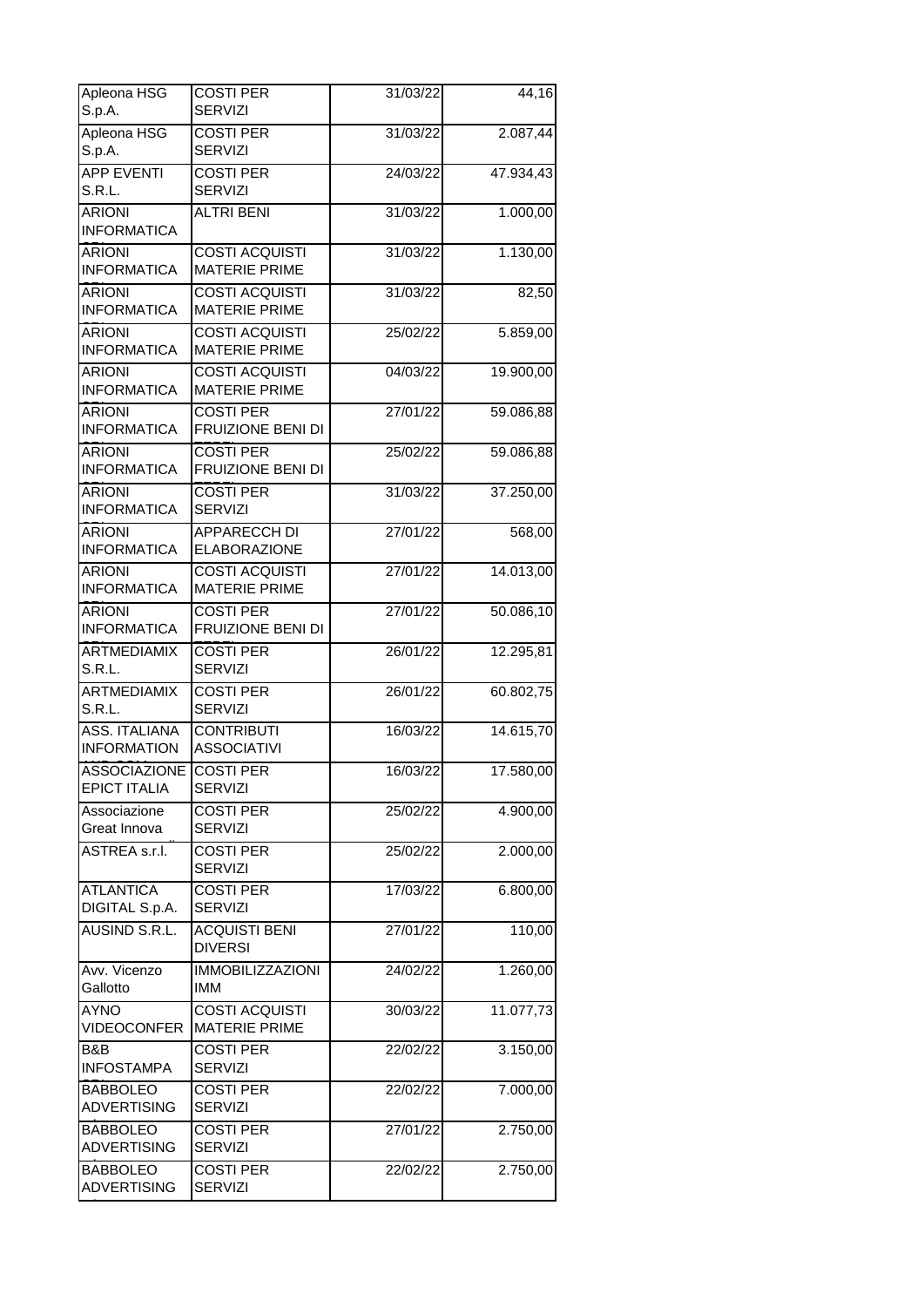| <b>BABBOLEO</b><br><b>ADVERTISING</b>  | <b>COSTI PER</b><br><b>SERVIZI</b>            | 16/03/22 | 1.516,00            |
|----------------------------------------|-----------------------------------------------|----------|---------------------|
| BATCOM S.n.c.<br>di Andrea             | <b>COSTI PER</b><br><b>SERVIZI</b>            | 31/03/22 | 1.190,00            |
| <b>BBBELL S.p.A.</b>                   | <b>COSTI PER</b><br><b>SERVIZI</b>            | 31/03/22 | 2.700,00            |
| BBS S.r.I.                             | <b>COSTI ACQUISTI</b><br><b>MATERIE PRIME</b> | 16/03/22 | 12.412,63           |
| <b>BETA</b><br>Technologies            | <b>COSTI ACQUISTI</b><br><b>MATERIE PRIME</b> | 25/02/22 | 13.818,00           |
| <b>BIOLAV S.r.l.</b>                   | <b>COSTI ACQUISTI</b><br><b>MATERIE PRIME</b> | 31/03/22 | $\overline{570,00}$ |
| <b>BLOOMFLEET</b><br>S.r.I.            | <b>COSTI PER</b><br><b>SERVIZI</b>            | 23/03/22 | 9,67                |
| <b>BLOOMFLEET</b><br>S.r.l.            | <b>COSTI PER</b><br><b>SERVIZI</b>            | 23/02/22 | 0,74                |
| <b>Blu Service srl</b>                 | <b>COSTI ACQUISTI</b><br><b>MATERIE PRIME</b> | 27/01/22 | 120,00              |
| <b>Blu Service srl</b>                 | <b>COSTI PER</b><br><b>SERVIZI</b>            | 27/01/22 | $\overline{120,00}$ |
| <b>Blu Service srl</b>                 | <b>COSTI PER</b><br><b>SERVIZI</b>            | 27/01/22 | 120,00              |
| <b>Blu Service srl</b>                 | <b>COSTI PER</b><br><b>SERVIZI</b>            | 27/01/22 | 120,00              |
| <b>BLUE LIME srl</b>                   | <b>COSTI ACQUISTI</b><br><b>MATERIE PRIME</b> | 16/03/22 | 6.720,00            |
| <b>BLUEUP Srls</b>                     | <b>COSTI ACQUISTI</b><br><b>MATERIE PRIME</b> | 13/01/22 | 2.920,00            |
| BRAV S.r.I.                            | <b>COSTI ACQUISTI</b><br><b>MATERIE PRIME</b> | 09/03/22 | 16.800,00           |
| Brinthesis S.r.l.                      | <b>COSTI PER</b><br><b>SERVIZI</b>            | 23/03/22 | 45.500,00           |
| Brinthesis S.r.l.                      | <b>COSTI PER</b><br><b>SERVIZI</b>            | 23/03/22 | 52.000,00           |
| <b>Bureau Veritas</b><br>Italia S.p.A. | <b>IMMOBILIZZAZIONI</b><br><b>IMM</b>         | 27/01/22 | 1.500,00            |
| C&C<br><b>CONSULTING</b>               | <b>COSTI ACQUISTI</b><br><b>MATERIE PRIME</b> | 31/03/22 | 147,79              |
| C&C<br><b>CONSULTING</b>               | <b>COSTI ACQUISTI</b><br><b>MATERIE PRIME</b> | 31/03/22 | 2.266,84            |
| CADO'<br><b>PROMOTION</b>              | <b>COSTI ACQUISTI</b><br><b>MATERIE PRIME</b> | 31/03/22 | 825,00              |
| <b>CAIRORCS</b><br>MEDIA S.P.A.        | <b>COSTI PER</b><br><b>SERVIZI</b>            | 17/03/22 | 10.000,00           |
| <b>CENTRO</b><br><b>LIGURE</b>         | <b>COSTI PER</b><br><b>SERVIZI</b>            | 22/02/22 | 200,00              |
| <b>CENTROSERVI</b><br>ZI S.r.I.        | <b>COSTI PER</b><br><b>SERVIZI</b>            | 27/01/22 | 190,00              |
| <b>CEPAS SRL</b>                       | <b>COSTI PER</b><br><b>SERVIZI</b>            | 27/01/22 | 1.350,00            |
| <b>CLARANET</b><br>S.r.L.              | <b>COSTI PER</b><br><b>SERVIZI</b>            | 22/02/22 | 750,00              |
| <b>CLARANET</b><br>S.r.L.              | <b>COSTI PER</b><br><b>SERVIZI</b>            | 22/02/22 | 2.500,00            |
| Cleis Tech s.r.l.                      | <b>COSTI ACQUISTI</b><br><b>MATERIE PRIME</b> | 27/01/22 | 19.880,00           |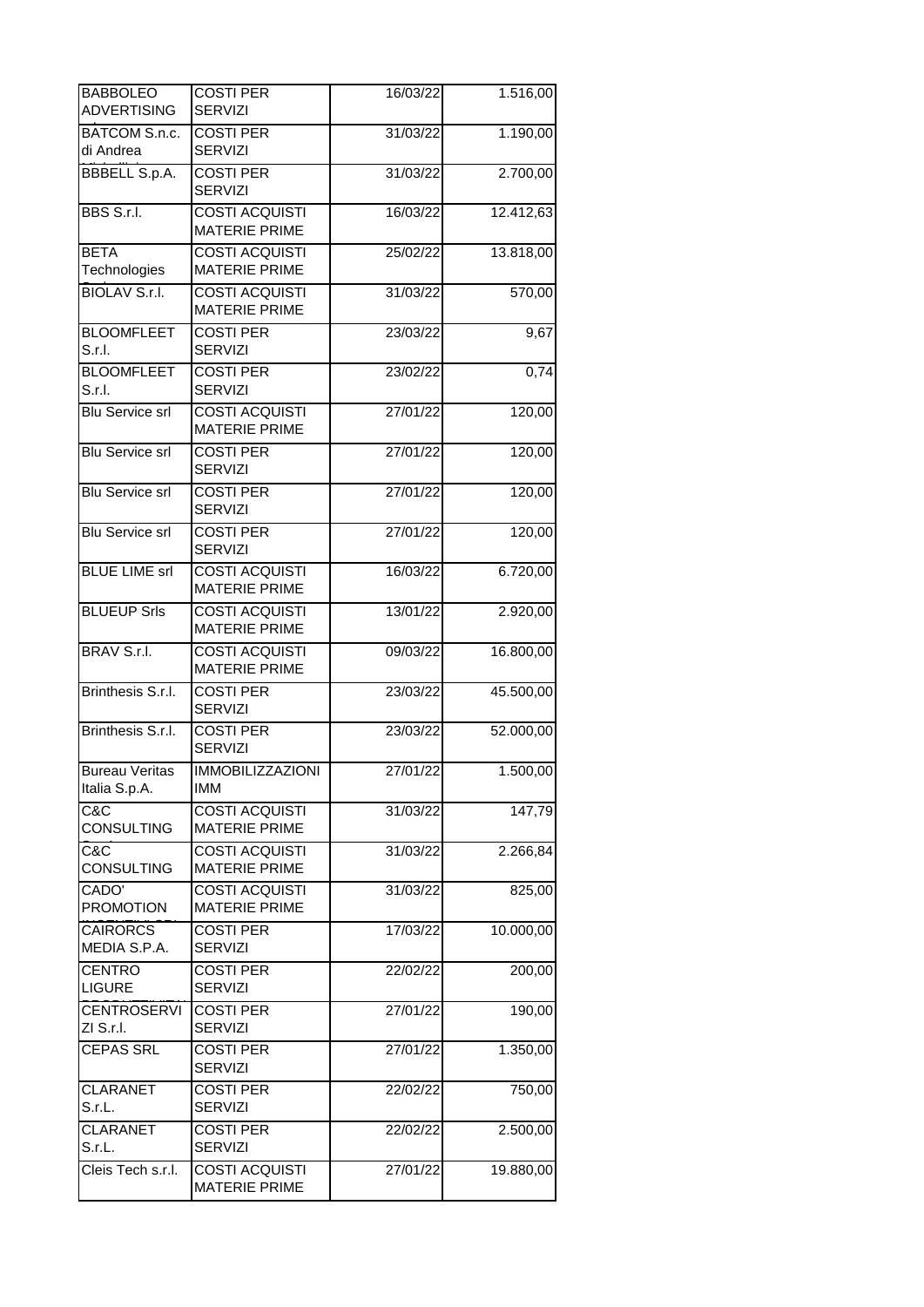| Cleis Tech s.r.l.                              | <b>COSTI PER</b><br><b>SERVIZI</b> | 27/01/22 | 4.350,00            |
|------------------------------------------------|------------------------------------|----------|---------------------|
| Cleis Tech s.r.l.                              | <b>COSTI PER</b><br>SERVIZI        | 04/03/22 | $\overline{247,50}$ |
| Cleis Tech s.r.l.                              | <b>COSTI PER</b><br><b>SERVIZI</b> | 16/03/22 | 118,13              |
| Cleis Tech s.r.l.                              | <b>COSTI PER</b><br><b>SERVIZI</b> | 31/03/22 | 4.120,00            |
| Cleis Tech s.r.l.                              | <b>COSTI PER</b><br><b>SERVIZI</b> | 27/01/22 | 4.386,25            |
| CMCI S.C. A R.L                                | <b>IMMOBILIZZAZIONI</b>            | 29/03/22 | 25.496,32           |
| CNS - SOCIETA<br><b>COOPERATIVA</b>            | <b>COSTI PER</b><br><b>SERVIZI</b> | 17/03/22 | 7.963,04            |
| CNS - SOCIETA<br>COOPERATIVA                   | <b>COSTI PER</b><br><b>SERVIZI</b> | 27/01/22 | 1.699,18            |
| CNS - SOCIETA<br>COOPERATIVA                   | <b>COSTI PER</b><br>SERVIZI        | 17/03/22 | 1.699,18            |
| CodeNotary<br>Europe GmbH                      | <b>COSTI PER</b><br><b>SERVIZI</b> | 15/03/22 | 9.000,00            |
| <b>COLOMBO</b><br>S.R.L.                       | <b>COSTI PER</b><br><b>SERVIZI</b> | 25/02/22 | 3.683,33            |
| <b>COLOMBO</b><br>S.R.L.                       | <b>COSTI PER</b><br><b>SERVIZI</b> | 27/01/22 | 3.683,33            |
| <b>COMDATA</b><br>S.P.A.                       | <b>COSTI PER</b><br><b>SERVIZI</b> | 25/02/22 | 33.005,00           |
| <b>COMUNICADV</b><br><b>SRL</b>                | <b>COSTI PER</b><br><b>SERVIZI</b> | 17/03/22 | 1.500,00            |
| <b>COMUNICAZIO</b><br><b>NE &amp; EDITORIA</b> | <b>COSTI PER</b><br><b>SERVIZI</b> | 17/03/22 | 6.000,00            |
| consorzio stabile I<br>three for tech          | <b>COSTI PER</b><br><b>SERVIZI</b> | 31/03/22 | 22,76               |
| consorzio stabile l<br>three for tech          | <b>COSTI PER</b><br><b>SERVIZI</b> | 27/01/22 | 2.175,61            |
| consorzio stabile COSTI PER<br>three for tech  | <b>SERVIZI</b>                     | 27/01/22 | 1.077,38            |
| consorzio stabile<br>three for tech            | <b>COSTI PER</b><br><b>SERVIZI</b> | 31/03/22 | 1.800,38            |
| consorzio stabile l<br>three for tech          | <b>COSTI PER</b><br><b>SERVIZI</b> | 31/03/22 | 929,35              |
| consorzio stabile<br>three for tech            | <b>COSTI PER</b><br><b>SERVIZI</b> | 31/03/22 | 1.146,77            |
| consorzio stabile<br>three for tech            | <b>COSTI PER</b><br><b>SERVIZI</b> | 27/01/22 | 2.175,61            |
| consorzio stabile<br>three for tech            | <b>COSTI PER</b><br><b>SERVIZI</b> | 27/01/22 | 2.175,61            |
| consorzio stabile<br>three for tech            | <b>COSTI PER</b><br><b>SERVIZI</b> | 31/03/22 | 891,56              |
| consorzio stabile<br>three for tech            | <b>COSTI PER</b><br><b>SERVIZI</b> | 31/03/22 | 7.126,01            |
| consorzio stabile<br>three for tech            | <b>COSTI PER</b><br><b>SERVIZI</b> | 27/01/22 | 1.066,00            |
| consorzio stabile l<br>three for tech          | <b>COSTI PER</b><br><b>SERVIZI</b> | 31/03/22 | 22,76               |
| consorzio stabile l<br>three for tech          | <b>COSTI PER</b><br><b>SERVIZI</b> | 27/01/22 | 1.143,86            |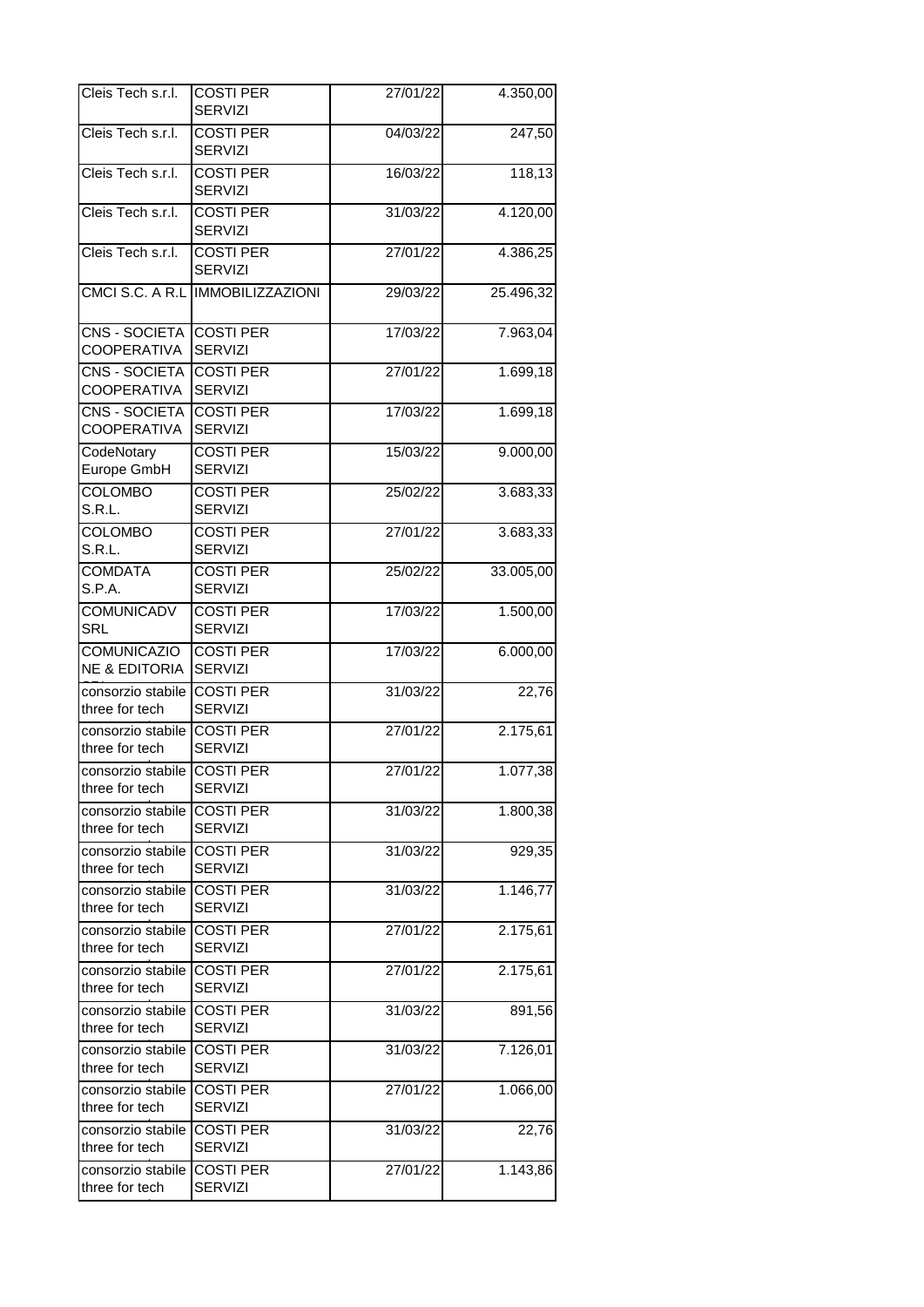| consorzio stabile COSTI PER                   |                                               | 27/01/22 | 2.175,61  |
|-----------------------------------------------|-----------------------------------------------|----------|-----------|
| three for tech                                | <b>SERVIZI</b>                                |          |           |
| consorzio stabile COSTI PER<br>three for tech | SERVIZI                                       | 27/01/22 | 1.077,38  |
| consorzio stabile<br>three for tech           | <b>COSTI PER</b><br><b>SERVIZI</b>            | 31/03/22 | 18,83     |
| consorzio stabile<br>three for tech           | <b>COSTI PER</b><br><b>SERVIZI</b>            | 31/03/22 | 2.175,61  |
| consorzio stabile                             | <b>COSTI PER</b>                              | 31/03/22 | 965,61    |
| three for tech                                | <b>SERVIZI</b>                                |          |           |
| consorzio stabile COSTI PER<br>three for tech | <b>SERVIZI</b>                                | 31/03/22 | 22,76     |
| consorzio stabile<br>three for tech           | <b>COSTI PER</b><br><b>SERVIZI</b>            | 27/01/22 | 1.077,38  |
| consorzio stabile<br>three for tech           | <b>COSTI PER</b><br><b>SERVIZI</b>            | 31/03/22 | 22,76     |
| consorzio stabile COSTI PER<br>three for tech | <b>SERVIZI</b>                                | 22/02/22 | 5.959,10  |
| consorzio stabile<br>three for tech           | <b>COSTI PER</b><br><b>SERVIZI</b>            | 31/03/22 | 22,76     |
| Consult                                       | <b>IMMOBILIZZAZIONI</b>                       | 16/03/22 | 4.270,39  |
| Engineering                                   |                                               |          |           |
| ContactLab<br>S.p.A.                          | <b>COSTI ACQUISTI</b><br><b>MATERIE PRIME</b> | 22/02/22 | 2.500,00  |
| ContactLab<br>S.p.A.                          | <b>COSTI PER</b><br><b>SERVIZI</b>            | 22/02/22 | 7.550,00  |
| Converge SpA                                  | <b>COSTI PER</b><br><b>SERVIZI</b>            | 22/02/22 | 1.073,90  |
| COOP.GUARD.<br><b>GIURATI</b>                 | <b>COSTI PER</b><br><b>SERVIZI</b>            | 27/01/22 | 400,00    |
| COOP.GUARD.<br><b>GIURATI</b>                 | <b>COSTI PER</b><br><b>SERVIZI</b>            | 17/03/22 | 400,00    |
| Coopservice<br>Soc. Coop. p. A.               | <b>ALTRI COSTI PER</b><br>IL PERSONALE        | 17/03/22 | 1.120,00  |
| Coopservice<br>Soc. Coop. p. A.               | <b>COSTI PER</b><br><b>SERVIZI</b>            | 17/03/22 | 195,00    |
| Coopservice<br>Soc. Coop. p. A.               | <b>COSTI PER</b><br><b>SERVIZI</b>            | 27/01/22 | 1.044,00  |
| Coopservice<br>Soc. Coop. p. A.               | <b>COSTI PER</b><br><b>SERVIZI</b>            | 27/01/22 | 195,00    |
| Coopservice<br>Soc. Coop. p. A.               | <b>COSTI PER</b><br><b>SERVIZI</b>            | 27/01/22 | 195,00    |
| Coopservice<br>Soc. Coop. p. A.               | COSTI PER<br><b>SERVIZI</b>                   | 16/03/22 | 195,00    |
| Coopservice<br>Soc. Coop. p. A.               | <b>COSTI PER</b><br><b>SERVIZI</b>            | 27/01/22 | 195,00    |
| Coopservice                                   | <b>COSTI PER</b><br><b>SERVIZI</b>            | 27/01/22 | 1.044,00  |
| Soc. Coop. p. A.<br>Coopservice               | <b>COSTI PER</b>                              | 27/01/22 | 195,00    |
| Soc. Coop. p. A.                              | <b>SERVIZI</b>                                |          |           |
| Coopservice<br>Soc. Coop. p. A.               | <b>COSTI PER</b><br><b>SERVIZI</b>            | 27/01/22 | 195,00    |
| <b>CORPORATE</b><br><b>EXPRESS SRL</b>        | <b>COSTI ACQUISTI</b><br><b>MATERIE PRIME</b> | 31/03/22 | 1.452,37  |
| <b>COSTAGUTA</b><br><b>ROBERTO</b>            | <b>COSTI PER</b><br><b>SERVIZI</b>            | 04/03/22 | 11.756,80 |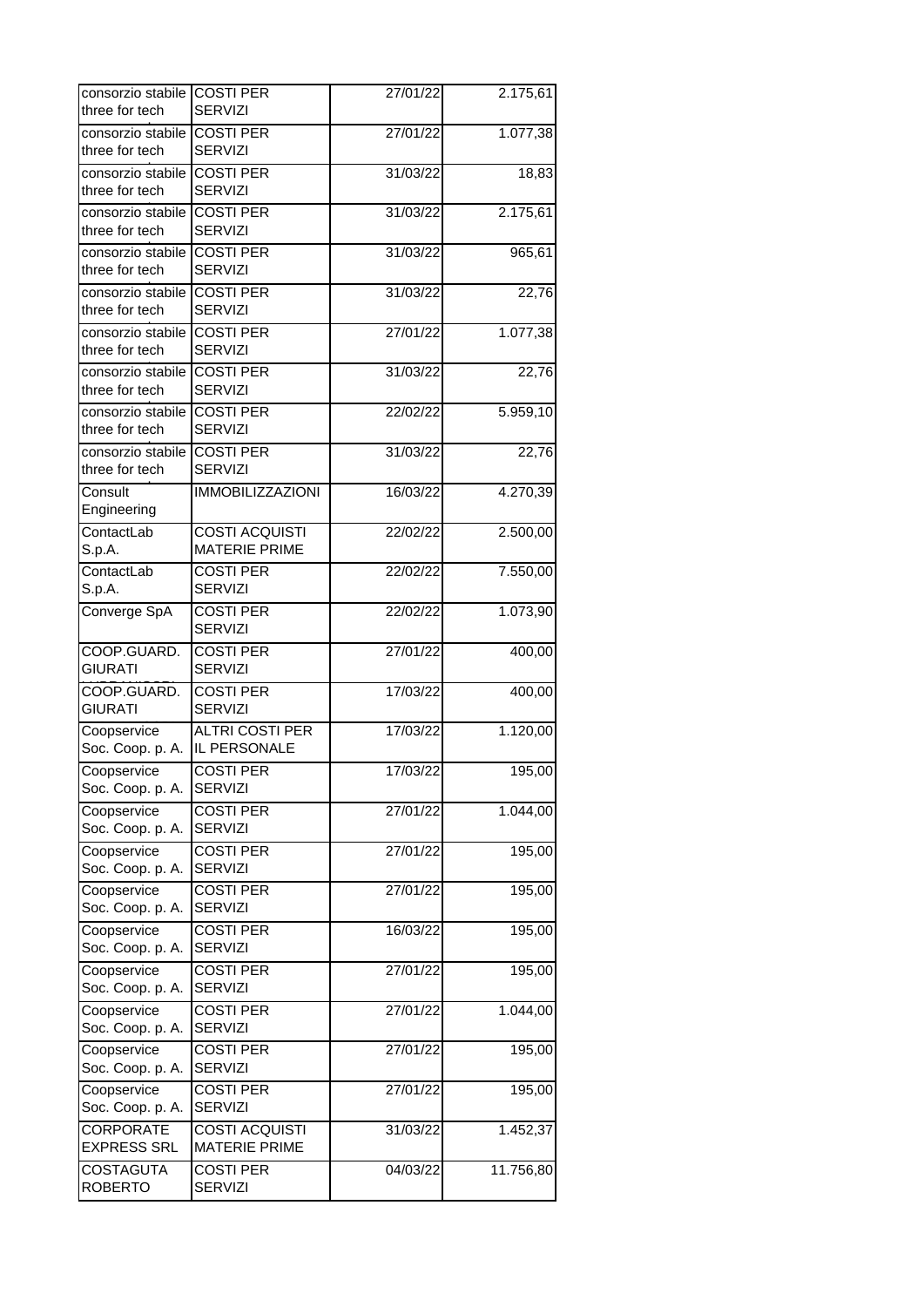| <b>COTINI</b>                      | <b>COSTI PER</b><br><b>SERVIZI</b>            | 31/03/22 | 260,52    |
|------------------------------------|-----------------------------------------------|----------|-----------|
| <b>CPL Concordia</b><br>Soc. Coop. | <b>IMMOBILIZZAZIONI</b>                       | 30/03/22 | 72.903,25 |
| <b>CPL Concordia</b><br>Soc. Coop. | <b>IMMOBILIZZAZIONI</b>                       | 30/03/22 | 17.619,14 |
| CRIBIS D&B Srl                     | <b>COSTI PER</b><br>SERVIZI                   | 23/03/22 | 122,95    |
| <b>DALMATEC SrL</b>                | <b>COSTI PER</b><br>SERVIZI                   | 17/03/22 | 396,00    |
| <b>DATA</b><br><b>MANAGEMENT</b>   | <b>COSTI PER</b><br><b>SERVIZI</b>            | 31/03/22 | 3.500,00  |
| <b>DATA</b><br><b>MANAGEMENT</b>   | <b>COSTI PER</b><br><b>SERVIZI</b>            | 31/03/22 | 9.999,99  |
| <b>DATA</b><br><b>PROCESSING</b>   | <b>COSTI ACQUISTI</b><br><b>MATERIE PRIME</b> | 25/02/22 | 27.000,00 |
| <b>DATA</b><br><b>PROCESSING</b>   | <b>COSTI ACQUISTI</b><br><b>MATERIE PRIME</b> | 31/03/22 | 11.500,00 |
| <b>DATA</b><br><b>PROCESSING</b>   | <b>COSTI ACQUISTI</b><br><b>MATERIE PRIME</b> | 22/02/22 | 7.000,00  |
| <b>DATA</b><br><b>PROCESSING</b>   | <b>COSTI ACQUISTI</b><br><b>MATERIE PRIME</b> | 31/03/22 | 6.476,25  |
| <b>DATA</b><br><b>PROCESSING</b>   | <b>COSTI PER</b><br><b>SERVIZI</b>            | 31/03/22 | 7.555,00  |
| <b>DATA</b><br><b>PROCESSING</b>   | <b>COSTI PER</b><br><b>SERVIZI</b>            | 27/01/22 | 9.764,00  |
| <b>DATA</b><br><b>PROCESSING</b>   | <b>COSTI PER</b><br><b>SERVIZI</b>            | 27/01/22 | 2.573,75  |
| <b>DATA</b><br><b>PROCESSING</b>   | <b>COSTI PER</b><br><b>SERVIZI</b>            | 27/01/22 | 7.555,00  |
| <b>DATA</b><br>PROCESSING          | <b>COSTI PER</b><br><b>SERVIZI</b>            | 27/01/22 | 7.555,00  |
| <b>DATA</b><br><b>PROCESSING</b>   | <b>COSTI PER</b><br><b>SERVIZI</b>            | 31/03/22 | 1.500,00  |
| <b>DATA</b><br><b>PROCESSING</b>   | <b>COSTI PER</b><br><b>SERVIZI</b>            | 31/03/22 | 12.610,00 |
| <b>DATA</b><br><b>PROCESSING</b>   | <b>COSTI PER</b><br><b>SERVIZI</b>            | 31/03/22 | 34.650,00 |
| <b>DATA</b><br><b>PROCESSING</b>   | <b>COSTI PER</b><br><b>SERVIZI</b>            | 22/02/22 | 2.250,00  |
| DATA<br><b>PROCESSING</b>          | <b>COSTI PER</b><br><b>SERVIZI</b>            | 31/03/22 | 4.850,00  |
| <b>DATA</b><br><b>PROCESSING</b>   | <b>COSTI PER</b><br><b>SERVIZI</b>            | 31/03/22 | 680,00    |
| <b>DATA</b><br><b>PROCESSING</b>   | <b>COSTI ACQUISTI</b><br><b>MATERIE PRIME</b> | 27/01/22 | 44.500,00 |
| <b>DATA</b><br><b>PROCESSING</b>   | <b>COSTI ACQUISTI</b><br><b>MATERIE PRIME</b> | 31/03/22 | 7.300,00  |
| DATA<br><b>PROCESSING</b>          | <b>COSTI ACQUISTI</b><br><b>MATERIE PRIME</b> | 31/03/22 | 17.000,00 |
| <b>DATA</b><br><b>PROCESSING</b>   | <b>COSTI PER</b><br><b>SERVIZI</b>            | 27/01/22 | 9.764,00  |
| <b>DATA</b><br><b>PROCESSING</b>   | <b>COSTI PER</b><br><b>SERVIZI</b>            | 27/01/22 | 7.555,00  |
| DATA<br><b>PROCESSING</b>          | <b>COSTI PER</b><br><b>SERVIZI</b>            | 22/02/22 | 2.155,60  |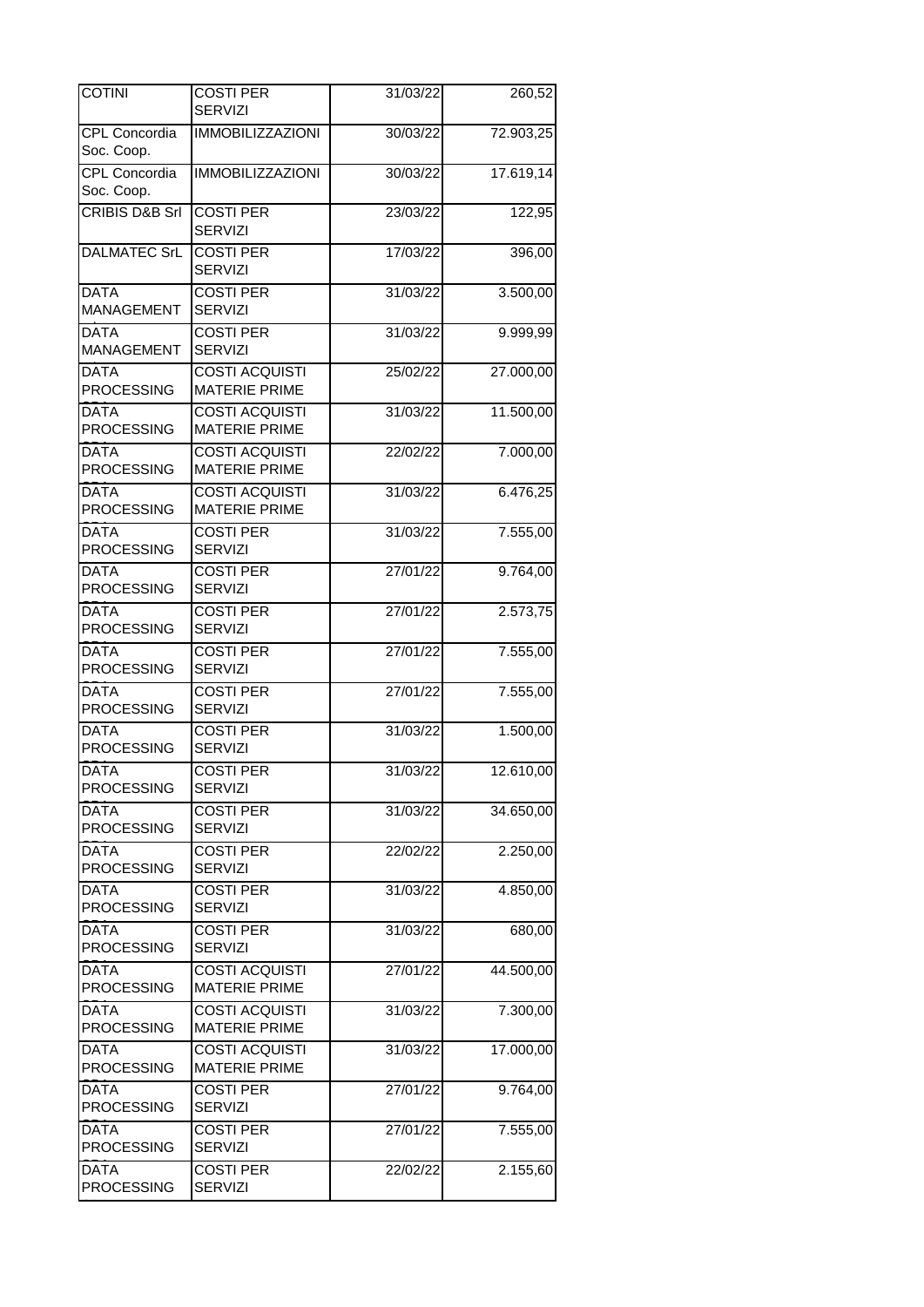| <b>DATA</b>          | <b>COSTI PER</b>                              | 31/03/22 | 1.940,00  |
|----------------------|-----------------------------------------------|----------|-----------|
| <b>PROCESSING</b>    | <b>SERVIZI</b>                                |          |           |
| <b>DATA STAMPA</b>   | <b>COSTI PER</b>                              | 31/03/22 | 13.356,50 |
| srl                  | <b>SERVIZI</b>                                |          |           |
| <b>DBInformation</b> | <b>COSTI PER</b>                              | 31/03/22 | 820,00    |
| s.p.a.               | <b>SERVIZI</b>                                |          |           |
| <b>DEBORA</b>        | <b>COSTI PER</b>                              | 05/01/22 | 1.500,00  |
| <b>RUOCCO</b>        | <b>SERVIZI</b>                                |          |           |
| <b>DEDAGROUP</b>     | <b>COSTI ACQUISTI</b>                         | 27/01/22 | 3.206,25  |
| <b>PUBLIC</b>        | <b>MATERIE PRIME</b>                          |          |           |
| <b>DEDAGROUP</b>     | <b>COSTI PER</b>                              | 27/01/22 | 487,50    |
| <b>PUBLIC</b>        | <b>SERVIZI</b>                                |          |           |
| <b>DEDAGROUP</b>     | <b>COSTI PER</b>                              | 31/03/22 | 1.725,00  |
| <b>PUBLIC</b>        | <b>SERVIZI</b>                                |          |           |
| <b>DEDAGROUP</b>     | <b>COSTI PER</b>                              | 16/03/22 | 97,50     |
| <b>PUBLIC</b>        | <b>SERVIZI</b>                                |          |           |
| <b>DEDAGROUP</b>     | <b>COSTI PER</b>                              | 16/03/22 | 552,50    |
| <b>PUBLIC</b>        | <b>SERVIZI</b>                                |          |           |
| <b>DEDAGROUP</b>     | <b>COSTI ACQUISTI</b>                         | 31/03/22 | 3.206,25  |
| <b>PUBLIC</b>        | <b>MATERIE PRIME</b>                          |          |           |
| <b>DEDALUS</b>       | <b>COSTI ACQUISTI</b>                         | 31/03/22 | 2.500,00  |
| ITALIA s.p.a.        | <b>MATERIE PRIME</b>                          |          |           |
| <b>DEDALUS</b>       |                                               |          |           |
| ITALIA s.p.a.        | <b>COSTI ACQUISTI</b><br><b>MATERIE PRIME</b> | 31/03/22 | 19.000,00 |
|                      |                                               |          |           |
| <b>DEDALUS</b>       | <b>COSTI ACQUISTI</b>                         | 31/03/22 | 26.000,00 |
| ITALIA s.p.a.        | <b>MATERIE PRIME</b>                          |          |           |
| <b>DEDALUS</b>       | <b>COSTI PER</b>                              | 22/02/22 | 4.800,00  |
| ITALIA s.p.a.        | SERVIZI                                       |          |           |
| <b>DEDALUS</b>       | <b>COSTI PER</b>                              | 27/01/22 | 1.200,00  |
| ITALIA s.p.a.        | <b>SERVIZI</b>                                |          |           |
| <b>DEDALUS</b>       | <b>COSTI PER</b>                              | 27/01/22 | 2.880,00  |
| ITALIA s.p.a.        | <b>SERVIZI</b>                                |          |           |
| <b>DEDALUS</b>       | <b>COSTI PER</b>                              | 27/01/22 | 37.295,51 |
| ITALIA s.p.a.        | <b>SERVIZI</b>                                |          |           |
| <b>DEDALUS</b>       | <b>COSTI PER</b>                              | 25/02/22 | 36.306,32 |
| ITALIA s.p.a.        | <b>SERVIZI</b>                                |          |           |
| <b>DEDALUS</b>       | <b>COSTI PER</b>                              | 27/01/22 | 800,00    |
| ITALIA s.p.a.        | <b>SERVIZI</b>                                |          |           |
| <b>DEDALUS</b>       | <b>COSTI PER</b>                              | 27/01/22 | 8.640,00  |
| ITALIA s.p.a.        | <b>SERVIZI</b>                                |          |           |
| <b>DEDALUS</b>       | <b>COSTI PER</b>                              | 27/01/22 | 480,00    |
| ITALIA s.p.a.        | <b>SERVIZI</b>                                |          |           |
| <b>DEDALUS</b>       | <b>COSTI PER</b>                              | 22/02/22 | 480,00    |
| ITALIA s.p.a.        | <b>SERVIZI</b>                                |          |           |
| <b>DEDALUS</b>       | <b>COSTI PER</b>                              | 27/01/22 | 8.750,00  |
| ITALIA s.p.a.        | <b>SERVIZI</b>                                |          |           |
| <b>DEDALUS</b>       | <b>COSTI PER</b>                              | 22/02/22 | 240,00    |
| ITALIA s.p.a.        | <b>SERVIZI</b>                                |          |           |
| <b>DEDALUS</b>       | <b>COSTI PER</b>                              | 16/03/22 | 18.142,20 |
| ITALIA s.p.a.        | <b>SERVIZI</b>                                |          |           |
| <b>DEDALUS</b>       | <b>COSTI PER</b>                              | 22/02/22 | 1.920,00  |
| ITALIA s.p.a.        | <b>SERVIZI</b>                                |          |           |
| <b>DEDALUS</b>       | <b>COSTI PER</b>                              | 27/01/22 | 10.462,50 |
| ITALIA s.p.a.        | <b>SERVIZI</b>                                |          |           |
| <b>DEDALUS</b>       | <b>COSTI PER</b>                              | 27/01/22 | 27.119,09 |
| ITALIA s.p.a.        | <b>SERVIZI</b>                                |          |           |
|                      |                                               |          |           |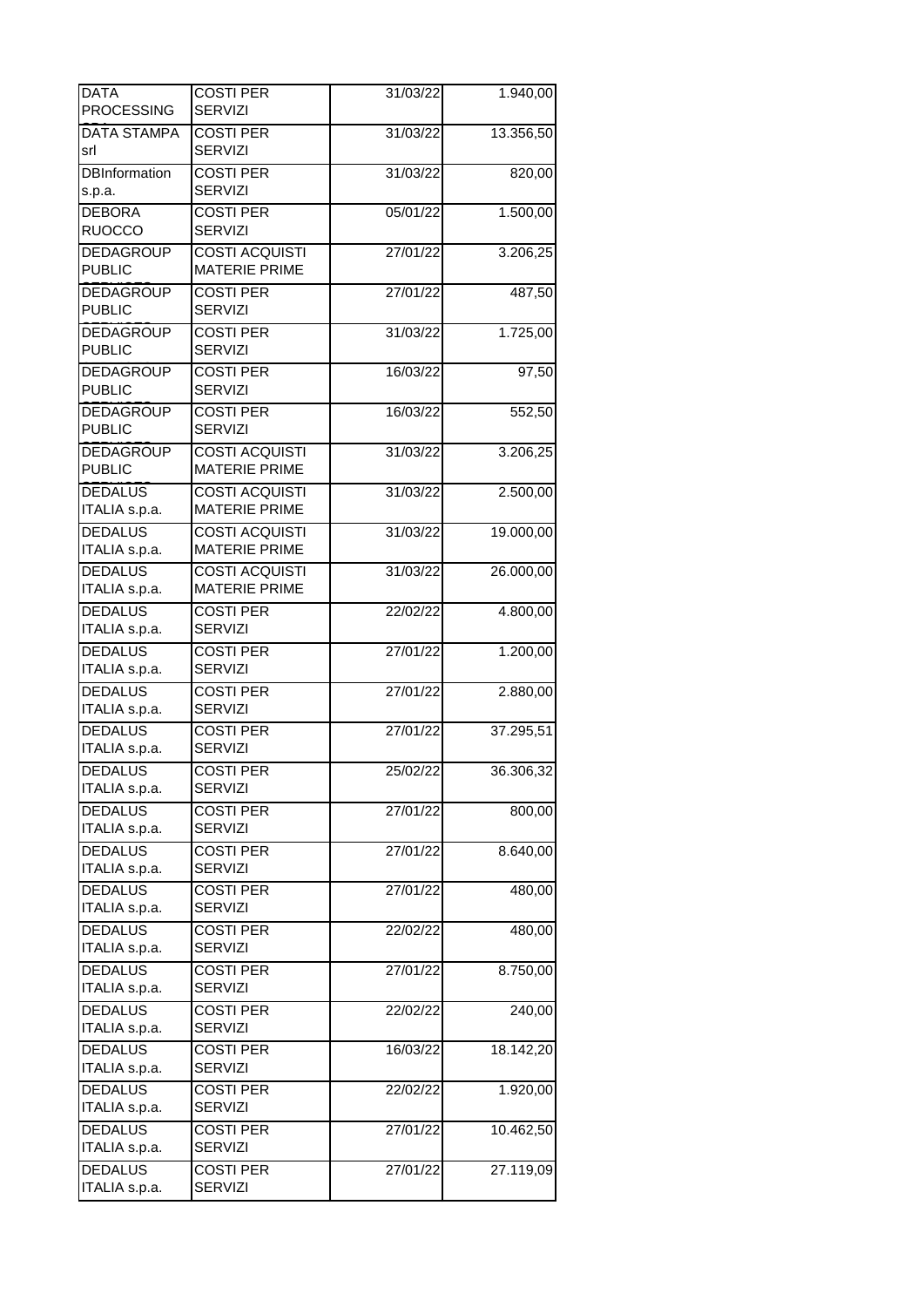| <b>DEDALUS</b> | <b>COSTI PER</b>      | 27/01/22 | 1.920,00  |
|----------------|-----------------------|----------|-----------|
| ITALIA s.p.a.  | <b>SERVIZI</b>        |          |           |
| <b>DEDALUS</b> | <b>COSTI PER</b>      | 27/01/22 | 480,00    |
| ITALIA s.p.a.  | <b>SERVIZI</b>        |          |           |
| <b>DEDALUS</b> | <b>COSTI PER</b>      | 22/02/22 | 480,00    |
| ITALIA s.p.a.  | <b>SERVIZI</b>        |          |           |
| <b>DEDALUS</b> | <b>COSTI PER</b>      | 27/01/22 | 8.750,00  |
| ITALIA s.p.a.  | <b>SERVIZI</b>        |          |           |
| <b>DEDALUS</b> | <b>COSTI PER</b>      | 16/03/22 | 10.462,50 |
| ITALIA s.p.a.  | <b>SERVIZI</b>        |          |           |
| <b>DEDALUS</b> | <b>COSTI PER</b>      | 16/03/22 | 32.696,50 |
| ITALIA s.p.a.  | SERVIZI               |          |           |
| <b>DEDALUS</b> | <b>COSTI PER</b>      | 31/03/22 | 24.669,77 |
| ITALIA s.p.a.  | <b>SERVIZI</b>        |          |           |
| <b>DEDALUS</b> | <b>COSTI PER</b>      | 16/03/22 | 8.750,00  |
| ITALIA s.p.a.  | <b>SERVIZI</b>        |          |           |
| <b>DEDALUS</b> | <b>COSTI PER</b>      | 31/03/22 | 2.400,00  |
| ITALIA s.p.a.  | <b>SERVIZI</b>        |          |           |
| <b>DEDALUS</b> | <b>COSTI PER</b>      |          |           |
| ITALIA s.p.a.  | <b>SERVIZI</b>        | 31/03/22 | 480,00    |
|                |                       |          |           |
| <b>DEDALUS</b> | <b>COSTI PER</b>      | 31/03/22 | 3.800,00  |
| ITALIA s.p.a.  | SERVIZI               |          |           |
| <b>DEDALUS</b> | <b>COSTI PER</b>      | 27/01/22 | 2.880,00  |
| ITALIA s.p.a.  | <b>SERVIZI</b>        |          |           |
| <b>DEDALUS</b> | <b>COSTI PER</b>      | 22/02/22 | 240,00    |
| ITALIA s.p.a.  | <b>SERVIZI</b>        |          |           |
| <b>DEDALUS</b> | <b>COSTI PER</b>      | 27/01/22 | 10.462,50 |
| ITALIA s.p.a.  | <b>SERVIZI</b>        |          |           |
| <b>DEDALUS</b> | <b>COSTI PER</b>      | 27/01/22 | 18.142,20 |
| ITALIA s.p.a.  | <b>SERVIZI</b>        |          |           |
| <b>DEDALUS</b> | <b>COSTI PER</b>      | 27/01/22 | 2.400,00  |
| ITALIA s.p.a.  | <b>SERVIZI</b>        |          |           |
| <b>DEDALUS</b> | <b>COSTI PER</b>      | 22/02/22 | 480,00    |
| ITALIA s.p.a.  | <b>SERVIZI</b>        |          |           |
| <b>DEDALUS</b> | <b>COSTI PER</b>      | 22/02/22 | 480,00    |
| ITALIA s.p.a.  | <b>SERVIZI</b>        |          |           |
| <b>DEDALUS</b> | <b>COSTI PER</b>      | 22/02/22 | 1.600,00  |
| ITALIA s.p.a.  | <b>SERVIZI</b>        |          |           |
| <b>DEDALUS</b> | <b>COSTI PER</b>      | 16/03/22 | 38.190,57 |
| ITALIA s.p.a.  | <b>SERVIZI</b>        |          |           |
| <b>DEDALUS</b> | <b>COSTI PER</b>      | 16/03/22 | 24.331,63 |
| ITALIA s.p.a.  | <b>SERVIZI</b>        |          |           |
| <b>DEDALUS</b> | <b>COSTI PER</b>      | 16/03/22 | 11.690,88 |
| ITALIA s.p.a.  | <b>SERVIZI</b>        |          |           |
| <b>DEDALUS</b> | <b>COSTI ACQUISTI</b> | 16/03/22 | 2.500,00  |
| ITALIA s.p.a.  | <b>MATERIE PRIME</b>  |          |           |
| <b>DEDALUS</b> | <b>COSTI PER</b>      | 22/02/22 | 800,00    |
| ITALIA s.p.a.  | <b>SERVIZI</b>        |          |           |
| <b>DEDALUS</b> | <b>COSTI PER</b>      | 27/01/22 | 480,00    |
| ITALIA s.p.a.  | <b>SERVIZI</b>        |          |           |
| <b>DEDALUS</b> | <b>COSTI PER</b>      |          |           |
| ITALIA s.p.a.  | <b>SERVIZI</b>        | 27/01/22 | 24.331,63 |
|                |                       |          |           |
| <b>DEDALUS</b> | <b>COSTI PER</b>      | 27/01/22 | 10.462,50 |
| ITALIA s.p.a.  | <b>SERVIZI</b>        |          |           |
| <b>DEDALUS</b> | <b>COSTI PER</b>      | 22/02/22 | 960,00    |
| ITALIA s.p.a.  | <b>SERVIZI</b>        |          |           |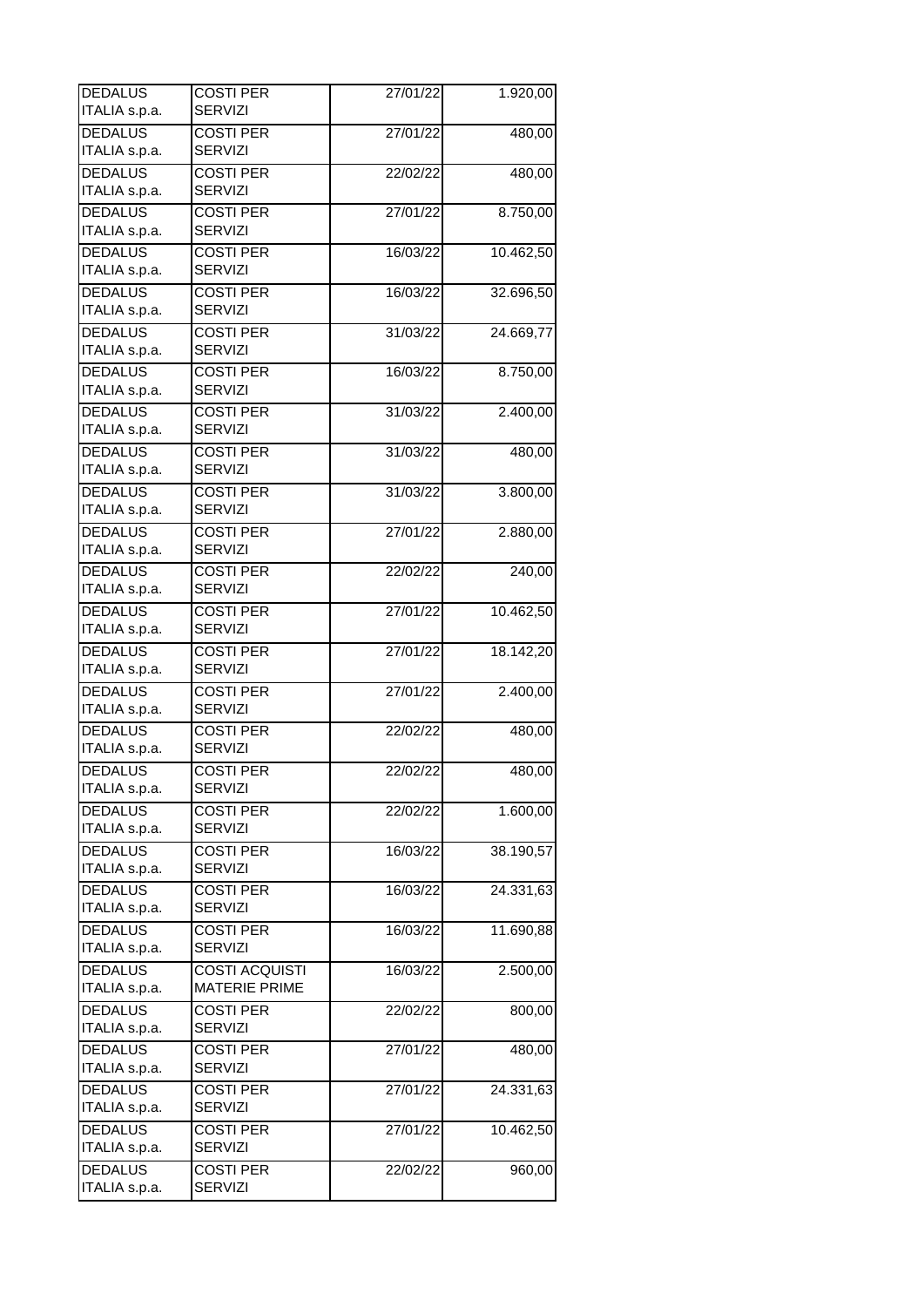| <b>DEDALUS</b>                  | <b>COSTI PER</b><br><b>SERVIZI</b>         | 27/01/22 | 8.750,00  |
|---------------------------------|--------------------------------------------|----------|-----------|
| ITALIA s.p.a.<br><b>DEDALUS</b> | <b>COSTI PER</b>                           |          |           |
| ITALIA s.p.a.                   | <b>SERVIZI</b>                             | 16/03/22 | 120,00    |
| <b>DEDALUS</b>                  | <b>COSTI PER</b>                           | 16/03/22 | 37.295,51 |
| ITALIA s.p.a.                   | <b>SERVIZI</b>                             |          |           |
| <b>DEDALUS</b>                  | <b>COSTI PER</b>                           | 16/03/22 | 27.119,09 |
| ITALIA s.p.a.                   | <b>SERVIZI</b>                             |          |           |
| <b>DEDALUS</b>                  | <b>COSTI PER</b>                           | 16/03/22 | 36.306,31 |
| ITALIA s.p.a.                   | <b>SERVIZI</b>                             |          |           |
| <b>DEDALUS</b>                  | <b>COSTI PER</b>                           | 31/03/22 | 480,00    |
| ITALIA s.p.a.                   | <b>SERVIZI</b>                             |          |           |
| <b>DEDALUS</b>                  | <b>COSTI PER</b>                           | 16/03/22 | 8.750,00  |
| ITALIA s.p.a.                   | SERVIZI                                    |          |           |
| <b>DEDALUS</b>                  | <b>COSTI PER</b>                           | 31/03/22 | 1.440,00  |
| ITALIA s.p.a.                   | <b>SERVIZI</b>                             |          |           |
| DELL S.p.A.                     | <b>COSTI ACQUISTI</b>                      | 25/02/22 | 10.550,00 |
|                                 | <b>MATERIE PRIME</b>                       |          |           |
| DELL S.p.A.                     | <b>COSTI PER</b>                           | 31/03/22 | 900,00    |
|                                 | <b>SERVIZI</b>                             |          |           |
| DELL S.p.A.                     | <b>APPARECCH DI</b>                        | 25/02/22 | 38,00     |
|                                 | <b>ELABORAZIONE</b>                        |          |           |
| DELL S.p.A.                     | <b>APPARECCH DI</b>                        | 17/03/22 | 1.120,00  |
|                                 | <b>ELABORAZIONE</b>                        |          |           |
| DELL S.p.A.                     | <b>APPARECCH DI</b><br><b>ELABORAZIONE</b> | 31/03/22 | 1.120,00  |
| DELL S.p.A.                     | <b>COSTI PER</b>                           | 31/03/22 | 38.800,00 |
|                                 | <b>SERVIZI</b>                             |          |           |
| DELL S.p.A.                     | <b>APPARECCH DI</b>                        | 25/02/22 | 32,00     |
|                                 | <b>ELABORAZIONE</b>                        |          |           |
| DELL S.p.A.                     | <b>APPARECCH DI</b>                        | 31/03/22 | 39.900,00 |
|                                 | <b>ELABORAZIONE</b>                        |          |           |
| <b>DIGIPOINT s.r.l.</b>         | <b>COSTI ACQUISTI</b>                      | 16/03/22 | 12.250,00 |
|                                 | <b>MATERIE PRIME</b>                       |          |           |
| <b>DIGIT MODE</b>               | <b>COSTI PER</b>                           | 31/03/22 | 3.400,00  |
| S.R.L.                          | <b>SERVIZI</b>                             |          |           |
| <b>DIGIT MODE</b>               | <b>COSTI PER</b>                           | 31/03/22 | 3.200,00  |
| S.R.L.                          | <b>SERVIZI</b>                             |          |           |
| <b>DIGIT MODE</b>               | <b>COSTI PER</b>                           | 31/03/22 | 6.698,00  |
| S.R.L.                          | <b>SERVIZI</b>                             |          |           |
| <b>DIGIT MODE</b>               | <b>COSTI PER</b>                           | 31/03/22 | 2.882,00  |
| S.R.L.                          | <b>SERVIZI</b>                             |          |           |
| <b>DIGIT MODE</b>               | <b>COSTI PER</b>                           | 25/02/22 | 4.860,00  |
| S.R.L.                          | <b>SERVIZI</b>                             |          |           |
| <b>DIGIT MODE</b>               | <b>COSTI PER</b>                           | 25/02/22 | 4.860,00  |
| S.R.L.                          | <b>SERVIZI</b>                             |          |           |
| <b>DIGIT MODE</b>               | <b>COSTI PER</b>                           | 27/01/22 | 4.810,00  |
| S.R.L.                          | <b>SERVIZI</b>                             |          |           |
| <b>DIGIT MODE</b><br>S.R.L.     | <b>COSTI PER</b><br><b>SERVIZI</b>         | 27/01/22 | 4.850,00  |
| <b>DIGIT MODE</b>               | <b>COSTI PER</b>                           | 27/01/22 | 3.400,00  |
| S.R.L.                          | <b>SERVIZI</b>                             |          |           |
| <b>DIGIT MODE</b>               | <b>COSTI PER</b>                           | 25/02/22 | 6.698,00  |
| S.R.L.                          | <b>SERVIZI</b>                             |          |           |
| <b>DIGIT MODE</b>               | <b>COSTI PER</b>                           | 25/02/22 | 2.882,00  |
| S.R.L.                          | <b>SERVIZI</b>                             |          |           |
|                                 |                                            |          |           |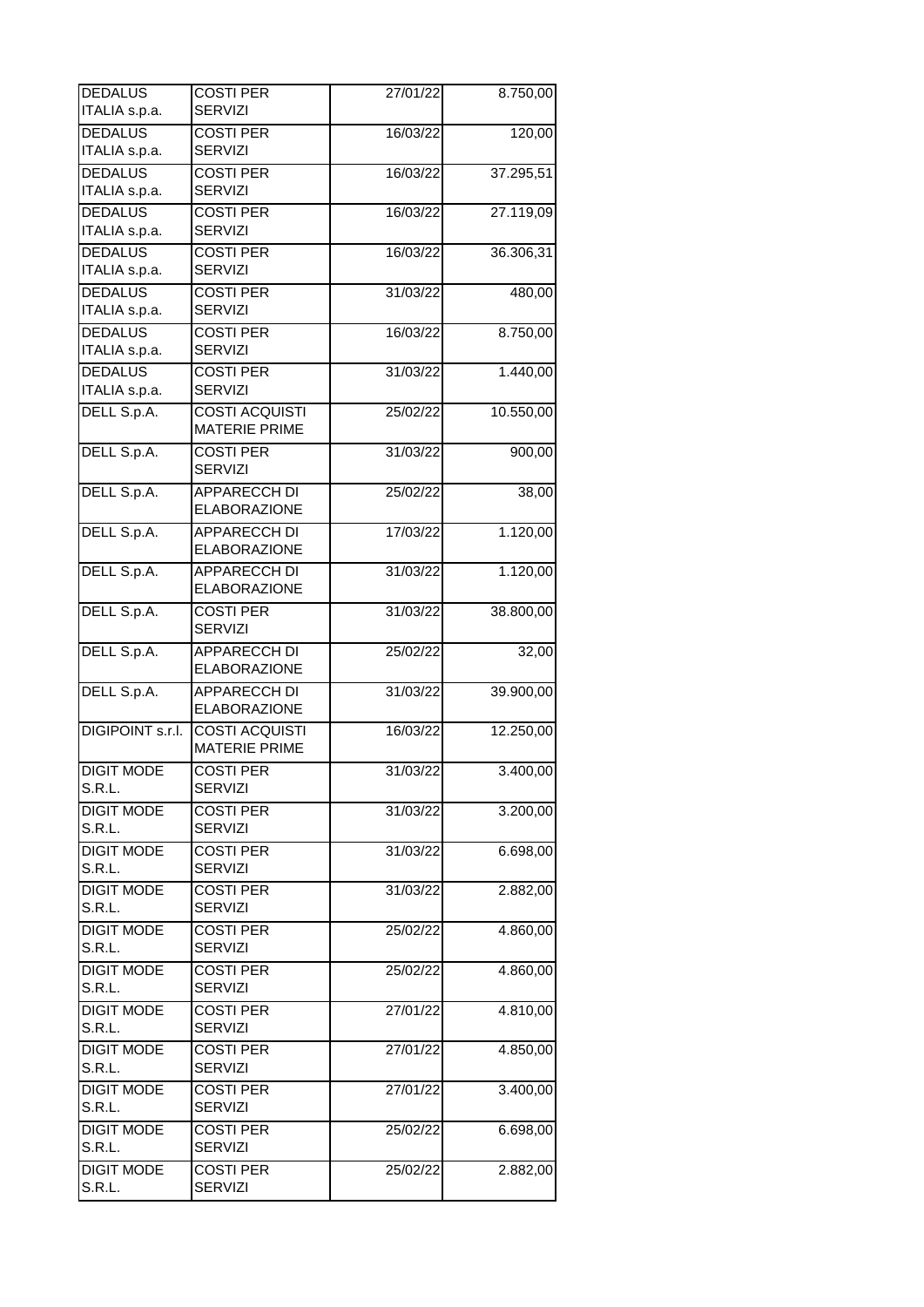| <b>DIGIT MODE</b>           | <b>COSTI PER</b>                   | 27/01/22 | 3.200,00  |
|-----------------------------|------------------------------------|----------|-----------|
| S.R.L.                      | <b>SERVIZI</b>                     |          |           |
| <b>DIGIT MODE</b>           | <b>COSTI PER</b>                   | 25/02/22 | 2.430,00  |
| S.R.L.                      | <b>SERVIZI</b>                     |          |           |
| <b>DIGIT MODE</b>           | <b>COSTI PER</b>                   | 27/01/22 | 3.180,00  |
| S.R.L.                      | <b>SERVIZI</b>                     |          |           |
| <b>DIGIT MODE</b>           | <b>COSTI PER</b>                   | 27/01/22 | 4.860,00  |
| S.R.L.                      | <b>SERVIZI</b>                     |          |           |
| <b>DIGIT MODE</b>           | <b>COSTI PER</b>                   | 25/02/22 | 3.180,00  |
| S.R.L.                      | <b>SERVIZI</b>                     |          |           |
| <b>DIGIT MODE</b>           | <b>COSTI PER</b>                   | 25/02/22 | 2.430,00  |
| S.R.L.                      | <b>SERVIZI</b>                     |          |           |
| <b>DIGIT MODE</b>           | <b>COSTI PER</b>                   | 25/02/22 | 4.860,00  |
| S.R.L.                      | <b>SERVIZI</b>                     |          |           |
| <b>DIGIT MODE</b>           | <b>COSTI PER</b>                   | 27/01/22 | 4.810,00  |
| S.R.L.                      | <b>SERVIZI</b>                     |          |           |
| <b>DIGIT MODE</b>           | <b>COSTI PER</b>                   | 27/01/22 | 6.698,00  |
| S.R.L.                      | <b>SERVIZI</b>                     |          |           |
| <b>DIGIT MODE</b>           | <b>COSTI PER</b>                   | 27/01/22 | 2.882,00  |
| S.R.L.                      | <b>SERVIZI</b>                     |          |           |
| <b>DIGIT MODE</b>           | <b>COSTI PER</b>                   | 25/02/22 | 4.850,00  |
| S.R.L.                      | <b>SERVIZI</b>                     |          |           |
| <b>DIGIT MODE</b>           | <b>COSTI PER</b>                   |          | 3.200,00  |
| S.R.L.                      | <b>SERVIZI</b>                     | 25/02/22 |           |
|                             |                                    |          |           |
| <b>DIGIT MODE</b><br>S.R.L. | <b>COSTI PER</b><br><b>SERVIZI</b> | 25/02/22 | 3.400,00  |
|                             |                                    |          |           |
| <b>DIGIT MODE</b>           | <b>COSTI ACQUISTI</b>              | 27/01/22 | 5.639,00  |
| S.R.L.                      | <b>MATERIE PRIME</b>               |          |           |
| <b>DIGIT MODE</b>           | <b>COSTI PER</b>                   | 25/02/22 | 4.860,00  |
| S.R.L.                      | <b>SERVIZI</b>                     |          |           |
| <b>DIGIT MODE</b>           | <b>COSTI PER</b>                   | 25/02/22 | 4.860,00  |
| S.R.L.                      | <b>SERVIZI</b>                     |          |           |
| <b>DIGIT MODE</b>           | <b>COSTI PER</b>                   | 27/01/22 | 4.810,00  |
| S.R.L.                      | <b>SERVIZI</b>                     |          |           |
| <b>DIGIT MODE</b>           | <b>COSTI PER</b>                   | 27/01/22 | 3.200,00  |
| S.R.L.                      | <b>SERVIZI</b>                     |          |           |
| <b>DIGIT MODE</b>           | <b>COSTI PER</b>                   | 25/02/22 | 4.810,00  |
| S.R.L.                      | <b>SERVIZI</b>                     |          |           |
| <b>DIGIT MODE</b>           | <b>COSTI PER</b>                   | 25/02/22 | 4.860,00  |
| S.R.L.                      | <b>SERVIZI</b>                     |          |           |
| DIME S.R.L.                 | <b>COSTI PER</b>                   | 16/03/22 | 12,000,00 |
|                             | <b>SERVIZI</b>                     |          |           |
| <b>DIVINA STAFF</b>         | <b>COSTI PER</b>                   | 25/02/22 | 800,00    |
| S.R.L.                      | <b>SERVIZI</b>                     |          |           |
| <b>DIVINA STAFF</b>         | <b>COSTI PER</b>                   | 25/02/22 | 8.200,00  |
| S.R.L.                      | <b>SERVIZI</b>                     |          |           |
| DLS S.r.L.                  | <b>COSTI ACQUISTI</b>              | 16/03/22 | 580,00    |
|                             | <b>MATERIE PRIME</b>               |          |           |
| DLS S.r.L.                  | <b>COSTI PER</b>                   | 22/02/22 | 6.125,00  |
|                             | <b>SERVIZI</b>                     |          |           |
| DOMINO S.R.L.               | <b>COSTI PER</b>                   | 31/03/22 | 3.241,66  |
|                             | <b>SERVIZI</b>                     |          |           |
| DOMINO S.R.L.               | <b>COSTI PER</b>                   | 22/02/22 | 3.241,66  |
|                             | <b>SERVIZI</b>                     |          |           |
|                             |                                    |          |           |
| DOMINO S.R.L.               | <b>COSTI PER</b>                   | 22/02/22 | 2.059,58  |
|                             | <b>SERVIZI</b>                     |          |           |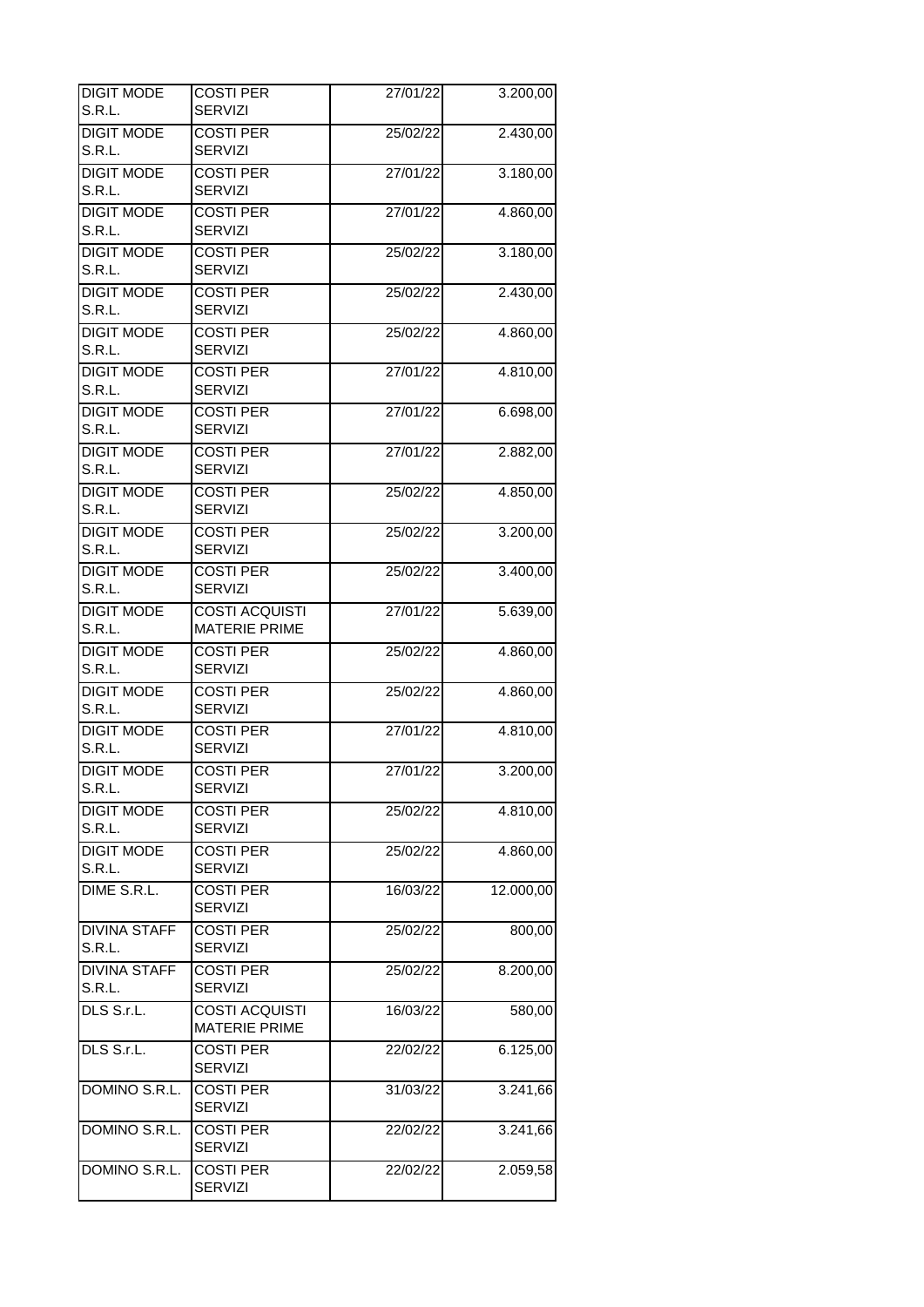| DOMINO S.R.L.                         | <b>COSTI PER</b><br><b>SERVIZI</b>            | 16/03/22 | 2.059,58   |
|---------------------------------------|-----------------------------------------------|----------|------------|
| DOMINO S.R.L.                         | <b>COSTI ACQUISTI</b><br><b>MATERIE PRIME</b> | 31/03/22 | 3.120,00   |
| DOMINO S.R.L.                         | <b>COSTI PER</b><br><b>SERVIZI</b>            | 27/01/22 | 3.241,66   |
| <b>DOUBLE EM</b><br>S.R.L.            | <b>COSTI PER</b><br><b>SERVIZI</b>            | 22/02/22 | 5.300,00   |
| <b>DPS</b><br><b>INFORMATICA</b>      | <b>COSTI ACQUISTI</b><br><b>MATERIE PRIME</b> | 31/03/22 | 10.368,00  |
| <b>EBIT SrL</b>                       | <b>COSTI PER</b><br><b>SERVIZI</b>            | 31/03/22 | 4.744,36   |
| <b>EBIT SrL</b>                       | <b>COSTI PER</b><br><b>SERVIZI</b>            | 16/03/22 | 2.970,99   |
| <b>EBIT SrL</b>                       | <b>COSTI PER</b><br><b>SERVIZI</b>            | 31/03/22 | 2.970,99   |
| <b>EBIT SrL</b>                       | <b>COSTI PER</b><br><b>SERVIZI</b>            | 31/03/22 | 33.380,88  |
| <b>EBIT SrL</b>                       | <b>COSTI PER</b><br><b>SERVIZI</b>            | 16/03/22 | 33.380,88  |
| <b>EBIT SrL</b>                       | <b>COSTI PER</b><br><b>SERVIZI</b>            | 31/03/22 | 4.500,00   |
| <b>EBIT SrL</b>                       | <b>COSTI PER</b><br><b>SERVIZI</b>            | 31/03/22 | 7.845,62   |
| <b>EBIT SrL</b>                       | <b>COSTI PER</b><br><b>SERVIZI</b>            | 16/03/22 | 4.744,36   |
| <b>EBIT SrL</b>                       | <b>COSTI PER</b><br><b>SERVIZI</b>            | 16/03/22 | 7.845,62   |
| <b>ECRI</b>                           | <b>COSTI PER</b><br><b>SERVIZI</b>            | 14/01/22 | 4.999,00   |
| <b>EDENRED</b><br>ITALIA s.r.l.       | <b>COSTI PER</b><br><b>SERVIZI</b>            | 25/02/22 | 41.676,51  |
| <b>EDINET SRL</b>                     | <b>COSTI PER</b><br><b>SERVIZI</b>            | 31/03/22 | 4.000,00   |
| <b>EDINET SRL</b>                     | <b>COSTI PER</b><br><b>SERVIZI</b>            | 31/03/22 | 24.350,00  |
| <b>EDINET SRL</b>                     | <b>COSTI PER</b><br><b>SERVIZI</b>            | 27/01/22 | 4.950,00   |
| <b>EDINET SRL</b>                     | <b>COSTI PER</b><br><b>SERVIZI</b>            | 27/01/22 | 3.000,00   |
| Edist<br>Engineering                  | <b>COSTI PER</b><br><b>SERVIZI</b>            | 16/03/22 | 2.114,27   |
| <b>EDITORIALE</b><br><b>NAZIONALE</b> | <b>COSTI PER</b><br><b>SERVIZI</b>            | 04/03/22 | 15.000,00  |
| <b>EDIZIONI</b><br>LIGURI S.R.L.      | <b>COSTI PER</b><br><b>SERVIZI</b>            | 31/03/22 | 6.000,00   |
| <b>EDIZIONI</b><br>LIGURI S.R.L.      | <b>COSTI PER</b><br><b>SERVIZI</b>            | 22/02/22 | 4.900,00   |
| <b>EDIZIONI</b><br>LIGURI S.R.L.      | <b>COSTI PER</b><br><b>SERVIZI</b>            | 27/01/22 | 10.000,00  |
| Edizioni<br>Sportmedia Srl            | <b>COSTI PER</b><br><b>SERVIZI</b>            | 31/03/22 | 1.450,00   |
| <b>ELCO SRL</b>                       | <b>COSTI PER</b><br><b>SERVIZI</b>            | 31/03/22 | 192.925,00 |
| <b>ELCO SRL</b>                       | <b>COSTI PER</b><br><b>SERVIZI</b>            | 31/03/22 | 12.980,00  |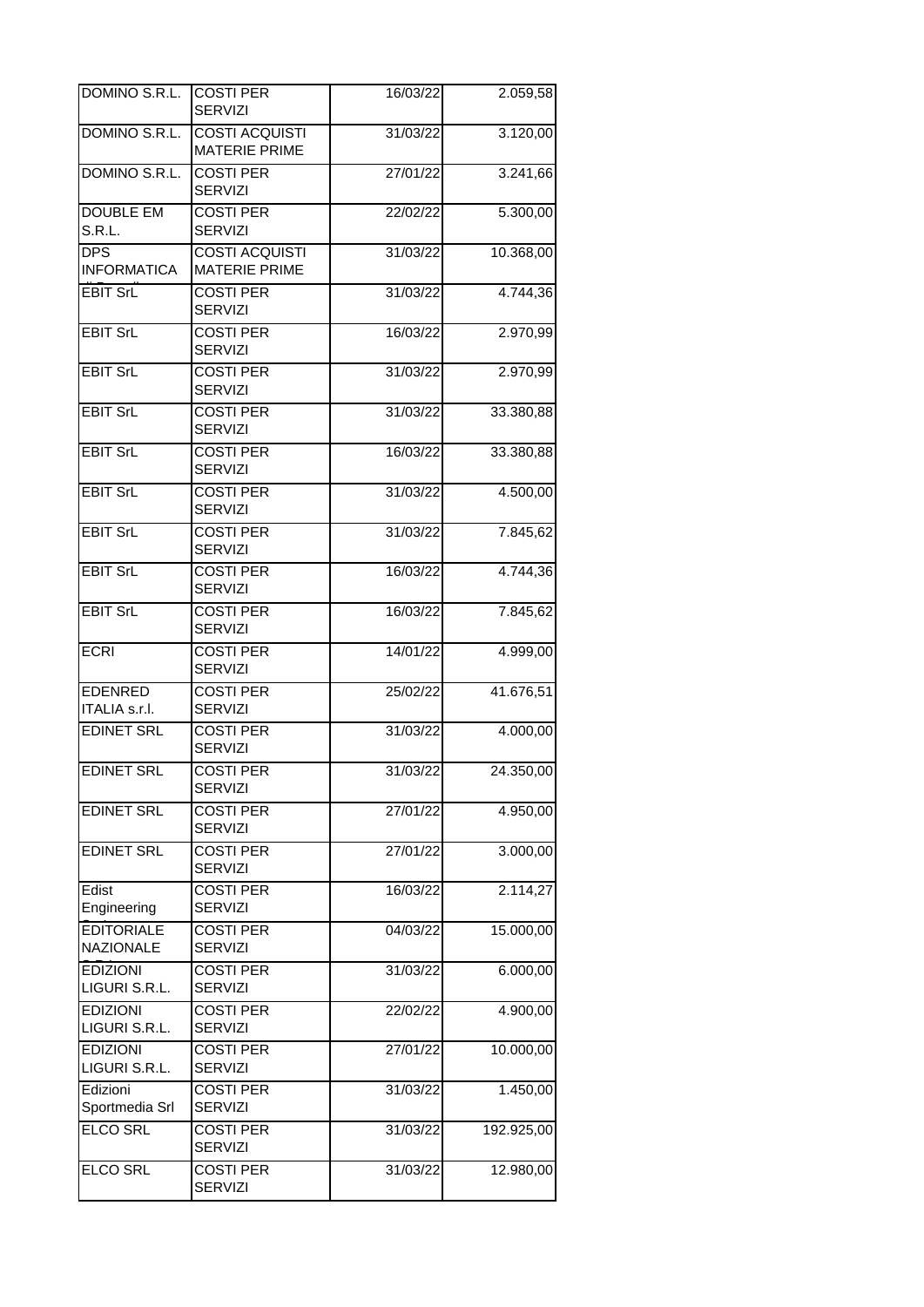| <b>ELCO SRL</b>                         | <b>COSTI PER</b><br><b>SERVIZI</b>            | 31/03/22 | 1.900,00   |
|-----------------------------------------|-----------------------------------------------|----------|------------|
| <b>ELCO SRL</b>                         | <b>COSTI PER</b><br><b>SERVIZI</b>            | 27/01/22 | 5.167,00   |
| <b>ELCO SRL</b>                         | <b>COSTI PER</b><br><b>SERVIZI</b>            | 27/01/22 | 2.566,67   |
| <b>ELCO SRL</b>                         | <b>COSTI PER</b><br><b>SERVIZI</b>            | 25/02/22 | 225.733,00 |
| <b>ELCO SRL</b>                         | <b>COSTI PER</b><br><b>SERVIZI</b>            | 22/02/22 | 1.040,00   |
| <b>ELCO SRL</b>                         | <b>COSTI PER</b><br><b>SERVIZI</b>            | 31/03/22 | 19.033,00  |
| <b>ELCO SRL</b>                         | <b>COSTI PER</b><br><b>SERVIZI</b>            | 25/02/22 | 2.566,67   |
| <b>ELCO SRL</b>                         | <b>COSTI PER</b><br><b>SERVIZI</b>            | 31/03/22 | 7.438,33   |
| <b>ELISA MANGINI</b>                    | <b>COSTI PER</b><br><b>SERVIZI</b>            | 04/03/22 | 4.958,33   |
| <b>ELISA MANGINI</b>                    | <b>COSTI PER</b><br><b>SERVIZI</b>            | 04/03/22 | 4.314,82   |
| <b>ENEL</b><br>DISTRIBUZIONE            | <b>COSTI PER</b><br><b>SERVIZI</b>            | 20/01/22 | 6.433,82   |
| <b>ENGINEERING</b><br><b>INGEGNERIA</b> | <b>COSTI ACQUISTI</b><br><b>MATERIE PRIME</b> | 31/03/22 | 10.975,58  |
| <b>ENGINEERING</b><br><b>INGEGNERIA</b> | <b>COSTI ACQUISTI</b><br><b>MATERIE PRIME</b> | 31/03/22 | 42.790,77  |
| <b>ENGINEERING</b><br><b>INGEGNERIA</b> | <b>COSTI ACQUISTI</b><br><b>MATERIE PRIME</b> | 31/03/22 | 8.684,17   |
| <b>ENGINEERING</b><br><b>INGEGNERIA</b> | <b>COSTI ACQUISTI</b><br><b>MATERIE PRIME</b> | 25/02/22 | 10.975,58  |
| <b>ENGINEERING</b><br><b>INGEGNERIA</b> | <b>COSTI ACQUISTI</b><br><b>MATERIE PRIME</b> | 31/03/22 | 4.630,03   |
| <b>ENGINEERING</b><br><b>INGEGNERIA</b> | <b>COSTI ACQUISTI</b><br><b>MATERIE PRIME</b> | 31/03/22 | 4.158,00   |
| <b>ENGINEERING</b><br><b>INGEGNERIA</b> | <b>COSTI ACQUISTI</b><br><b>MATERIE PRIME</b> | 31/03/22 | 2.871,79   |
| <b>ENGINEERING</b><br><b>INGEGNERIA</b> | <b>COSTI ACQUISTI</b><br><b>MATERIE PRIME</b> | 31/03/22 | 1.412,02   |
| <b>ENGINEERING</b><br><b>INGEGNERIA</b> | <b>COSTI ACQUISTI</b><br><b>MATERIE PRIME</b> | 27/01/22 | 42.790,78  |
| <b>ENGINEERING</b><br><b>INGEGNERIA</b> | <b>COSTI ACQUISTI</b><br><b>MATERIE PRIME</b> | 27/01/22 | 51.826,03  |
| <b>ENGINEERING</b><br><b>INGEGNERIA</b> | <b>COSTI ACQUISTI</b><br><b>MATERIE PRIME</b> | 31/03/22 | 1.666,67   |
| <b>ENGINEERING</b><br><b>INGEGNERIA</b> | <b>COSTI ACQUISTI</b><br><b>MATERIE PRIME</b> | 31/03/22 | 1.925,48   |
| <b>ENGINEERING</b><br><b>INGEGNERIA</b> | <b>COSTI ACQUISTI</b><br><b>MATERIE PRIME</b> | 25/02/22 | 5.787,54   |
| <b>ENGINEERING</b><br><b>INGEGNERIA</b> | <b>COSTI ACQUISTI</b><br><b>MATERIE PRIME</b> | 27/01/22 | 12.508,16  |
| <b>ENGINEERING</b><br><b>INGEGNERIA</b> | <b>COSTI ACQUISTI</b><br><b>MATERIE PRIME</b> | 27/01/22 | 9.430,79   |
| <b>ENGINEERING</b><br><b>INGEGNERIA</b> | <b>COSTI ACQUISTI</b><br><b>MATERIE PRIME</b> | 27/01/22 | 25.530,89  |
| <b>ENGINEERING</b><br><b>INGEGNERIA</b> | <b>COSTI ACQUISTI</b><br><b>MATERIE PRIME</b> | 31/03/22 | 9.430,77   |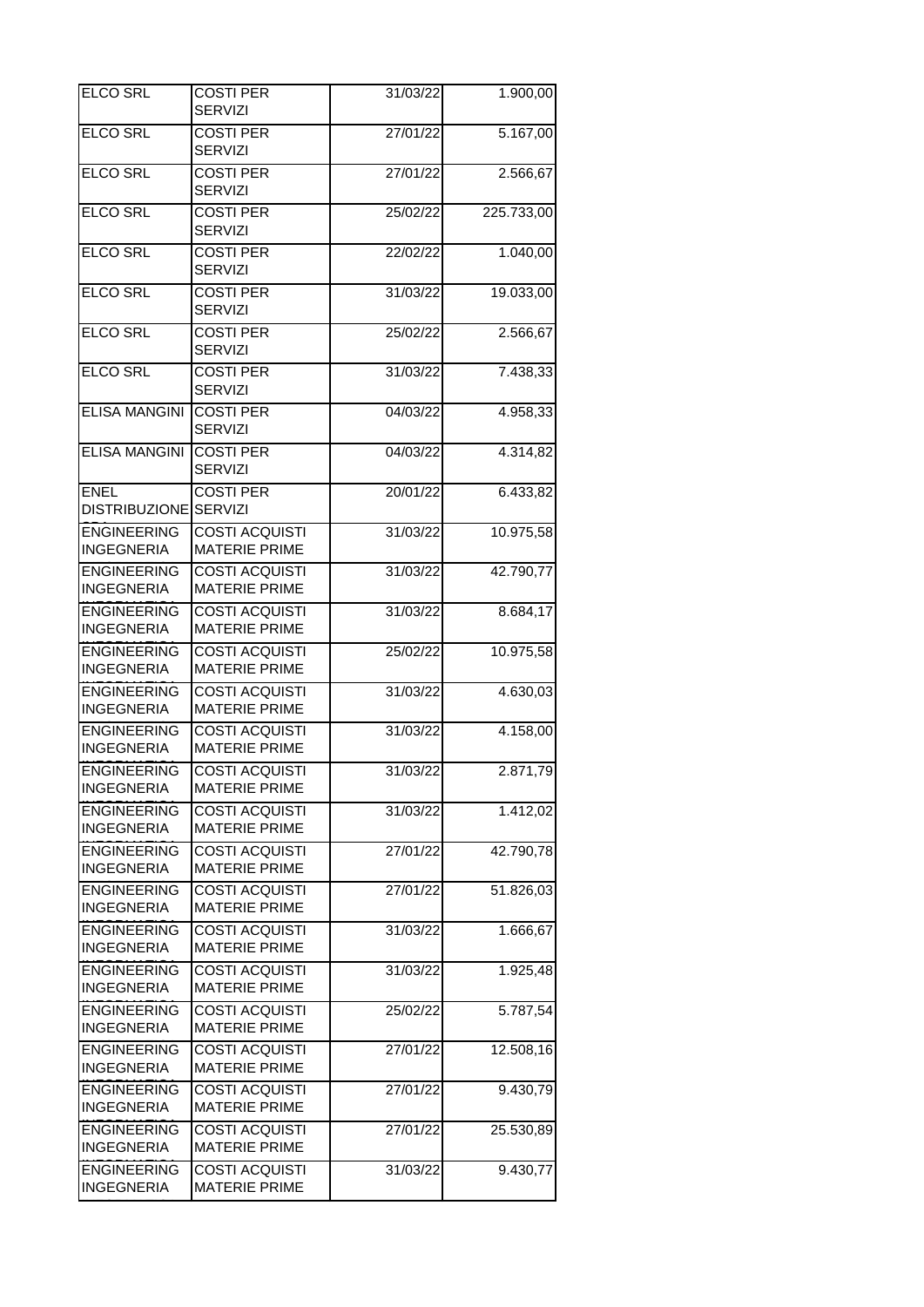| <b>ENGINEERING</b><br><b>INGEGNERIA</b> | <b>COSTI ACQUISTI</b><br><b>MATERIE PRIME</b>          | 31/03/22 | 6.004,20  |
|-----------------------------------------|--------------------------------------------------------|----------|-----------|
| <b>ENGINEERING</b><br><b>INGEGNERIA</b> | <b>COSTI PER</b><br><b>SERVIZI</b>                     | 31/03/22 | 11.175,00 |
| <b>ENOTECA</b><br><b>REGIONALE</b>      | <b>COSTI PER</b><br><b>SERVIZI</b>                     | 04/03/22 | 3.800,00  |
| Entella TV s.r.l                        | <b>COSTI PER</b><br><b>SERVIZI</b>                     | 25/02/22 | 710,00    |
| Entella TV s.r.l                        | <b>COSTI PER</b><br>SERVIZI                            | 27/01/22 | 630,00    |
| Entella TV s.r.l                        | <b>COSTI PER</b><br><b>SERVIZI</b>                     | 16/03/22 | 840,00    |
| Enzo Marciante                          | <b>COSTI ACQUISTI</b><br><b>MATERIE PRIME</b>          | 14/03/22 | 3.145,00  |
| Ergo-Tec Vallée<br>S.r.I.               | <b>COSTI PER</b><br><b>SERVIZI</b>                     | 27/01/22 | 750,00    |
| Errevi System srl                       | <b>COSTI PER</b><br><b>SERVIZI</b>                     | 27/01/22 | 2.500,00  |
| <b>ESTIC</b> srl                        | <b>COSTI PER</b><br><b>SERVIZI</b>                     | 31/03/22 | 2.750,00  |
| <b>ESTIC</b> srl                        | <b>COSTI PER</b><br><b>SERVIZI</b>                     | 27/01/22 | 7.150,00  |
| Etjca S.p.A.                            | <b>COSTI PER</b><br><b>SERVIZI</b>                     | 16/03/22 | 220,00    |
| Etica S.p.A.                            | <b>COSTI PER</b><br><b>SERVIZI</b>                     | 25/02/22 | 3.403,45  |
| Etjca S.p.A.                            | <b>COSTI PER</b><br><b>SERVIZI</b>                     | 22/02/22 | 220,00    |
| Etjca S.p.A.                            | <b>COSTI PER</b><br><b>SERVIZI</b>                     | 27/01/22 | 220,00    |
| Etjca S.p.A.                            | <b>COSTI PER</b><br><b>SERVIZI</b>                     | 04/03/22 | 2.761,84  |
| ETT Spa                                 | <b>COSTI ACQUISTI</b><br><b>MATERIE PRIME</b>          | 04/03/22 | 113,15    |
| ETT Spa                                 | <b>COSTI PER</b><br><b>SERVIZI</b>                     | 31/03/22 | 449,44    |
| ETT Spa                                 | <b>COSTI PER</b><br><b>SERVIZI</b>                     | 27/01/22 | 6.000,00  |
| ETT Spa                                 | <b>COSTI PER</b><br><b>SERVIZI</b>                     | 22/02/22 | 299,73    |
| ETT Spa                                 | <b>COSTI PER</b><br><b>SERVIZI</b>                     | 04/03/22 | 4.990,00  |
| ETT Spa                                 | <b>COSTI PER</b><br><b>SERVIZI</b>                     | 31/03/22 | 2.247,19  |
| ETT Spa                                 | <b>COSTI PER</b><br><b>SERVIZI</b>                     | 31/03/22 | 2.546,81  |
| Eventi Telematici COSTI PER             | <b>SERVIZI</b>                                         | 27/01/22 | 2.000,00  |
| EXPRIVIA S.p.A. COSTI PER               | <b>SERVIZI</b>                                         | 25/02/22 | 1.540,00  |
| EXPRIVIA S.p.A. COSTI PER               | <b>SERVIZI</b>                                         | 04/03/22 | 14.871,23 |
| EXPRIVIA S.p.A. COSTI PER               | <b>SERVIZI</b>                                         | 25/02/22 | 3.850,00  |
|                                         | EXPRIVIA S.p.A. COSTI ACQUISTI<br><b>MATERIE PRIME</b> | 25/02/22 | 6.000,00  |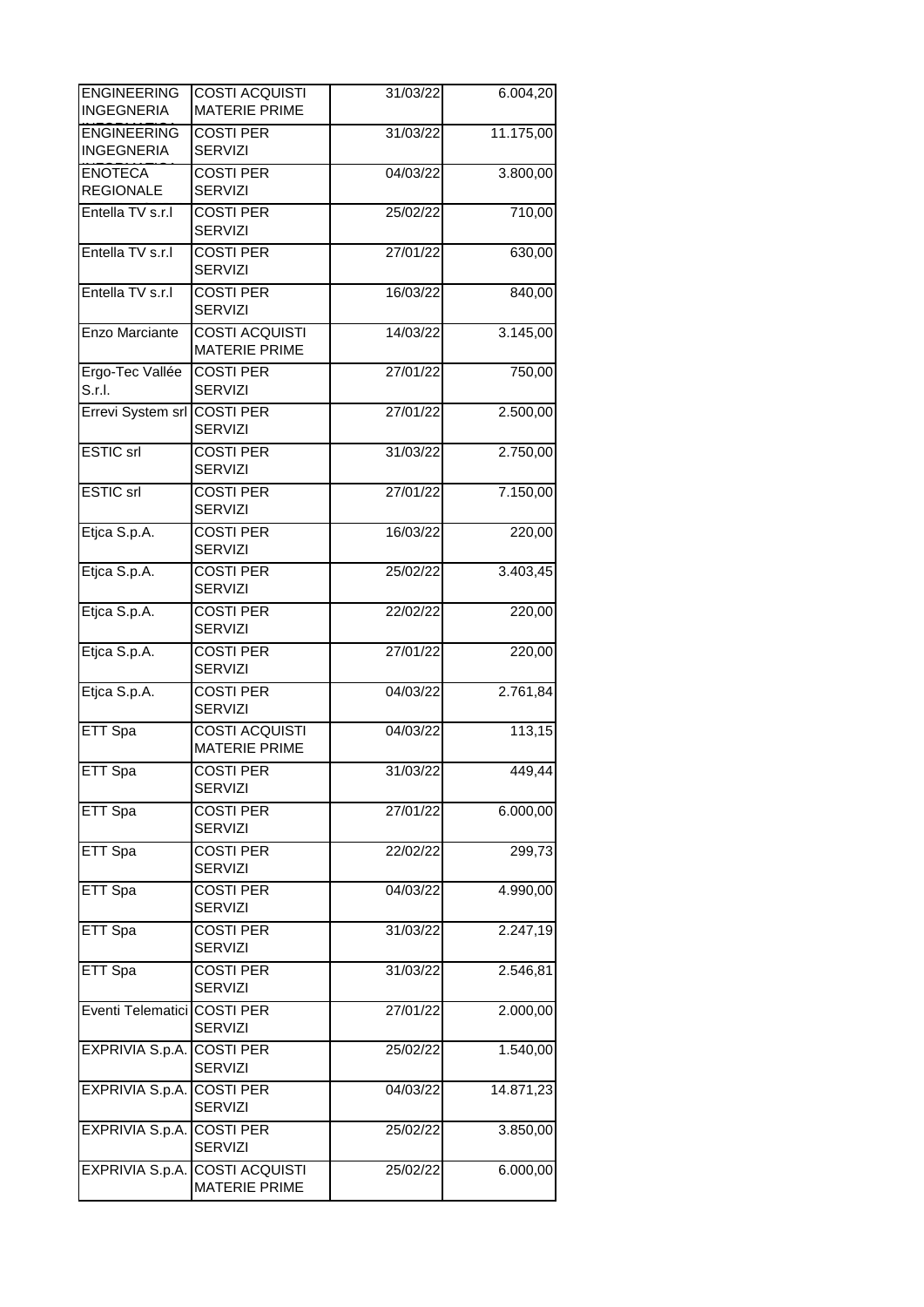| EXPRIVIA S.p.A. COSTI PER | SERVIZI                                       | 25/02/22 | 1.155,00  |
|---------------------------|-----------------------------------------------|----------|-----------|
| EXPRIVIA S.p.A. COSTI PER | <b>SERVIZI</b>                                | 16/03/22 | 29.169,47 |
| EY SpA                    | <b>COSTI PER</b><br><b>SERVIZI</b>            | 25/02/22 | 33.638,00 |
| F.O.S SpA                 | <b>COSTI PER</b><br><b>SERVIZI</b>            | 16/03/22 | 26.500,00 |
| F.O.S SpA                 | <b>COSTI PER</b><br>FRUIZIONE BENI DI         | 31/03/22 | 30.000,00 |
| F.O.S SpA                 | <b>COSTI PER</b><br>FRUIZIONE BENI DI         | 31/03/22 | 13.000,00 |
| F.O.S SpA                 | <b>COSTI PER</b><br><b>SERVIZI</b>            | 27/01/22 | 1.812,50  |
| F.O.S SpA                 | <b>COSTI PER</b><br><b>SERVIZI</b>            | 04/03/22 | 3.690,00  |
| F.O.S SpA                 | <b>COSTI PER</b><br><b>SERVIZI</b>            | 02/02/22 | 3.555,55  |
| F.O.S SpA                 | <b>COSTI PER</b><br><b>SERVIZI</b>            | 25/02/22 | 3.958,33  |
| F.O.S SpA                 | <b>COSTI PER</b><br>SERVIZI                   | 27/01/22 | 3.690,00  |
| F.O.S SpA                 | <b>COSTI PER</b><br><b>SERVIZI</b>            | 27/01/22 | 1.750,00  |
| F.O.S SpA                 | <b>COSTI PER</b><br><b>SERVIZI</b>            | 27/01/22 | 4.718,00  |
| F.O.S SpA                 | <b>COSTI PER</b><br><b>SERVIZI</b>            | 27/01/22 | 3.958,33  |
| F.O.S SpA                 | <b>COSTI PER</b><br><b>SERVIZI</b>            | 25/02/22 | 3.555,58  |
| F.O.S SpA                 | <b>COSTI PER</b><br><b>SERVIZI</b>            | 25/02/22 | 1.812,50  |
| F.O.S SpA                 | <b>COSTI PER</b><br><b>SERVIZI</b>            | 27/01/22 | 5.000,00  |
| F.O.S SpA                 | <b>COSTI PER</b><br><b>SERVIZI</b>            | 25/02/22 | 3.333,00  |
| F.O.S SpA                 | <b>COSTI PER</b><br><b>SERVIZI</b>            | 27/01/22 | 3.333,00  |
| Fabbricadigitale<br>srl   | <b>COSTI ACQUISTI</b><br><b>MATERIE PRIME</b> | 13/01/22 | 10.000,00 |
| <b>FASTWEB</b><br>S.p.A.  | <b>COSTI PER</b><br><b>SERVIZI</b>            | 31/03/22 | 3.453,94  |
| <b>FASTWEB</b><br>S.p.A.  | <b>COSTI PER</b><br><b>SERVIZI</b>            | 31/03/22 | 322,00    |
| <b>FASTWEB</b><br>S.p.A.  | <b>COSTI PER</b><br><b>SERVIZI</b>            | 31/03/22 | 3.417,98  |
| <b>FASTWEB</b><br>S.p.A.  | <b>COSTI PER</b><br><b>SERVIZI</b>            | 31/03/22 | 3.453,94  |
| <b>FASTWEB</b><br>S.p.A.  | <b>COSTI PER</b><br><b>SERVIZI</b>            | 31/03/22 | 3.428,33  |
| <b>FASTWEB</b><br>S.p.A.  | <b>COSTI PER</b><br><b>SERVIZI</b>            | 31/03/22 | 3.427,81  |
| <b>FIASELLA SRL</b>       | <b>COSTI PER</b><br>FRUIZIONE BENI DI         | 16/03/22 | 1.650,00  |
| FONDAZ.AUTO<br>NOMA DI    | <b>COSTI PER</b><br><b>SERVIZI</b>            | 25/02/22 | 1.020,00  |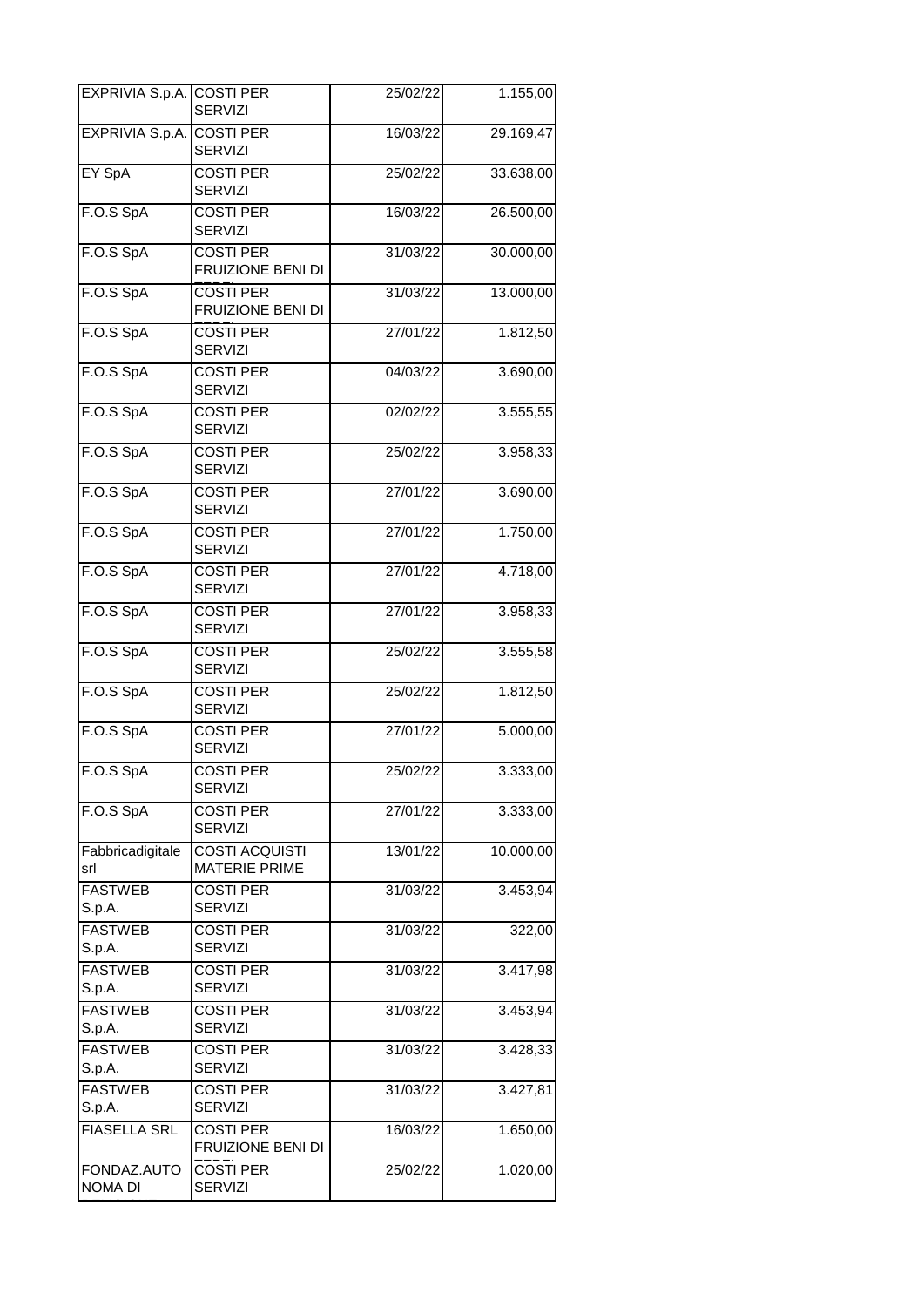| <b>FOROFFICE</b>                    | <b>COSTI PER</b><br><b>SERVIZI</b>            | 31/03/22 | 380,00    |
|-------------------------------------|-----------------------------------------------|----------|-----------|
| G. & B. LIGHT<br>MUSIC S.R.L.       | <b>COSTI PER</b><br><b>SERVIZI</b>            | 27/01/22 | 11.150,00 |
| <b>GASTALDI</b><br>CONGRESSI Srl    | <b>COSTI PER</b><br><b>SERVIZI</b>            | 14/03/22 | 7.457,00  |
| <b>GATTI MONICA</b>                 | <b>COSTI PER</b><br><b>SERVIZI</b>            | 04/03/22 | 12.452,47 |
| <b>GE</b> Medical<br>Systems Italia | <b>COSTI PER</b><br><b>SERVIZI</b>            | 22/02/22 | 1.249,75  |
| <b>GE Medical</b><br>Systems Italia | <b>COSTI PER</b><br><b>SERVIZI</b>            | 22/02/22 | 4.650,00  |
| <b>GE Medical</b><br>Systems Italia | <b>COSTI PER</b><br><b>SERVIZI</b>            | 22/02/22 | 2.325,00  |
| <b>GE</b> Medical<br>Systems Italia | <b>COSTI PER</b><br><b>SERVIZI</b>            | 31/03/22 | 2.325,00  |
| <b>GECAL Spa</b>                    | <b>COSTI ACQUISTI</b><br><b>MATERIE PRIME</b> | 27/01/22 | 564,60    |
| <b>GECAL Spa</b>                    | <b>COSTI ACQUISTI</b><br><b>MATERIE PRIME</b> | 27/01/22 | 245,60    |
| <b>GECAL Spa</b>                    | <b>COSTI ACQUISTI</b><br><b>MATERIE PRIME</b> | 27/01/22 | 281,00    |
| <b>GENOVA CAR</b><br>SHARING S.r.I. | <b>COSTI PER</b><br><b>SERVIZI</b>            | 17/03/22 | 586,75    |
| <b>GENOVA CAR</b><br>SHARING S.r.l. | <b>COSTI PER</b><br><b>SERVIZI</b>            | 27/01/22 | 287,89    |
| <b>GENOVA CAR</b><br>SHARING S.r.l. | <b>COSTI PER</b><br><b>SERVIZI</b>            | 27/01/22 | 140,81    |
| <b>GENOVA CAR</b><br>SHARING S.r.I. | <b>COSTI PER</b><br><b>SERVIZI</b>            | 27/01/22 | 231,30    |
| <b>GENOVA CAR</b><br>SHARING S.r.l. | <b>COSTI PER</b><br><b>SERVIZI</b>            | 31/03/22 | 582,74    |
| <b>GENOVA CAR</b><br>SHARING S.r.I. | <b>COSTI PER</b><br><b>SERVIZI</b>            | 27/01/22 | 423,16    |
| GLOHM S.R.L.                        | <b>COSTI PER</b><br><b>SERVIZI</b>            | 25/02/22 | 9.975,00  |
| GMG NET S.R.L.                      | <b>COSTI PER</b><br><b>SERVIZI</b>            | 25/02/22 | 1.200,00  |
| GMG NET S.R.L.                      | <b>COSTI PER</b><br><b>SERVIZI</b>            | 27/01/22 | 8.000,00  |
| GMO<br><b>GLOBALSIGN</b>            | <b>COSTI PER</b><br><b>SERVIZI</b>            | 25/02/22 | 606,00    |
| <b>GMO</b><br><b>GLOBALSIGN</b>     | <b>COSTI PER</b><br><b>SERVIZI</b>            | 28/01/22 | 606,00    |
| <b>GMO</b><br><b>GLOBALSIGN</b>     | <b>COSTI PER</b><br><b>SERVIZI</b>            | 11/02/22 | 250,00    |
| <b>GMO</b><br><b>GLOBALSIGN</b>     | <b>COSTI PER</b><br><b>SERVIZI</b>            | 13/01/22 | 178,00    |
| <b>GMO</b><br><b>GLOBALSIGN</b>     | <b>COSTI PER</b><br><b>SERVIZI</b>            | 28/01/22 | 250,00    |
| <b>GMO</b><br><b>GLOBALSIGN</b>     | <b>COSTI PER</b><br><b>SERVIZI</b>            | 13/01/22 | 178,00    |
| <b>GMO</b><br><b>GLOBALSIGN</b>     | <b>COSTI PER</b><br><b>SERVIZI</b>            | 13/01/22 | 178,00    |
| <b>GMO</b><br><b>GLOBALSIGN</b>     | <b>COSTI PER</b><br><b>SERVIZI</b>            | 13/01/22 | 606,00    |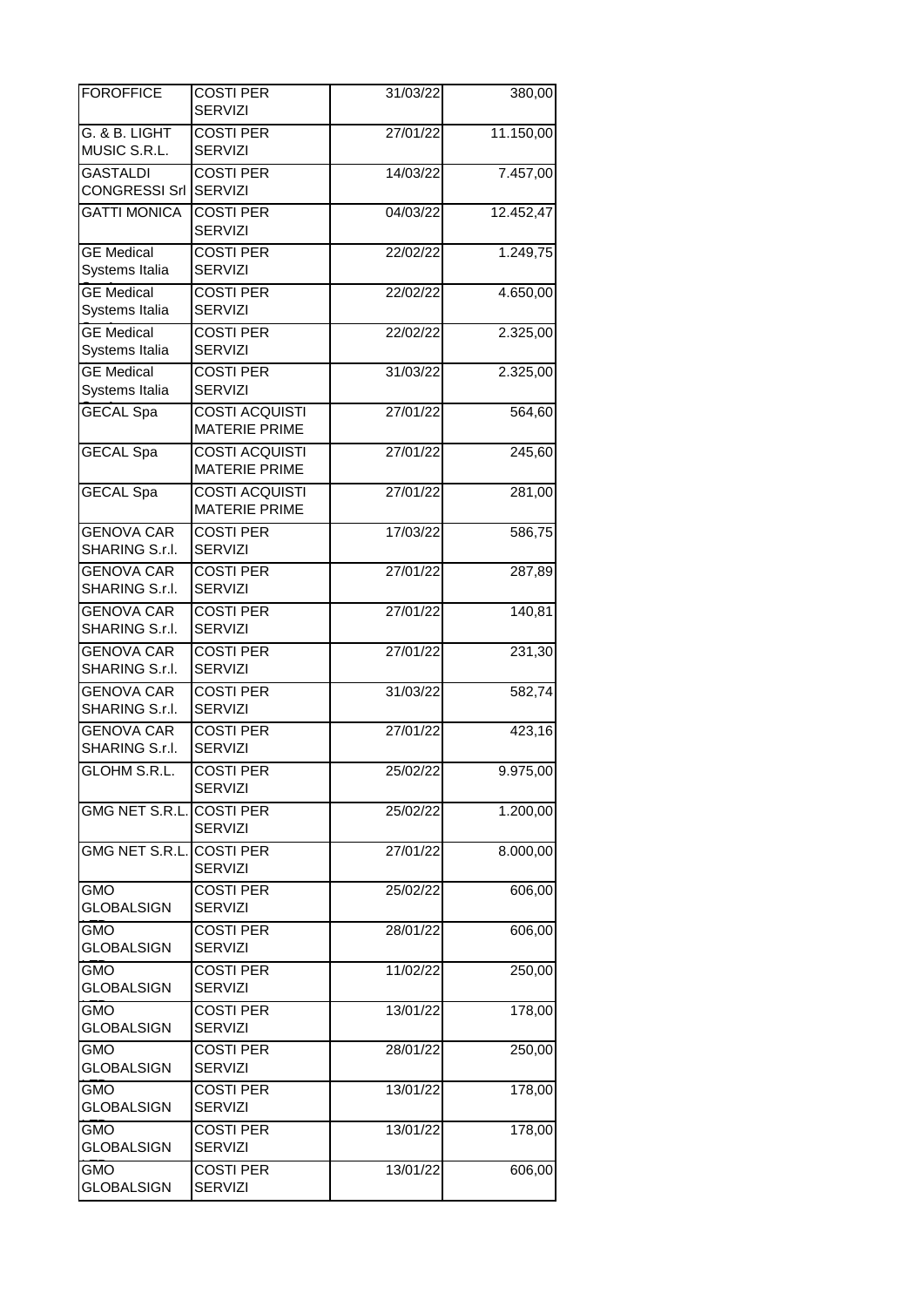| GMO<br>GLOBALSIGN | <b>COSTI PER</b><br><b>SERVIZI</b>            | 13/01/22 | 606,00     |
|-------------------|-----------------------------------------------|----------|------------|
| gmo               | <b>COSTI PER</b>                              | 13/01/22 | 250,00     |
| <b>GLOBALSIGN</b> | <b>SERVIZI</b>                                |          |            |
| GPI spa           | <b>COSTI ACQUISTI</b><br><b>MATERIE PRIME</b> | 31/03/22 | 48.313,48  |
| GPI spa           | <b>COSTI ACQUISTI</b><br><b>MATERIE PRIME</b> | 16/03/22 | 1.256,00   |
| GPI spa           | <b>COSTI PER</b><br><b>SERVIZI</b>            | 31/03/22 | 12.039,95  |
| GPI spa           | <b>COSTI PER</b><br><b>SERVIZI</b>            | 31/03/22 | 242.107,33 |
| GPI spa           | <b>COSTI PER</b><br><b>SERVIZI</b>            | 31/03/22 | 5.149,76   |
| GPI spa           | <b>COSTI PER</b><br><b>SERVIZI</b>            | 16/03/22 | 1.147,50   |
| GPI spa           | <b>COSTI PER</b><br><b>SERVIZI</b>            | 16/03/22 | 1.147,50   |
| GPI spa           | <b>COSTI PER</b><br><b>SERVIZI</b>            | 31/03/22 | 17.980,00  |
| GPI spa           | <b>COSTI PER</b><br><b>SERVIZI</b>            | 22/02/22 | 20.285,56  |
| <b>GPI</b> spa    | <b>COSTI PER</b><br>SERVIZI                   | 31/03/22 | 675,00     |
| GPI spa           | <b>COSTI PER</b><br><b>SERVIZI</b>            | 22/02/22 | 11.335,01  |
| <b>GPI</b> spa    | <b>COSTI PER</b><br><b>SERVIZI</b>            | 31/03/22 | 28.520,00  |
| GPI spa           | <b>COSTI PER</b><br><b>SERVIZI</b>            | 16/03/22 | 5.169,72   |
| GPI spa           | <b>COSTI PER</b><br><b>SERVIZI</b>            | 22/02/22 | 2.705,00   |
| GPI spa           | <b>COSTI PER</b><br><b>SERVIZI</b>            | 16/03/22 | 41.970,00  |
| GPI spa           | <b>COSTI PER</b><br><b>SERVIZI</b>            | 27/01/22 | 8.977,33   |
| GPI spa           | <b>COSTI PER</b><br><b>SERVIZI</b>            | 22/02/22 | 11.046,39  |
| GPI spa           | <b>COSTI PER</b><br><b>SERVIZI</b>            | 27/01/22 | 1.912,50   |
| GPI spa           | <b>COSTI PER</b><br><b>SERVIZI</b>            | 22/02/22 | 282.405,18 |
| GPI spa           | <b>COSTI PER</b><br><b>SERVIZI</b>            | 22/02/22 | 5.203,06   |
| GPI spa           | <b>COSTI PER</b><br><b>SERVIZI</b>            | 22/02/22 | 9.562,50   |
| GPI spa           | <b>COSTI PER</b><br><b>SERVIZI</b>            | 22/02/22 | 1.120,00   |
| GPI spa           | <b>COSTI PER</b><br><b>SERVIZI</b>            | 22/02/22 | 765,00     |
| GPI spa           | <b>COSTI PER</b><br><b>SERVIZI</b>            | 25/02/22 | 288.092,63 |
| GPI spa           | <b>COSTI PER</b><br><b>SERVIZI</b>            | 31/03/22 | 8.263,99   |
| GPI spa           | <b>COSTI PER</b><br><b>SERVIZI</b>            | 16/03/22 | 11.581,11  |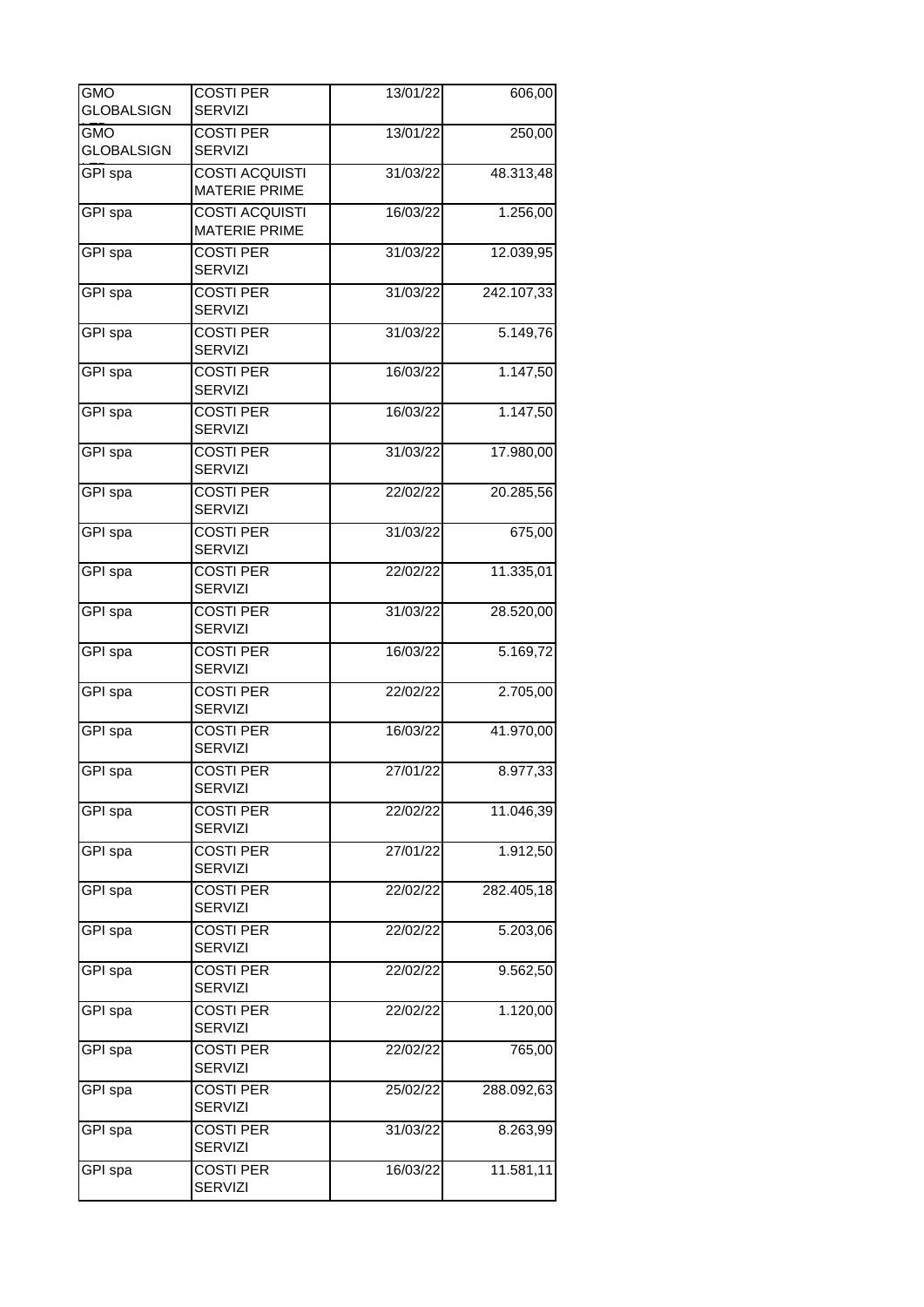| GPI spa                                 | <b>COSTI PER</b><br><b>SERVIZI</b>            | 16/03/22 | 530,00     |
|-----------------------------------------|-----------------------------------------------|----------|------------|
| GPI spa                                 | <b>COSTI PER</b><br><b>SERVIZI</b>            | 16/03/22 | 28.703,33  |
| GPI spa                                 | <b>COSTI PER</b><br><b>SERVIZI</b>            | 22/02/22 | 296.813,25 |
| GPI spa                                 | <b>COSTI PER</b><br><b>SERVIZI</b>            | 25/02/22 | 4.770,00   |
| GPI spa                                 | <b>COSTI PER</b><br><b>SERVIZI</b>            | 22/02/22 | 31.179,03  |
| GPI spa                                 | <b>COSTI PER</b><br><b>SERVIZI</b>            | 16/03/22 | 20.523,75  |
| GPI spa                                 | <b>COSTI PER</b><br><b>SERVIZI</b>            | 16/03/22 | 7.998,12   |
| GPI spa                                 | <b>COSTI PER</b><br><b>SERVIZI</b>            | 31/03/22 | 2.250,00   |
| GPI spa                                 | <b>COSTI PER</b><br><b>SERVIZI</b>            | 22/02/22 | 12.649,50  |
| GPI spa                                 | <b>COSTI PER</b><br><b>SERVIZI</b>            | 31/03/22 | 30.674,31  |
| GPI spa                                 | <b>COSTI PER</b><br><b>SERVIZI</b>            | 22/02/22 | 5.476,58   |
| GPI spa                                 | <b>COSTI PER</b><br><b>SERVIZI</b>            | 16/03/22 | 20.081,25  |
| GPI spa                                 | <b>COSTI PER</b><br><b>SERVIZI</b>            | 17/03/22 | 1.912,50   |
| GPI spa                                 | <b>COSTI PER</b><br><b>SERVIZI</b>            | 16/03/22 | 11.550,96  |
| <b>GRAFICA</b><br><b>BUONA</b>          | <b>COSTI PER</b><br><b>SERVIZI</b>            | 27/01/22 | 3.000,00   |
| <b>GRAFICHE G7</b><br>S.A.S.            | <b>COSTI ACQUISTI</b><br><b>MATERIE PRIME</b> | 16/03/22 | 1.140,00   |
| <b>GRUPPO</b><br><b>INFORMATICA</b>     | <b>COSTI PER</b><br><b>SERVIZI</b>            | 04/03/22 | 13.541,64  |
| <b>GRUPPO</b><br><b>INFORMATICA</b>     | <b>COSTI ACQUISTI</b><br><b>MATERIE PRIME</b> | 04/03/22 | 49.000,00  |
| <b>GSP STUDIO di</b><br>Giordano Panini | <b>COSTI PER</b><br><b>SERVIZI</b>            | 02/02/22 | 4.202,00   |
| <b>GUALCO</b><br><b>MATTEO</b>          | <b>COSTI PER</b><br><b>SERVIZI</b>            | 04/03/22 | 5.657,93   |
| <b>HALLEY HR</b><br>S.T.P. S.R.L.       | <b>COSTI PER</b><br><b>SERVIZI</b>            | 31/03/22 | 5.708,30   |
| <b>HALLEY HR</b><br>S.T.P. S.R.L.       | <b>COSTI PER</b><br><b>SERVIZI</b>            | 27/01/22 | 2.854,15   |
| <b>HEWLETT</b><br>PACKARD SRL           | <b>COSTI PER</b><br><b>SERVIZI</b>            | 31/03/22 | 12.492,69  |
| <b>HUB</b><br><b>EDITORIALE</b>         | <b>COSTI PER</b><br><b>SERVIZI</b>            | 22/02/22 | 14.850,00  |
| <b>I SALONI</b><br>NAUTICI S.r.I.       | <b>COSTI PER</b><br><b>SERVIZI</b>            | 17/03/22 | 39.500,00  |
| I.T. Svil s.R.L.                        | <b>COSTI ACQUISTI</b><br><b>MATERIE PRIME</b> | 27/01/22 | 12.500,01  |
| I.T. Svil s.R.L.                        | <b>COSTI PER</b><br><b>SERVIZI</b>            | 31/03/22 | 19.207,50  |
| I.T. Svil s.R.L.                        | <b>COSTI PER</b><br><b>SERVIZI</b>            | 27/01/22 | 13.087,50  |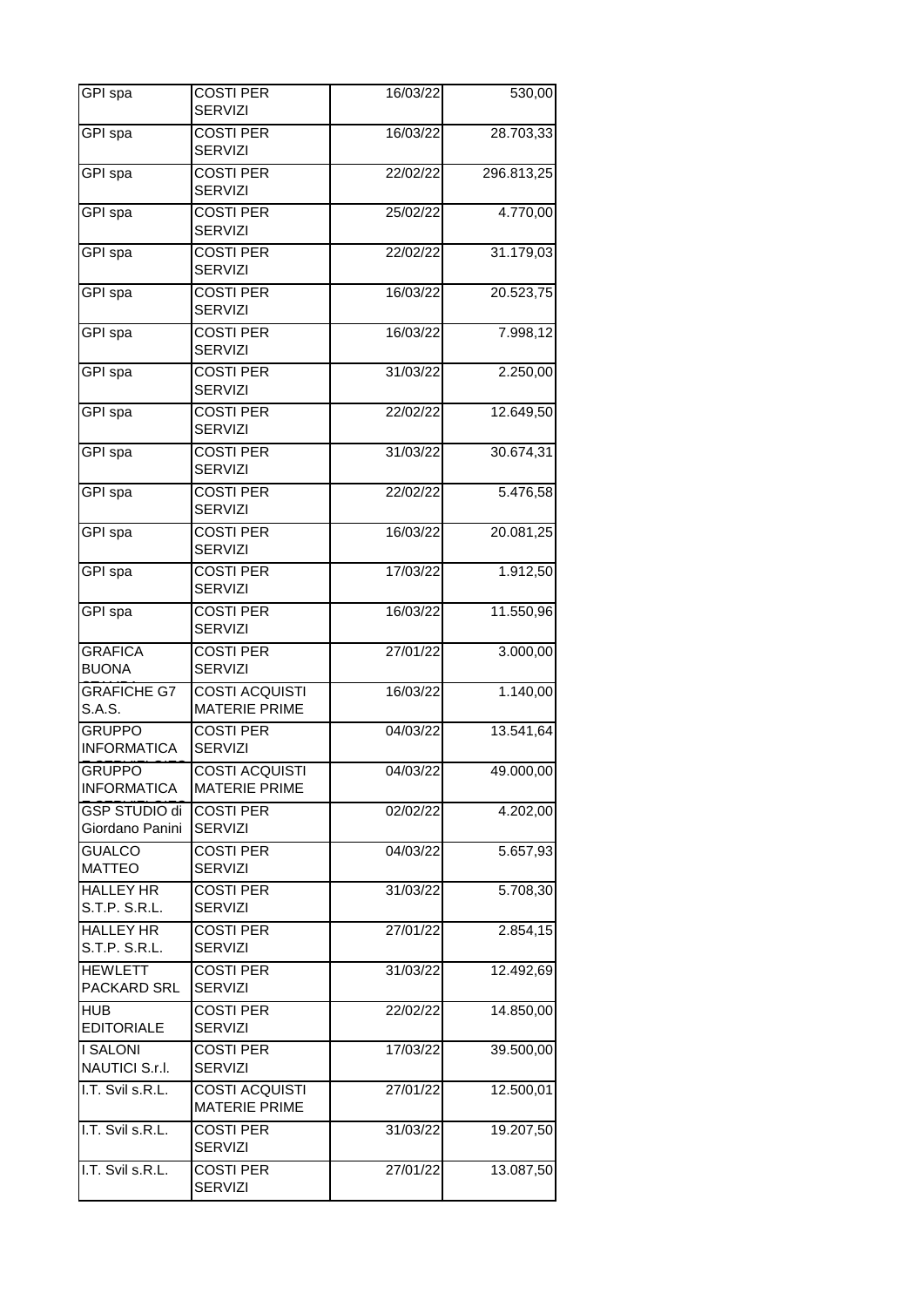| I.T. Svil s.R.L.                            | <b>COSTI PER</b><br><b>SERVIZI</b>                             | 22/02/22 | 35.202,50  |
|---------------------------------------------|----------------------------------------------------------------|----------|------------|
| I.T. Svil s.R.L.                            | <b>COSTI PER</b><br><b>SERVIZI</b>                             | 25/02/22 | 3.967,50   |
| I.T. Svil s.R.L.                            | <b>COSTI PER</b><br><b>SERVIZI</b>                             | 16/03/22 | 12.990,00  |
| I.T. Svil s.R.L.                            | <b>COSTI PER</b><br><b>SERVIZI</b>                             | 27/01/22 | 3.967,50   |
| 2                                           | <b>COSTI PER</b><br>FRUIZIONE BENI DI                          | 25/02/22 | 1.500,00   |
| <b>IFM</b><br><b>INFOMASTER</b>             | <b>COSTI PER</b><br><b>SERVIZI</b>                             | 22/02/22 | 4.500,00   |
| <b>IFM</b><br><b>INFOMASTER</b>             | <b>COSTI PER</b><br><b>SERVIZI</b>                             | 22/02/22 | 8.000,00   |
| <b>IFM</b><br><b>INFOMASTER</b>             | <b>COSTI PER</b><br><b>SERVIZI</b>                             | 22/02/22 | 1.500,00   |
| IL BARETTO<br>S.R.L.                        | <b>COSTI PER</b><br>SERVIZI                                    | 31/03/22 | 482,00     |
| <b>IL RASTRELLO</b><br>Cooperativa          | <b>COSTI PER</b><br><b>SERVIZI</b>                             | 17/03/22 | 870,50     |
| <b>IMPERIA POST</b><br>di Gabriele          | <b>COSTI PER</b><br><b>SERVIZI</b>                             | 25/02/22 | 1.500,00   |
| <b>SAVAIA</b>                               | <b>IN.NET S.A.S. DI COSTI ACQUISTI</b><br><b>MATERIE PRIME</b> | 22/02/22 | 2.415,00   |
| <b>INFO CAMERE</b><br><b>SCPA</b>           | <b>COSTI PER</b><br><b>SERVIZI</b>                             | 31/03/22 | 9.375,00   |
| <b>INFO CAMERE</b><br><b>SCPA</b>           | <b>COSTI PER</b><br><b>SERVIZI</b>                             | 27/01/22 | 4.500,00   |
| ING. ALBERTO<br><b>GIORDANO</b>             | <b>COSTI PER</b><br><b>SERVIZI</b>                             | 24/02/22 | 2.297,35   |
| <b>INTERLOGIC</b><br>s.r.l.                 | <b>COSTI ACQUISTI</b><br><b>MATERIE PRIME</b>                  | 31/03/22 | 6.500,00   |
| <b>INTERLOGIC</b><br>s.r.l.                 | <b>COSTI PER</b><br><b>SERVIZI</b>                             | 31/03/22 | 5.100,00   |
| <b>INTERLOGIC</b><br>s.r.l.                 | <b>COSTI PER</b><br><b>SERVIZI</b>                             | 22/02/22 | 11.666,26  |
| <b>INTERLOGIC</b><br>s.r.l.                 | <b>COSTI ACQUISTI</b><br><b>MATERIE PRIME</b>                  | 31/03/22 | 15.600,00  |
| INTERNAZ.<br>BREV.                          | <b>COSTI ACQUISTI</b><br><b>MATERIE PRIME</b>                  | 31/03/22 | 300,00     |
| INTERSYSTEMS COSTI PER<br><b>ITALIA SRL</b> | <b>SERVIZI</b>                                                 | 27/01/22 | 165.000,00 |
| <b>ISTITUTO</b><br>LIGURE PER IL            | <b>COSTI PER</b><br><b>SERVIZI</b>                             | 31/03/22 | 34.170,00  |
| <b>ISTUM</b> - Istituto<br>di Studi di      | <b>COSTI PER</b><br><b>SERVIZI</b>                             | 22/02/22 | 2.500,00   |
| <b>IT SOLUZIONI</b><br>S.R.L.               | <b>COSTI ACQUISTI</b><br><b>MATERIE PRIME</b>                  | 04/03/22 | 98,50      |
| <b>IT SOLUZIONI</b><br>S.R.L.               | <b>COSTI ACQUISTI</b><br><b>MATERIE PRIME</b>                  | 27/01/22 | 27.838,00  |
| <b>IT SOLUZIONI</b><br>S.R.L.               | <b>COSTI ACQUISTI</b><br><b>MATERIE PRIME</b>                  | 31/03/22 | 1.534,00   |
| <b>IT SOLUZIONI</b><br>S.R.L.               | <b>COSTI ACQUISTI</b><br><b>MATERIE PRIME</b>                  | 27/01/22 | 209,00     |
| IT SOLUZIONI<br>S.R.L.                      | <b>COSTI ACQUISTI</b><br><b>MATERIE PRIME</b>                  | 22/02/22 | 9.390,00   |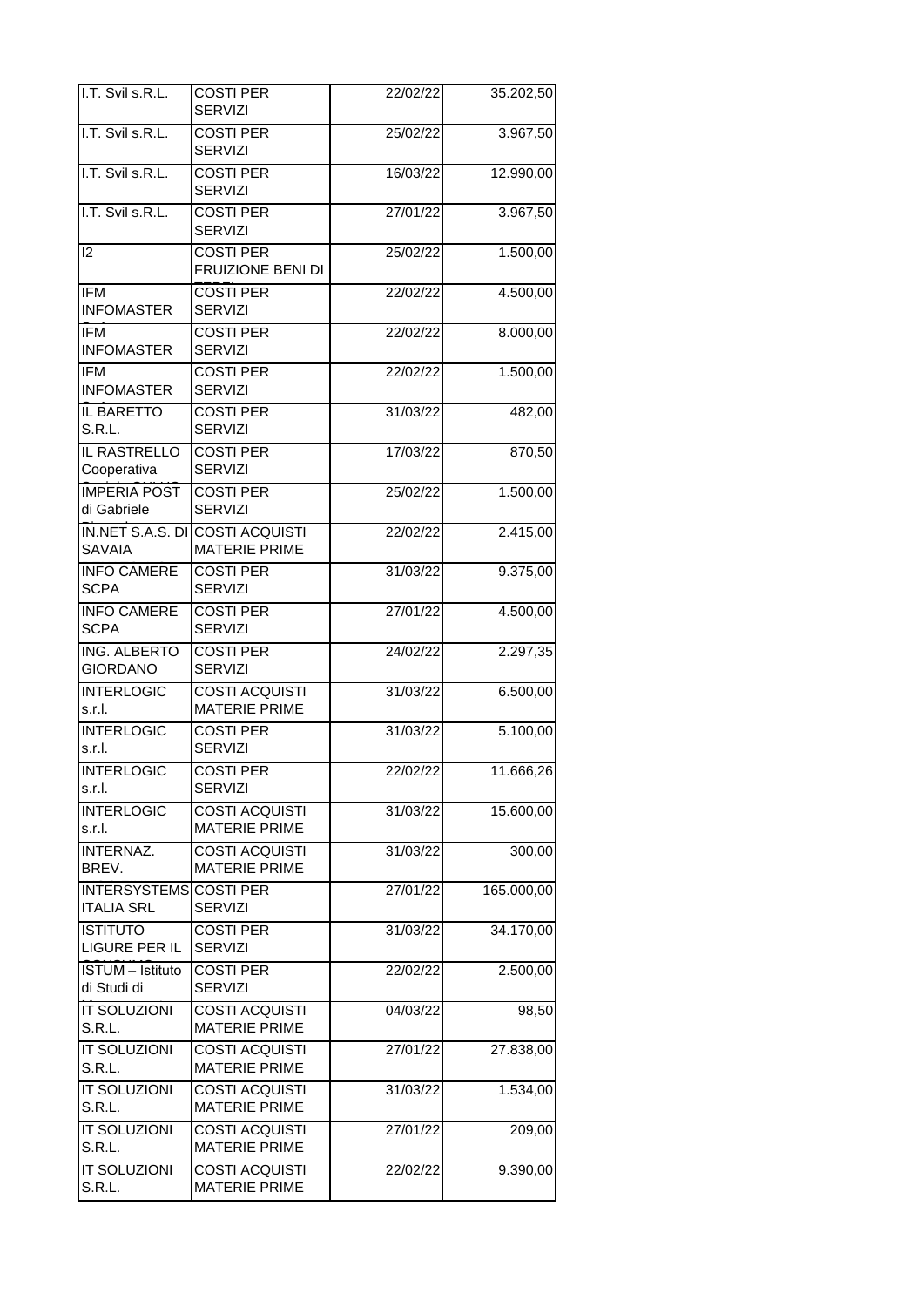| IT SOLUZIONI                          | <b>COSTI PER</b>                                            | 25/02/22 | 38,00     |
|---------------------------------------|-------------------------------------------------------------|----------|-----------|
| S.R.L.                                | <b>SERVIZI</b>                                              |          |           |
| <b>IT SOLUZIONI</b><br>S.R.L.         | <b>COSTI PER</b><br><b>SERVIZI</b>                          | 22/02/22 | 2.820,00  |
| <b>IT SOLUZIONI</b><br>S.R.L.         | <b>COSTI ACQUISTI</b><br><b>MATERIE PRIME</b>               | 31/03/22 | 212,00    |
| <b>ITALPRESS</b>                      | <b>COSTI PER</b><br><b>SERVIZI</b>                          | 31/03/22 | 28.846,15 |
| <b>ITALTENDE DEL</b><br><b>GRANDE</b> | <b>COSTI PER</b><br><b>SERVIZI</b>                          | 22/02/22 | 800,00    |
| <b>ITALWARE</b>                       | <b>COSTI ACQUISTI</b><br><b>MATERIE PRIME</b>               | 22/02/22 | 66.000,00 |
| <b>ITALWARE</b>                       | <b>COSTI PER</b><br><b>SERVIZI</b>                          | 17/03/22 | 15.251,01 |
| S.p.A.                                | <b>ITD SOLUTIONS COSTI ACQUISTI</b><br><b>MATERIE PRIME</b> | 27/01/22 | 5.750,00  |
| S.p.A.                                | <b>ITD SOLUTIONS COSTI ACQUISTI</b><br><b>MATERIE PRIME</b> | 04/03/22 | 1.664,00  |
| S.p.A.                                | <b>ITD SOLUTIONS APPARECCH DI</b><br><b>ELABORAZIONE</b>    | 31/03/22 | 3.780,00  |
| <b>JANUA</b> srls                     | <b>COSTI ACQUISTI</b><br><b>MATERIE PRIME</b>               | 31/03/22 | 5.000,00  |
| <b>JANUAPROJEC</b><br>T di Varvara    | <b>COSTI PER</b><br><b>SERVIZI</b>                          | 25/02/22 | 602,00    |
| <b>JP</b> Droni                       | <b>COSTI PER</b><br><b>SERVIZI</b>                          | 27/01/22 | 1.600,00  |
| Keytech Srl                           | <b>COSTI PER</b><br><b>SERVIZI</b>                          | 25/02/22 | 10.000,00 |
| Kyocera<br>Document                   | <b>COSTI PER</b><br>FRUIZIONE BENI DI                       | 17/03/22 | 427,96    |
| Kyocera<br>Document                   | <b>COSTI PER</b><br>FRUIZIONE BENI DI                       | 27/01/22 | 171,54    |
| Kyocera<br>Document                   | <b>COSTI PER</b><br>FRUIZIONE BENI DI                       | 27/01/22 | 169,22    |
| Kyocera<br>Document                   | <b>COSTI PER</b><br>FRUIZIONE BENI DI                       | 16/03/22 | 171,54    |
| Kyocera<br>Document                   | <b>COSTI PER</b><br><b>SERVIZI</b>                          | 27/01/22 | 289,89    |
| Kyocera<br>Document                   | <b>COSTI PER</b><br><b>SERVIZI</b>                          | 31/03/22 | 338,44    |
| Kyocera<br>Document                   | <b>COSTI PER</b><br>FRUIZIONE BENI DI                       | 17/03/22 | 136,83    |
| Kyocera<br>Document                   | <b>COSTI PER</b><br>FRUIZIONE BENI DI                       | 16/03/22 | 136,83    |
| <b>LABOR</b><br>PROJECT S.r.L.        | <b>COSTI PER</b><br><b>SERVIZI</b>                          | 17/03/22 | 990,00    |
| LAMANNA<br><b>GIORGIO</b>             | <b>COSTI PER</b><br><b>SERVIZI</b>                          | 04/03/22 | 8.550,40  |
| LaPresse S.P.A.                       | <b>COSTI PER</b><br><b>SERVIZI</b>                          | 22/02/22 | 3.750,00  |
| LaPresse S.P.A.                       | <b>COSTI PER</b><br><b>SERVIZI</b>                          | 22/02/22 | 3.750,00  |
| <b>LARUS</b><br><b>BUSINESS</b>       | <b>COSTI PER</b><br><b>SERVIZI</b>                          | 09/03/22 | 25.074,00 |
| <b>LEASYS</b>                         | <b>COSTI PER</b><br>FRUIZIONE BENI DI                       | 27/01/22 | 248,50    |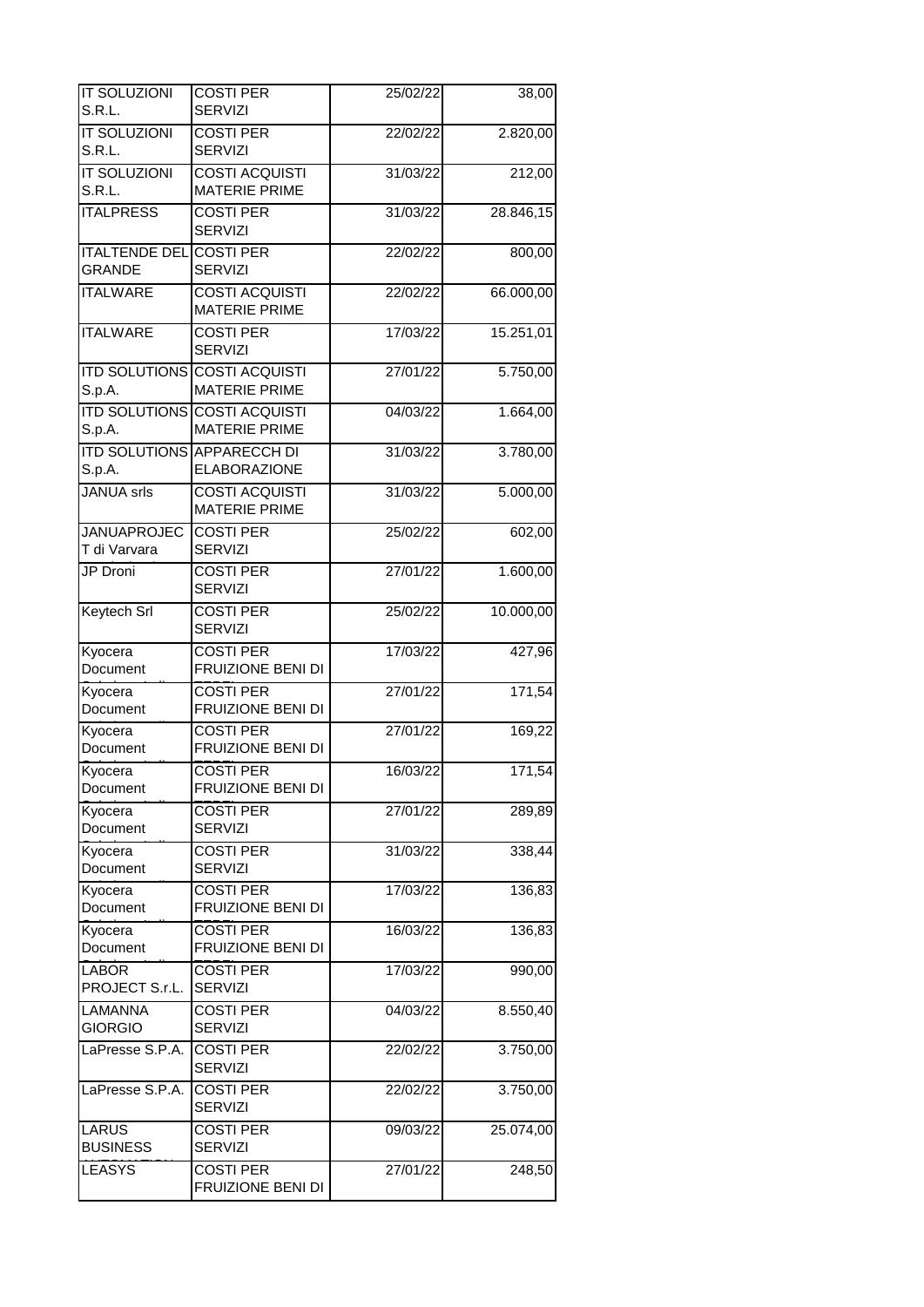| <b>LEASYS</b>                         | <b>COSTI PER</b><br>FRUIZIONE BENI DI                | 27/01/22 | 189,50    |
|---------------------------------------|------------------------------------------------------|----------|-----------|
| <b>LEASYS</b>                         | <b>COSTI PER</b><br>FRUIZIONE BENI DI                | 25/02/22 | 248,50    |
| <b>LEASYS</b>                         | <b>COSTI PER</b><br>FRUIZIONE BENI DI                | 25/02/22 | 189,50    |
| <b>LEASYS</b>                         | <b>COSTI PER</b><br>FRUIZIONE BENI DI                | 16/03/22 | 248,50    |
| <b>LEASYS</b>                         | <b>COSTI PER</b><br>FRUIZIONE BENI DI                | 31/03/22 | 189,50    |
| LEONCINI S.r.I.                       | <b>COSTI PER</b><br><b>SERVIZI</b>                   | 27/01/22 | 600,00    |
| LEONCINI S.r.I.                       | <b>COSTI PER</b><br><b>SERVIZI</b>                   | 31/03/22 | 600,00    |
| LEONCINI S.r.I.                       | <b>COSTI PER</b><br><b>SERVIZI</b>                   | 27/01/22 | 4.200,00  |
| LEONCINI S.r.I.                       | <b>COSTI PER</b><br><b>SERVIZI</b>                   | 27/01/22 | 3.350,00  |
| <b>LIFEBRAIN</b><br>LIGURIA s.r.l.    | <b>ALTRI COSTI PER</b><br>IL PERSONALE               | 17/03/22 | 240,50    |
| <b>LIFEBRAIN</b><br>LIGURIA s.r.l.    | <b>ALTRI COSTI PER</b><br>IL PERSONALE               | 16/03/22 | 240,50    |
| <b>SRL</b>                            | LINEA GRAFICA COSTI ACQUISTI<br><b>MATERIE PRIME</b> | 22/02/22 | 3.516,00  |
| LINEA GRAFICA COSTI PER<br><b>SRL</b> | <b>SERVIZI</b>                                       | 25/02/22 | 16.000,00 |
| Luigi Amico srl                       | <b>COSTI ACQUISTI</b><br><b>MATERIE PRIME</b>        | 25/02/22 | 190,00    |
| LUISA<br><b>BERTOLOTTO</b>            | <b>COSTI PER</b><br><b>SERVIZI</b>                   | 02/02/22 | 782,00    |
| LUMIT S.P.A.                          | <b>COSTI PER</b><br><b>SERVIZI</b>                   | 31/03/22 | 18.750,00 |
| M&R<br>Comunicazione                  | <b>COSTI PER</b><br><b>SERVIZI</b>                   | 25/02/22 | 459,00    |
| M&R<br>Comunicazione                  | <b>COSTI PER</b><br><b>SERVIZI</b>                   | 31/03/22 | 459,00    |
| M&R<br>Comunicazione                  | <b>COSTI PER</b><br><b>SERVIZI</b>                   | 22/02/22 | 459,00    |
| M&R<br>Comunicazione                  | <b>COSTI PER</b><br><b>SERVIZI</b>                   | 27/01/22 | 459,00    |
| M&R<br>Comunicazione                  | <b>COSTI PER</b><br><b>SERVIZI</b>                   | 27/01/22 | 459,00    |
| M.G.<br><b>TECNOSOLUZI</b>            | <b>COSTI PER</b><br><b>SERVIZI</b>                   | 31/03/22 | 1.712,00  |
| M.G.<br><b>TECNOSOLUZI</b>            | <b>COSTI ACQUISTI</b><br><b>MATERIE PRIME</b>        | 31/03/22 | 1.290,00  |
| <b>MAC IN SrL</b>                     | <b>COSTI ACQUISTI</b><br><b>MATERIE PRIME</b>        | 31/03/22 | 158,00    |
| <b>MAC IN SrL</b>                     | <b>COSTI PER</b><br><b>SERVIZI</b>                   | 22/02/22 | 576,00    |
| <b>MAC IN SrL</b>                     | APPARECCH DI<br><b>ELABORAZIONE</b>                  | 31/03/22 | 1.120,00  |
| Maestripieri srl                      | <b>COSTI ACQUISTI</b><br><b>MATERIE PRIME</b>        | 27/01/22 | 1.280,50  |
| Maestripieri srl                      | <b>COSTI ACQUISTI</b><br><b>MATERIE PRIME</b>        | 27/01/22 | 89,60     |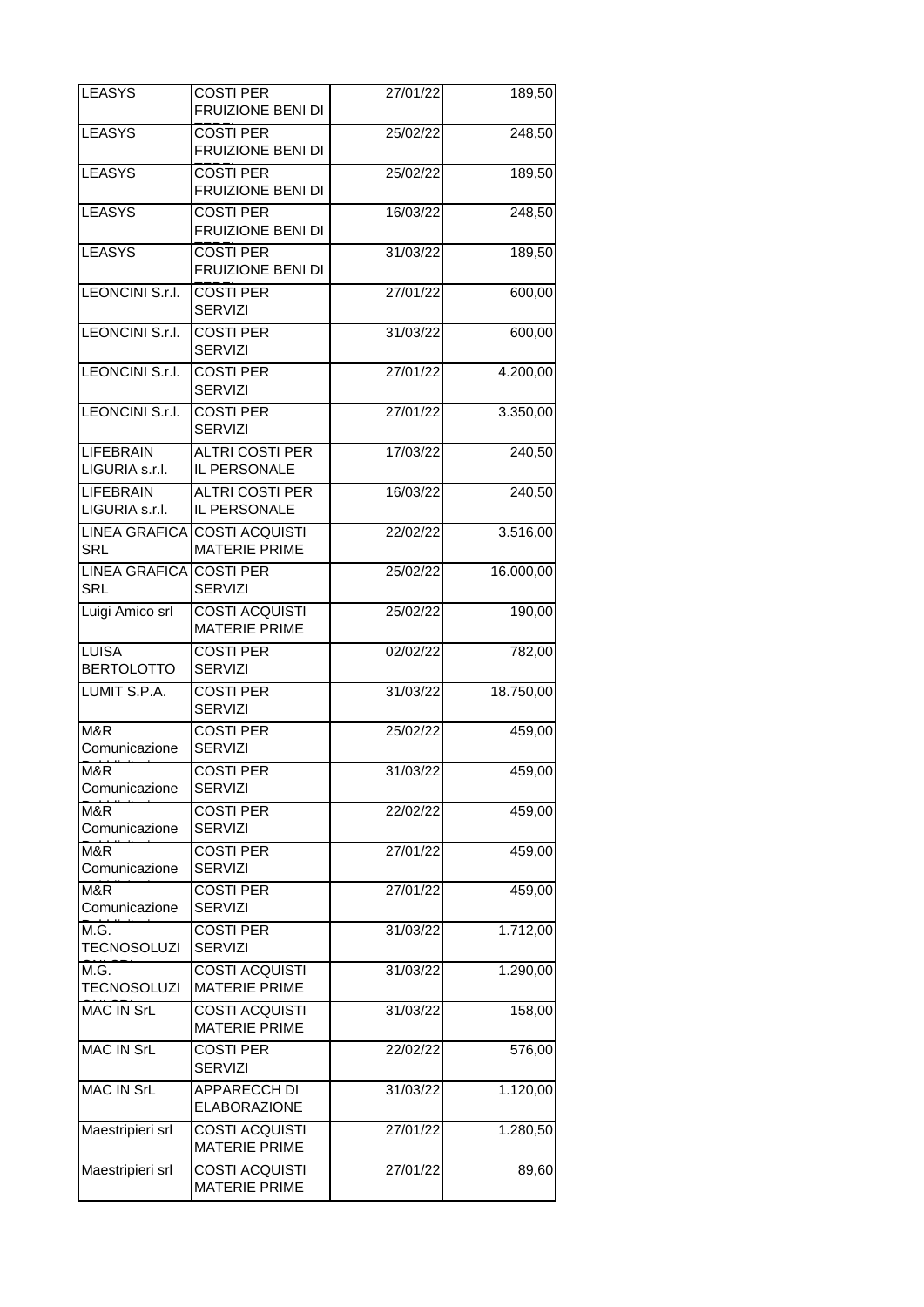| <b>MANTERO</b><br><b>SISTEMI SRL</b> | <b>COSTI ACQUISTI</b><br><b>MATERIE PRIME</b> | 31/03/22 | 459,00    |
|--------------------------------------|-----------------------------------------------|----------|-----------|
| <b>MANTERO</b><br><b>SISTEMI SRL</b> | <b>COSTI ACQUISTI</b><br><b>MATERIE PRIME</b> | 27/01/22 | 33,00     |
| <b>MANTERO</b><br><b>SISTEMI SRL</b> | <b>COSTI PER</b><br><b>SERVIZI</b>            | 17/03/22 | 147,50    |
| <b>MANTERO</b><br><b>SISTEMI SRL</b> | <b>COSTI PER</b><br><b>SERVIZI</b>            | 31/03/22 | 2.916,66  |
| <b>MANTERO</b><br><b>SISTEMI SRL</b> | <b>COSTI PER</b><br><b>SERVIZI</b>            | 31/03/22 | 2.916,66  |
| <b>MANTERO</b><br><b>SISTEMI SRL</b> | <b>COSTI PER</b><br><b>SERVIZI</b>            | 31/03/22 | 2.750,00  |
| <b>MANTERO</b><br><b>SISTEMI SRL</b> | <b>COSTI PER</b><br><b>SERVIZI</b>            | 31/03/22 | 2.916,66  |
| <b>MANTERO</b><br><b>SISTEMI SRL</b> | <b>COSTI PER</b><br><b>SERVIZI</b>            | 27/01/22 | 2.916,66  |
| <b>MANTERO</b><br><b>SISTEMI SRL</b> | <b>COSTI PER</b><br><b>SERVIZI</b>            | 27/01/22 | 147,50    |
| <b>MANTERO</b><br><b>SISTEMI SRL</b> | <b>COSTI PER</b><br>SERVIZI                   | 22/02/22 | 3.033,33  |
| <b>MANTERO</b><br><b>SISTEMI SRL</b> | <b>COSTI PER</b><br><b>SERVIZI</b>            | 31/03/22 | 147,50    |
| <b>MANTERO</b><br><b>SISTEMI SRL</b> | <b>COSTI PER</b><br><b>SERVIZI</b>            | 27/01/22 | 2.750,00  |
| <b>MANTERO</b><br><b>SISTEMI SRL</b> | <b>COSTI PER</b><br><b>SERVIZI</b>            | 22/02/22 | 2.916,66  |
| <b>MANTERO</b><br><b>SISTEMI SRL</b> | <b>COSTI PER</b><br>SERVIZI                   | 31/03/22 | 3.033,33  |
| <b>MANTERO</b><br><b>SISTEMI SRL</b> | <b>COSTI PER</b><br><b>SERVIZI</b>            | 31/03/22 | 2.916,66  |
| <b>MANTERO</b><br><b>SISTEMI SRL</b> | <b>COSTI PER</b><br><b>SERVIZI</b>            | 31/03/22 | 147,50    |
| <b>MANTERO</b><br><b>SISTEMI SRL</b> | <b>COSTI PER</b><br><b>SERVIZI</b>            | 31/03/22 | 3.033,33  |
| <b>MANTERO</b><br><b>SISTEMI SRL</b> | <b>COSTI PER</b><br><b>SERVIZI</b>            | 27/01/22 | 2.916,66  |
| <b>MANTERO</b><br><b>SISTEMI SRL</b> | <b>IMPIANTI</b><br><b>RADIOTELEFONICI</b>     | 31/03/22 | 268,00    |
| <b>MANTERO</b><br><b>SISTEMI SRL</b> | <b>COSTI ACQUISTI</b><br><b>MATERIE PRIME</b> | 31/03/22 | 79,29     |
| <b>MANTERO</b><br><b>SISTEMI SRL</b> | <b>COSTI PER</b><br><b>SERVIZI</b>            | 31/03/22 | 2.750,00  |
| <b>MANTERO</b><br><b>SISTEMI SRL</b> | <b>COSTI PER</b><br><b>SERVIZI</b>            | 31/03/22 | 2.916,66  |
| <b>MANTERO</b><br><b>SISTEMI SRL</b> | <b>COSTI PER</b><br><b>SERVIZI</b>            | 31/03/22 | 147,50    |
| ManyDesigns                          | <b>COSTI ACQUISTI</b><br><b>MATERIE PRIME</b> | 31/03/22 | 10.200,00 |
| ManyDesigns                          | <b>COSTI PER</b><br><b>SERVIZI</b>            | 27/01/22 | 2.820,00  |
| ManyDesigns                          | <b>COSTI PER</b><br><b>SERVIZI</b>            | 31/03/22 | 1.960,00  |
| ManyDesigns                          | <b>COSTI PER</b><br><b>SERVIZI</b>            | 17/03/22 | 3.750,00  |
| <b>MARCHESE</b><br><b>ALBERTO</b>    | <b>COSTI PER</b><br><b>SERVIZI</b>            | 04/03/22 | 5.972,40  |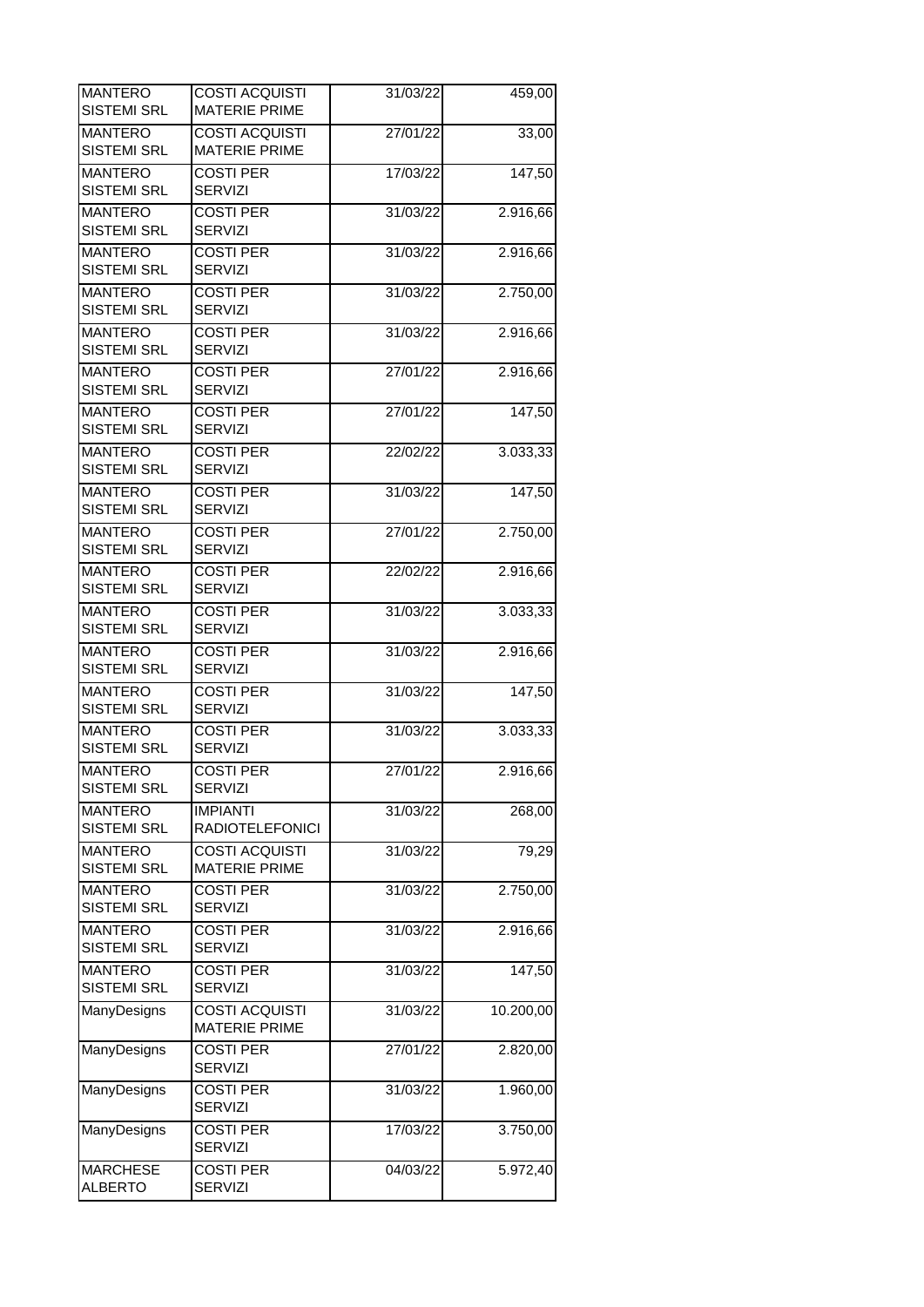| Marta Parodi                      | <b>COSTI PER</b><br><b>SERVIZI</b>            | 14/03/22              | 240,00    |
|-----------------------------------|-----------------------------------------------|-----------------------|-----------|
| Media Power Srl                   | <b>COSTI PER</b><br><b>SERVIZI</b>            | 31/03/22              | 350,00    |
| Media Power Srl                   | <b>COSTI PER</b><br><b>SERVIZI</b>            | 22/02/22              | 1.750,00  |
| <b>Media Power Srl</b>            | <b>COSTI PER</b><br><b>SERVIZI</b>            | 25/02/22              | 1.400,00  |
| Mediamond spa                     | <b>COSTI PER</b><br><b>SERVIZI</b>            | 25/02/22              | 20.000,00 |
| <b>MEL PRINT SRL</b>              | <b>COSTI ACQUISTI</b><br><b>MATERIE PRIME</b> | 31/03/22              | 2.023,00  |
| MEL PRINT SRL COSTI PER           | <b>SERVIZI</b>                                | 25/02/22              | 380,00    |
| Men at Work srl                   | <b>COSTI ACQUISTI</b><br><b>MATERIE PRIME</b> | 17/03/22              | 28.850,00 |
| MESA S.R.L.                       | <b>COSTI PER</b><br><b>SERVIZI</b>            | 31/03/22              | 2.660,00  |
| METEDA S.R.L.                     | <b>COSTI PER</b><br><b>SERVIZI</b>            | 24/03/22              | 1.275,00  |
| METEDA S.R.L.                     | <b>COSTI PER</b><br><b>SERVIZI</b>            | 31/03/22              | 1.200,00  |
| METEDA S.R.L.                     | <b>COSTI PER</b><br><b>SERVIZI</b>            | 27/01/22              | 6.772,50  |
| METEDA S.R.L.                     | <b>COSTI PER</b><br><b>SERVIZI</b>            | 16/03/22              | 847,50    |
| METEDA S.R.L.                     | <b>COSTI PER</b><br><b>SERVIZI</b>            | 24/03/22              | 637,50    |
| Microntel S.p.A.                  | <b>DIRITTI BREVETTI</b><br>OPERE D'           | 22/02/22              | 130,00    |
| Microntel S.p.A.                  | <b>DIRITTI BREVETTI</b><br>OPERE D'           | 04/03/22              | 65,00     |
| Microntel S.p.A.                  | <b>DIRITTI BREVETTI</b><br>OPERE D'           | 04/03/22              | 75,00     |
| Microntel S.p.A.                  | <b>COSTI PER</b><br><b>SERVIZI</b>            | $\overline{04/03/22}$ | 570,00    |
| Microntel S.p.A.                  | <b>COSTI PER</b><br><b>SERVIZI</b>            | 04/03/22              | 305,00    |
| Microntel S.p.A.                  | <b>COSTI PER</b><br><b>SERVIZI</b>            | 27/01/22              | 2.100,00  |
| <b>MICROSISTEMI</b><br><b>SAS</b> | <b>COSTI PER</b><br><b>SERVIZI</b>            | 31/03/22              | 900,00    |
| <b>MICROSISTEMI</b><br><b>SAS</b> | <b>COSTI PER</b><br><b>SERVIZI</b>            | 31/03/22              | 2.300,00  |
| <b>MILLENNIUM</b><br>S.R.L.       | <b>COSTI ACQUISTI</b><br><b>MATERIE PRIME</b> | 22/02/22              | 13.320,00 |
| Minerva<br>Soluzioni Snc          | <b>COSTI PER</b><br><b>SERVIZI</b>            | 24/03/22              | 2.013,93  |
| <b>MIPS</b><br><b>INFORMATICA</b> | <b>DIRITTI BREVETTI</b><br>OPERE D'           | 31/03/22              | 4.000,00  |
| <b>MIPS</b><br><b>INFORMATICA</b> | <b>COSTI PER</b><br><b>SERVIZI</b>            | 16/03/22              | 300,00    |
| <b>MIPS</b><br><b>INFORMATICA</b> | <b>COSTI PER</b><br><b>SERVIZI</b>            | 25/02/22              | 2.500,00  |
| <b>MIPS</b><br><b>INFORMATICA</b> | <b>COSTI PER</b><br><b>SERVIZI</b>            | 31/03/22              | 16.380,00 |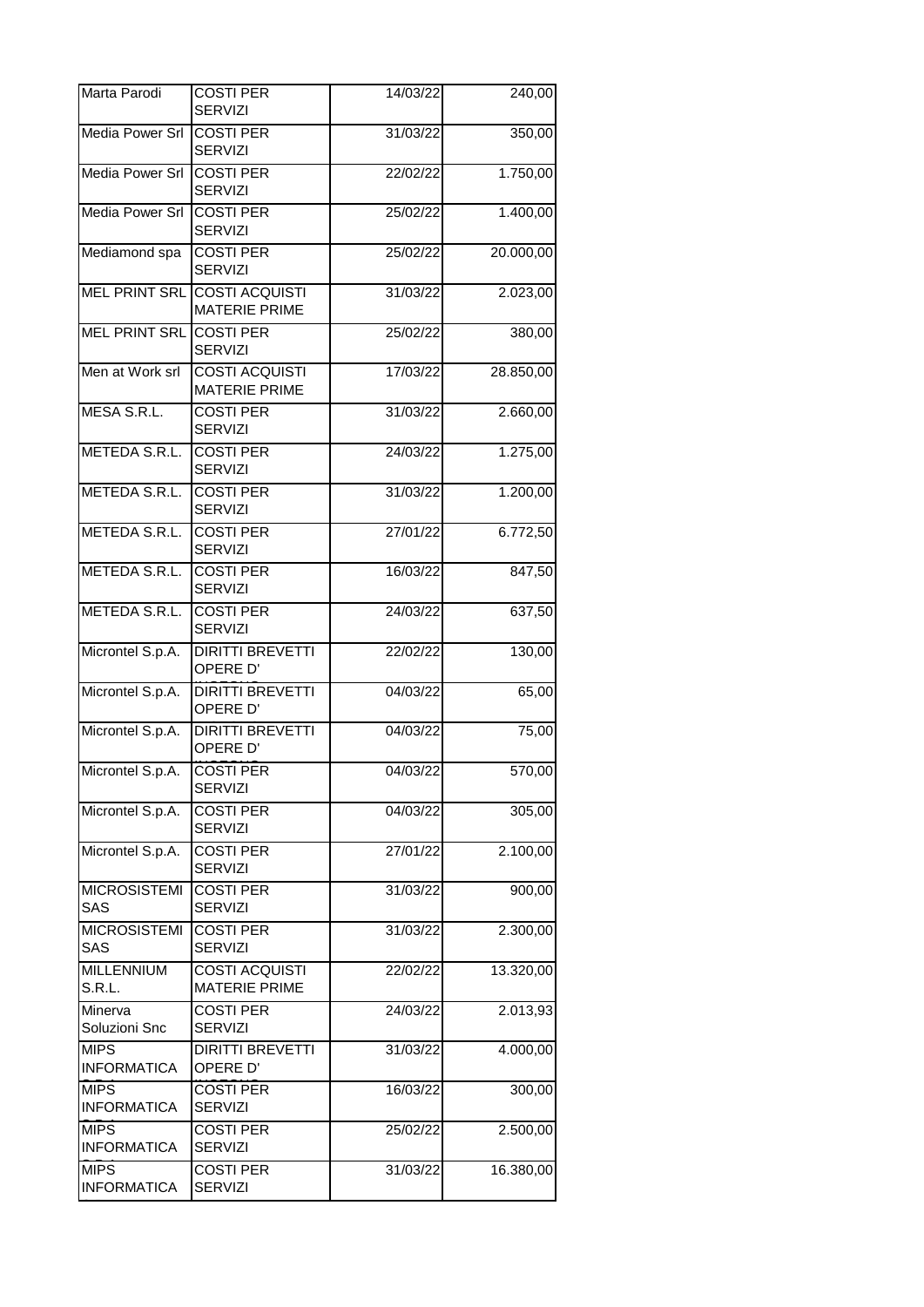| <b>MIPS</b><br><b>INFORMATICA</b>      | <b>COSTI PER</b><br><b>SERVIZI</b>            | 16/03/22 | 864,41    |
|----------------------------------------|-----------------------------------------------|----------|-----------|
| <b>MIPS</b><br><b>INFORMATICA</b>      | <b>COSTI PER</b><br><b>SERVIZI</b>            | 16/03/22 | 344,71    |
| <b>MIPS</b><br><b>INFORMATICA</b>      | <b>COSTI ACQUISTI</b><br><b>MATERIE PRIME</b> | 31/03/22 | 13.350,00 |
| <b>MIPS</b><br><b>INFORMATICA</b>      | COSTI ACQUISTI<br><b>MATERIE PRIME</b>        | 27/01/22 | 1.068,00  |
| MONDO EDP srl COSTI PER                | <b>SERVIZI</b>                                | 27/01/22 | 400,00    |
| MONDO EDP srl COSTI PER                | <b>SERVIZI</b>                                | 27/01/22 | 800,00    |
| MONDO EDP srl COSTI PER                | <b>SERVIZI</b>                                | 27/01/22 | 4.000,00  |
| MONDO EDP srl COSTI PER                | <b>SERVIZI</b>                                | 27/01/22 | 1.200,00  |
| MONDO EDP srl COSTI PER                | <b>SERVIZI</b>                                | 27/01/22 | 1.650,00  |
| MONDO EDP srl COSTI PER                | <b>SERVIZI</b>                                | 16/03/22 | 5.975,00  |
| <b>MONICA DI</b><br>CARLO              | <b>COSTI PER</b><br><b>SERVIZI</b>            | 04/03/22 | 1.000,00  |
| <b>MONICA DI</b><br>CARLO              | <b>COSTI PER</b><br><b>SERVIZI</b>            | 04/03/22 | 1.000,00  |
| <b>MONICA DI</b><br>CARLO              | <b>COSTI PER</b><br><b>SERVIZI</b>            | 04/03/22 | 1.500,00  |
| <b>MONSTER</b><br><b>ITALIA S.R.L.</b> | <b>COSTI PER</b><br><b>SERVIZI</b>            | 27/01/22 | 1.000,00  |
| <b>MORE NEWS</b>                       | <b>COSTI PER</b><br><b>SERVIZI</b>            | 04/03/22 | 1.500,00  |
| <b>MORE NEWS</b>                       | <b>COSTI PER</b><br><b>SERVIZI</b>            | 31/03/22 | 3.000,00  |
| <b>MORE NEWS</b>                       | <b>COSTI PER</b><br><b>SERVIZI</b>            | 27/01/22 | 1.500,00  |
| MP Impianti e<br>Tecnologie            | COSTI ACQUISTI<br><b>MATERIE PRIME</b>        | 24/03/22 | 2.600,00  |
| MTX s.r.l.                             | <b>COSTI ACQUISTI</b><br><b>MATERIE PRIME</b> | 09/03/22 | 37.968,00 |
| MTX s.r.l.                             | <b>COSTI ACQUISTI</b><br><b>MATERIE PRIME</b> | 09/03/22 | 89,70     |
| MTX s.r.l.                             | <b>COSTI ACQUISTI</b><br><b>MATERIE PRIME</b> | 22/02/22 | 10.483,32 |
| MTX s.r.l.                             | <b>COSTI ACQUISTI</b><br><b>MATERIE PRIME</b> | 09/03/22 | 52,68     |
| Multivendor<br>Service srl             | <b>COSTI PER</b><br><b>SERVIZI</b>            | 27/01/22 | 4.708,00  |
| Multivendor<br>Service srl             | <b>COSTI PER</b><br><b>SERVIZI</b>            | 17/03/22 | 4.708,00  |
| Multivendor<br>Service srl             | <b>COSTI PER</b><br><b>SERVIZI</b>            | 31/03/22 | 4.708,00  |
| Nextage S.r.L.                         | <b>ALTRI BENI</b>                             | 27/01/22 | 5.140,00  |
| Nextage S.r.L.                         | <b>IMMOBILIZZAZIONI</b><br><b>IMM</b>         | 17/03/22 | 7.710,00  |
| Nextage S.r.L.                         | <b>COSTI PER</b><br><b>SERVIZI</b>            | 17/03/22 | 4.430,00  |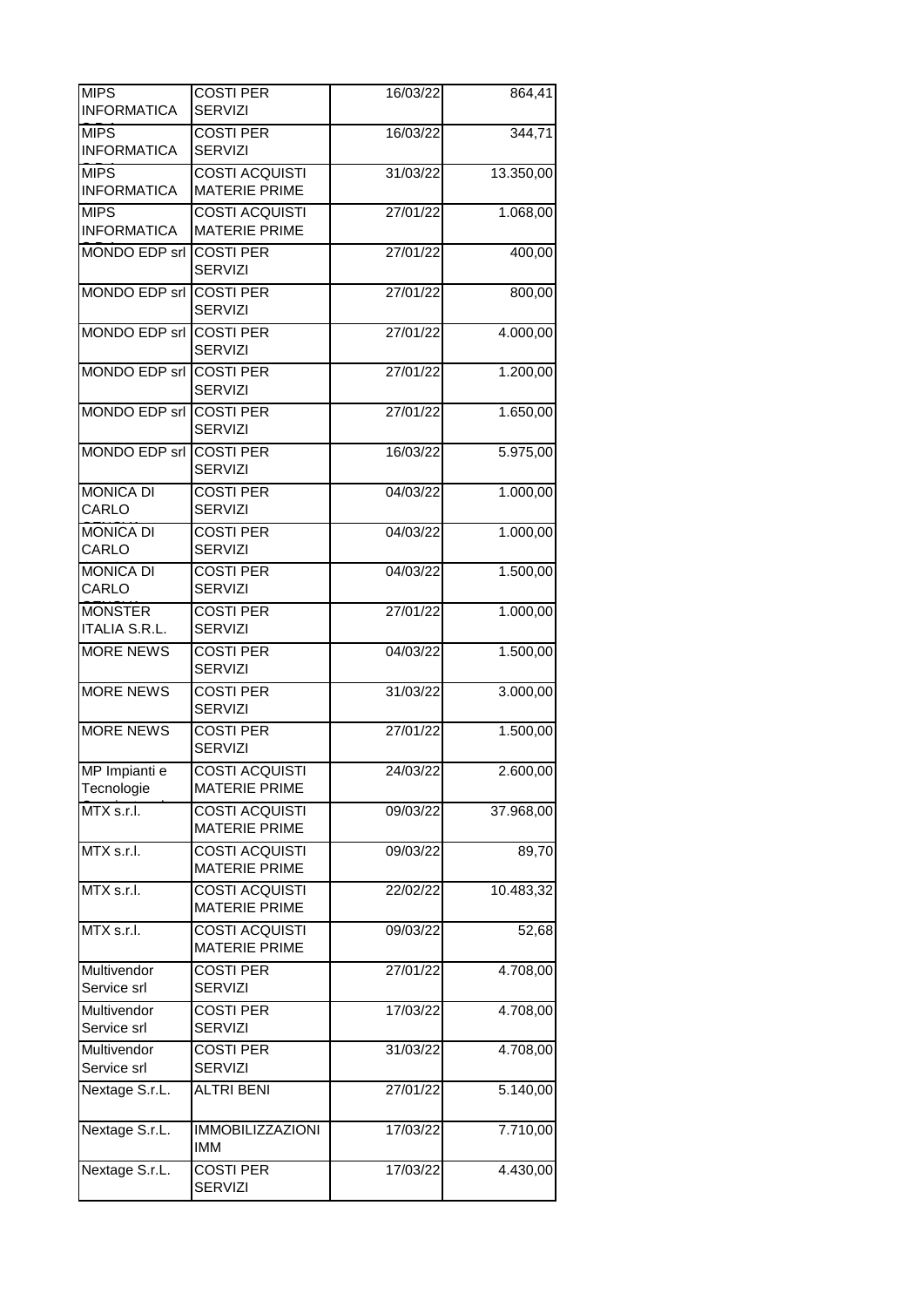| NEXTOS S.R.L. COSTI PER                 | <b>SERVIZI</b>                                     | 22/02/22 | 18.692,40 |
|-----------------------------------------|----------------------------------------------------|----------|-----------|
| <b>NT NUOVE</b>                         | <b>COSTI ACQUISTI</b>                              |          |           |
| <b>TECNOLOGIE</b>                       | <b>MATERIE PRIME</b>                               | 04/03/22 | 3.400,00  |
| <b>NTS PROJECT</b><br>S.r.L.            | <b>DIRITTI BREVETTI</b><br>OPERE D'                | 22/02/22 | 240,04    |
| <b>NTS PROJECT</b><br>S.r.L.            | <b>DIRITTI BREVETTI</b><br>OPERE D'                | 31/03/22 | 15.606,00 |
| <b>NTS PROJECT</b><br>S.r.L.            | <b>DIRITTI BREVETTI</b><br>OPERE D'                | 04/03/22 | 59,84     |
| <b>NTS PROJECT</b><br>S.r.L.            | <b>DIRITTI BREVETTI</b><br>OPERE D'                | 22/02/22 | 89,76     |
| <b>NUOVA NEON</b><br><b>FINETTI SNC</b> | <b>COSTI PER</b><br><b>SERVIZI</b>                 | 27/01/22 | 2.180,00  |
| <b>NUOVA NEON</b><br><b>FINETTI SNC</b> | <b>COSTI PER</b><br><b>SERVIZI</b>                 | 27/01/22 | 760,00    |
| <b>NUOVA NEON</b><br><b>FINETTI SNC</b> | <b>COSTI PER</b><br><b>SERVIZI</b>                 | 04/03/22 | 236,00    |
| OLIVETTI S.p,A.                         | <b>COSTI PER</b><br><b>SERVIZI</b>                 | 31/03/22 | 6.225,00  |
| OPE S.P.A.-<br><b>OLCESE</b>            | <b>COSTI PER</b><br><b>SERVIZI</b>                 | 18/01/22 | 23.000,00 |
| <b>SCARL</b>                            | OPENCONTENT COSTI ACQUISTI<br><b>MATERIE PRIME</b> | 24/03/22 | 9.719,16  |
| OPENCONTENT COSTI PER<br><b>SCARL</b>   | SERVIZI                                            | 25/02/22 | 7.800,80  |
| <b>OPI SRL</b>                          | <b>COSTI PER</b><br><b>SERVIZI</b>                 | 25/02/22 | 8.500,00  |
| P. ZETA S.R.L.                          | <b>COSTI ACQUISTI</b><br><b>MATERIE PRIME</b>      | 25/02/22 | 950,00    |
| P. ZETA S.R.L.                          | <b>COSTI ACQUISTI</b><br><b>MATERIE PRIME</b>      | 27/01/22 | 130,00    |
| P. ZETA S.R.L.                          | <b>COSTI ACQUISTI</b><br><b>MATERIE PRIME</b>      | 31/03/22 | 300,00    |
| P. ZETA S.R.L.                          | <b>COSTI ACQUISTI</b><br><b>MATERIE PRIME</b>      | 27/01/22 | 280,00    |
| P.S.A. srl                              | <b>COSTI PER</b><br><b>SERVIZI</b>                 | 16/03/22 | 29.950,00 |
| P.S.A. srl                              | <b>COSTI PER</b><br><b>SERVIZI</b>                 | 22/02/22 | 1.250,00  |
| P.T.V.<br>PROGRAMMAZI                   | <b>COSTI PER</b><br><b>SERVIZI</b>                 | 31/03/22 | 25.000,00 |
| P.T.V.<br><b>PROGRAMMAZI SERVIZI</b>    | <b>COSTI PER</b>                                   | 04/03/22 | 8.000,00  |
| P.T.V.<br>PROGRAMMAZI SERVIZI           | <b>COSTI PER</b>                                   | 27/01/22 | 14.645,00 |
| P.T.V.<br><b>PROGRAMMAZI</b>            | <b>COSTI PER</b><br><b>SERVIZI</b>                 | 27/01/22 | 5.000,00  |
| P.T.V.<br>PROGRAMMAZI                   | <b>COSTI PER</b><br><b>SERVIZI</b>                 | 25/02/22 | 10.800,00 |
| P.T.V.<br>PROGRAMMAZI SERVIZI           | <b>COSTI PER</b>                                   | 27/01/22 | 7.000,00  |
| P.T.V.<br>PROGRAMMAZI SERVIZI           | <b>COSTI PER</b>                                   | 25/02/22 | 17.392,00 |
| P.T.V.<br>PROGRAMMAZI                   | <b>COSTI PER</b><br><b>SERVIZI</b>                 | 31/03/22 | 10.000,00 |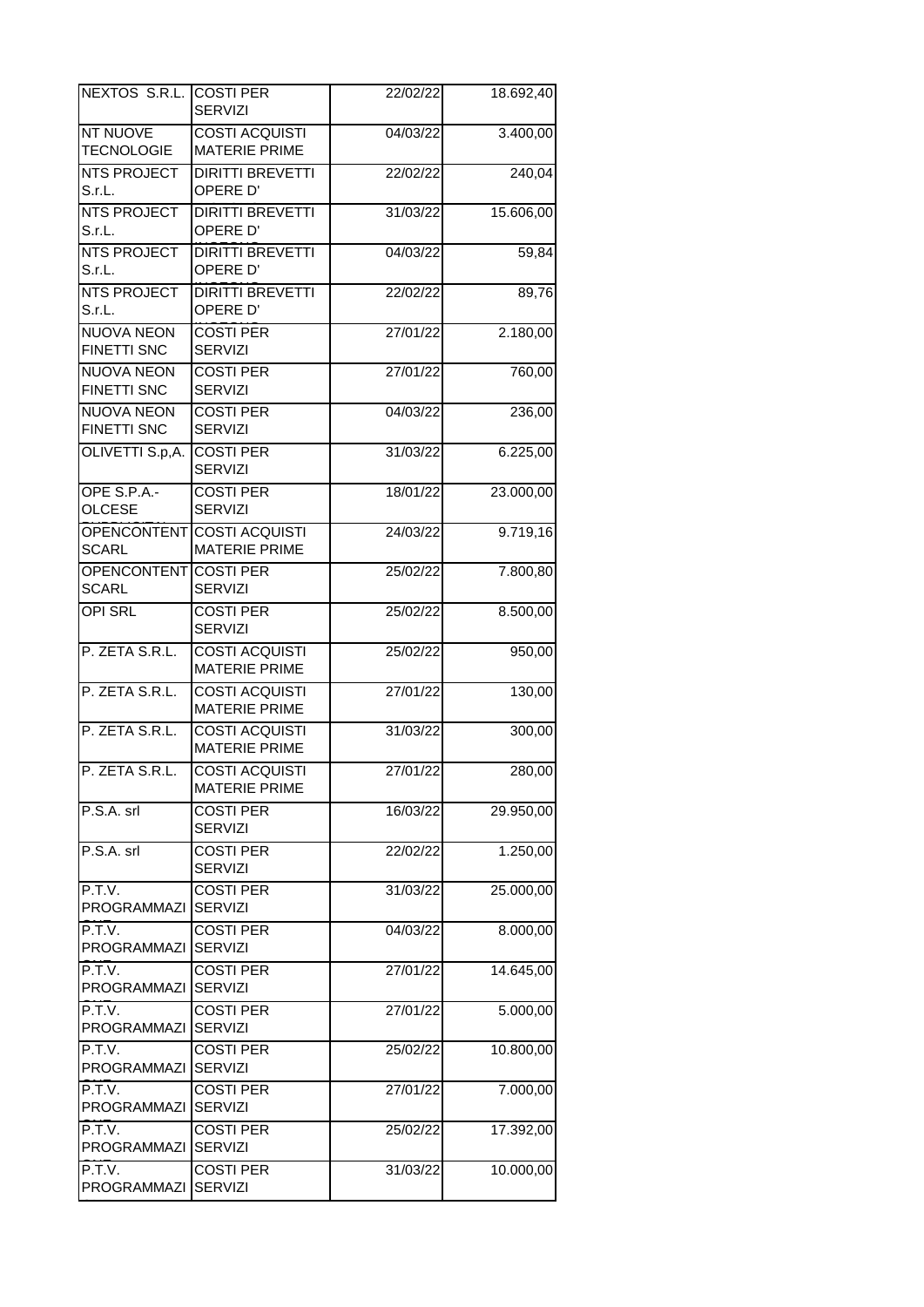| P.T.V.                        | <b>COSTI PER</b>                              | 31/03/22 | 3.000,00  |
|-------------------------------|-----------------------------------------------|----------|-----------|
| PROGRAMMAZI                   | SERVIZI                                       |          |           |
| P.T.V.<br>PROGRAMMAZI         | <b>COSTI PER</b><br><b>SERVIZI</b>            | 31/03/22 | 27.104,00 |
| <b>PA DIGITALE</b>            | <b>COSTI PER</b>                              | 25/02/22 | 590,00    |
| S.p.A.                        | <b>SERVIZI</b>                                |          |           |
| <b>PA DIGITALE</b>            | <b>COSTI ACQUISTI</b>                         | 25/02/22 | 1.950,00  |
| S.p.A.                        | <b>MATERIE PRIME</b>                          |          |           |
| <b>PARADIGMA</b>              | <b>COSTI PER</b>                              | 16/03/22 | 880,00    |
| S.R.L.                        | <b>SERVIZI</b>                                |          |           |
| PORTO ANTICO                  | <b>COSTI PER</b>                              | 31/03/22 | 23.000,00 |
| DI GENOVA                     | <b>SERVIZI</b>                                |          |           |
| Profesia srl a                | <b>COSTI PER</b>                              | 22/02/22 | 66.250,00 |
| socio unico                   | <b>SERVIZI</b>                                |          |           |
| Profesia srl a                | <b>COSTI PER</b>                              | 04/03/22 | 51.000,00 |
| socio unico                   | <b>SERVIZI</b>                                |          |           |
| <b>PROFESSIONA</b>            | <b>COSTI PER</b>                              | 31/03/22 | 507,00    |
| <b>L SERVICE</b>              | SERVIZI                                       |          |           |
| PROMO SRL                     | <b>COSTI PER</b>                              | 17/03/22 | 1.100,00  |
|                               | <b>SERVIZI</b>                                |          |           |
| PROMO SRL                     | <b>COSTI PER</b><br><b>SERVIZI</b>            | 31/03/22 | 672,00    |
| <b>PUCCI</b>                  | <b>COSTI ACQUISTI</b>                         | 25/01/22 | 981,35    |
| SCAFIDI.COM                   | <b>MATERIE PRIME</b>                          |          |           |
| <b>PUCCI</b>                  | <b>COSTI ACQUISTI</b>                         | 25/01/22 | 14.018,65 |
| SCAFIDI.COM                   | <b>MATERIE PRIME</b>                          |          |           |
| <b>PUCCI</b>                  | <b>COSTI ACQUISTI</b>                         | 16/03/22 | 18.000,00 |
| SCAFIDI.COM                   | <b>MATERIE PRIME</b>                          |          |           |
| <b>PUCCI</b>                  | <b>COSTI PER</b>                              | 25/01/22 | 2.000,00  |
| SCAFIDI.COM                   | <b>SERVIZI</b>                                |          |           |
| <b>QUESTA</b>                 | <b>COSTI PER</b>                              | 27/01/22 | 30.000,00 |
| PUBBLICITA'                   | <b>SERVIZI</b>                                |          |           |
| <b>R.S. SERVICE</b><br>S.R.L. | <b>COSTI ACQUISTI</b><br><b>MATERIE PRIME</b> | 02/02/22 | 19.966,92 |
| R1 Group S.p.A.               | <b>COSTI ACQUISTI</b>                         | 31/03/22 |           |
|                               | <b>MATERIE PRIME</b>                          |          | 23.102,09 |
| <b>RICOH ITALIA</b>           | <b>COSTI PER</b>                              | 31/03/22 | 1.740,00  |
| s.r.l.                        | <b>SERVIZI</b>                                |          |           |
| RICOH ITALIA                  | <b>APPARECCH DI</b>                           | 31/03/22 | 5.169,00  |
| s.r.l.                        | <b>ELABORAZIONE</b>                           |          |           |
| <b>RINA SERVICE</b>           | <b>COSTI PER</b>                              | 27/01/22 | 2.625,00  |
| <b>SPA</b>                    | <b>SERVIZI</b>                                |          |           |
| <b>RIVETTI</b>                | <b>COSTI PER</b>                              | 04/02/22 | 5.738,00  |
| <b>GRAFICA SRL</b>            | <b>SERVIZI</b>                                |          |           |
| <b>RST EVENTS</b>             | <b>COSTI PER</b>                              | 31/03/22 | 1.238,00  |
|                               | <b>SERVIZI</b>                                |          |           |
| SAET 1.S. S.r.l.              | <b>COSTI PER</b>                              | 27/01/22 | 5.429,00  |
|                               | <b>SERVIZI</b>                                |          |           |
| SAET I.S. S.r.l.              | <b>IMPIANTI</b>                               | 31/03/22 | 52.000,00 |
|                               |                                               |          |           |
| <b>SAFE</b>                   | <b>COSTI PER</b>                              | 16/03/22 | 3.900,00  |
| NETWORK srl                   | SERVIZI                                       |          |           |
| <b>SAFE</b>                   | <b>COSTI PER</b>                              | 16/03/22 | 3.580,00  |
| NETWORK srl                   | <b>SERVIZI</b>                                |          |           |
| <b>SAFE</b>                   | <b>COSTI PER</b>                              | 27/01/22 | 3.580,00  |
| NETWORK srl                   | <b>SERVIZI</b>                                |          |           |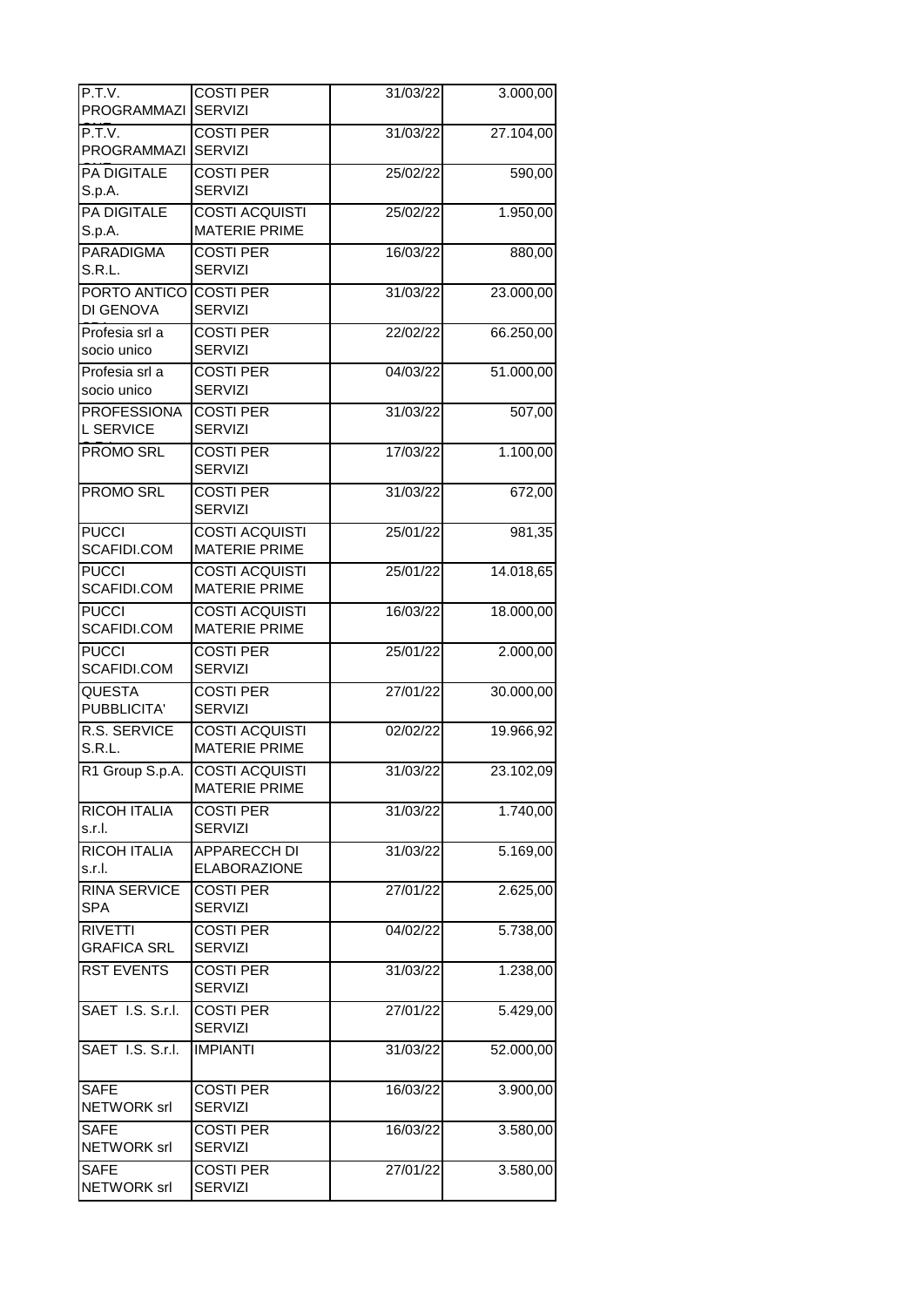| <b>SAFE</b>                         | <b>COSTI PER</b>                   | 27/01/22 | 3.000,00  |
|-------------------------------------|------------------------------------|----------|-----------|
| <b>NETWORK</b> srl                  | <b>SERVIZI</b>                     |          |           |
| SAFE<br>NETWORK srl                 | <b>COSTI PER</b><br><b>SERVIZI</b> | 25/02/22 | 3.000,00  |
| <b>SAFE</b><br>NETWORK srl          | <b>COSTI PER</b><br><b>SERVIZI</b> | 27/01/22 | 2.857,00  |
| <b>SAFE</b><br><b>NETWORK</b> srl   | <b>COSTI PER</b><br><b>SERVIZI</b> | 27/01/22 | 6.000,00  |
| <b>SAFE</b><br><b>NETWORK</b> srl   | <b>COSTI PER</b><br><b>SERVIZI</b> | 27/01/22 | 7.600,00  |
| <b>SAFE</b><br><b>NETWORK</b> srl   | <b>COSTI PER</b><br><b>SERVIZI</b> | 25/02/22 | 2.857,00  |
| <b>SAFE</b><br>NETWORK srl          | <b>COSTI PER</b><br><b>SERVIZI</b> | 25/02/22 | 3.590,00  |
| <b>SAFE</b><br>NETWORK srl          | <b>COSTI PER</b><br><b>SERVIZI</b> | 27/01/22 | 3.590,00  |
| SAFE<br>NETWORK srl                 | <b>COSTI PER</b><br><b>SERVIZI</b> | 25/02/22 | 4.000,00  |
| <b>SAFE</b><br>NETWORK srl          | <b>COSTI PER</b><br><b>SERVIZI</b> | 25/02/22 | 7.600,00  |
| <b>SAFE</b><br><b>NETWORK</b> srl   | <b>COSTI PER</b><br><b>SERVIZI</b> | 16/03/22 | 3.590,00  |
| <b>SAFE</b><br>NETWORK srl          | <b>COSTI PER</b><br><b>SERVIZI</b> | 27/01/22 | 2.857,00  |
| <b>SAFE</b><br><b>NETWORK</b> srl   | <b>COSTI PER</b><br><b>SERVIZI</b> | 27/01/22 | 3.580,00  |
| <b>SAFE</b><br>NETWORK srl          | <b>COSTI PER</b><br><b>SERVIZI</b> | 27/01/22 | 4.000,00  |
| <b>SAFE</b><br>NETWORK srl          | <b>COSTI PER</b><br><b>SERVIZI</b> | 17/03/22 | 3.580,00  |
| <b>SAFE</b><br>NETWORK srl          | <b>COSTI PER</b><br><b>SERVIZI</b> | 25/02/22 | 6.000,00  |
| <b>SAPORE</b><br><b>MAESTRALE</b>   | <b>COSTI PER</b><br><b>SERVIZI</b> | 07/02/22 | 27.059,00 |
| <b>SEEWEB</b> srl                   | <b>COSTI PER</b><br>SERVIZI        | 02/02/22 | 950,00    |
| SEEWEB srl                          | <b>COSTI PER</b><br>SERVIZI        | 22/02/22 | 1.530,00  |
| SEEWEB srl                          | <b>COSTI PER</b><br><b>SERVIZI</b> | 16/03/22 | 1.080,00  |
| <b>SELESTA</b><br><b>INGEGNERIA</b> | <b>COSTI PER</b><br><b>SERVIZI</b> | 27/01/22 | 9.899,12  |
| <b>SELESTA</b><br><b>INGEGNERIA</b> | <b>COSTI PER</b><br><b>SERVIZI</b> | 16/03/22 | 3.577,77  |
| Serena Valentino COSTI PER          | <b>SERVIZI</b>                     | 17/03/22 | 900,00    |
| Serena Valentino COSTI PER          | SERVIZI                            | 25/02/22 | 20,00     |
| Serena ValentinolCOSTI PER          | <b>SERVIZI</b>                     | 31/03/22 | 84,00     |
| Serena Valentino COSTI PER          | <b>SERVIZI</b>                     | 25/02/22 | 71,00     |
| Serena Valentino COSTI PER          | <b>SERVIZI</b>                     | 25/02/22 | 30,00     |
| Serena Valentino COSTI PER          | <b>SERVIZI</b>                     | 16/03/22 | 30,00     |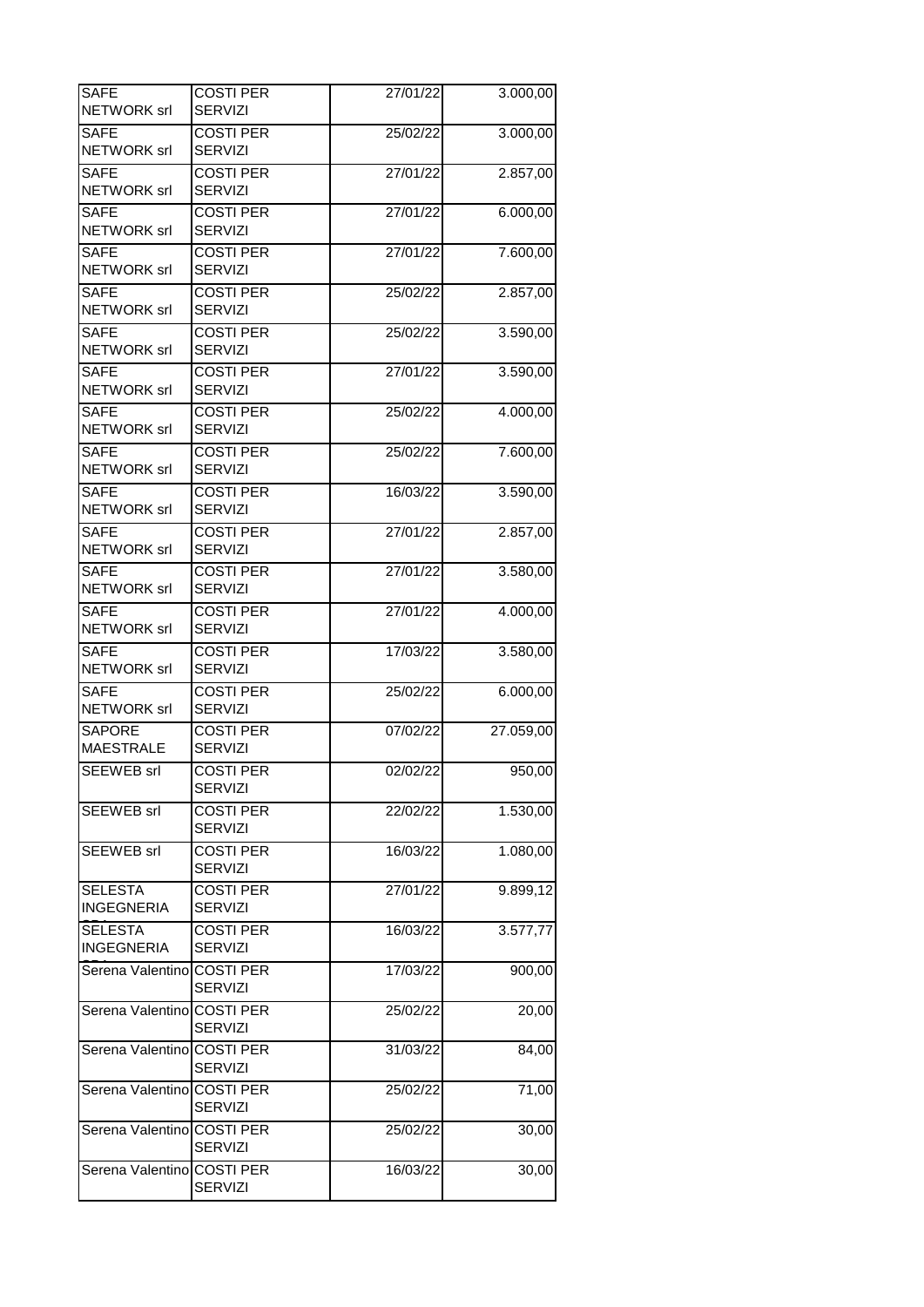| Serena Valentino COSTI PER                  | <b>SERVIZI</b>                                      | 25/02/22 | 94,00     |
|---------------------------------------------|-----------------------------------------------------|----------|-----------|
| Serena Valentino COSTI PER                  | <b>SERVIZI</b>                                      | 31/03/22 | 30,00     |
| Serena Valentino COSTI PER                  | <b>SERVIZI</b>                                      | 25/02/22 | 74,00     |
| Serena Valentino COSTI PER                  | <b>SERVIZI</b>                                      | 25/02/22 | 30,00     |
| Serena Valentino COSTI PER                  | <b>SERVIZI</b>                                      | 25/02/22 | 45,00     |
| <b>SERVICE-TECH COSTI PER</b><br>S.R.L.     | <b>SERVIZI</b>                                      | 31/03/22 | 3.166,66  |
| <b>SERVICE-TECH COSTI PER</b><br>S.R.L.     | SERVIZI                                             | 31/03/22 | 3.690,00  |
| SERVICE-TECH COSTI PER<br>S.R.L.            | <b>SERVIZI</b>                                      | 31/03/22 | 3.690,00  |
| SERVICE-TECH COSTI PER<br>S.R.L.            | <b>SERVIZI</b>                                      | 31/03/22 | 500,00    |
| <b>SERVICE-TECH COSTI PER</b><br>S.R.L.     | SERVIZI                                             | 31/03/22 | 500,00    |
| <b>SERVICE-TECH COSTI PER</b><br>S.R.L.     | <b>SERVIZI</b>                                      | 31/03/22 | 3.690,00  |
| <b>SERVICE-TECH COSTI PER</b><br>S.R.L.     | <b>SERVIZI</b>                                      | 22/02/22 | 3.690,00  |
| <b>SERVICE-TECH COSTI PER</b><br>S.R.L.     | <b>SERVIZI</b>                                      | 22/02/22 | 3.166,66  |
| <b>SERVICE-TECH COSTI PER</b><br>S.R.L.     | <b>SERVIZI</b>                                      | 31/03/22 | 3.166,66  |
| SERVICE-TECH COSTI PER<br>S.R.L.            | <b>SERVIZI</b>                                      | 31/03/22 | 3.690,00  |
| <b>SERVICE-TECH COSTI PER</b><br>S.R.L.     | <b>SERVIZI</b>                                      | 22/02/22 | 3.690,00  |
| <b>SERVIZI</b><br>CONFINDUSTRI SERVIZI      | <b>COSTI PER</b>                                    | 25/02/22 | 385,00    |
| <b>SERVIZI DI</b>                           | <b>COSTI ACQUISTI</b><br>INFORMAZIONE MATERIE PRIME | 22/02/22 | 39.400,00 |
| <b>SHARP</b><br><b>ELECTRONICS</b>          | <b>COSTI PER</b><br><b>SERVIZI</b>                  | 25/02/22 | 250,50    |
| Siav S.p.A.                                 | <b>COSTI ACQUISTI</b><br><b>MATERIE PRIME</b>       | 22/02/22 | 2.784,98  |
| Siav S.p.A.                                 | <b>COSTI ACQUISTI</b><br><b>MATERIE PRIME</b>       | 31/03/22 | 12.000,00 |
| Siav S.p.A.                                 | <b>COSTI ACQUISTI</b><br><b>MATERIE PRIME</b>       | 04/03/22 | 7.000,00  |
| Siav S.p.A.                                 | <b>COSTI ACQUISTI</b><br><b>MATERIE PRIME</b>       | 31/03/22 | 7.684,09  |
| <b>Siemens</b><br>Healthcare S.r.L. SERVIZI | <b>COSTI PER</b>                                    | 27/01/22 | 4.753,00  |
| Siemens<br>Healthcare S.r.L.                | <b>COSTI PER</b><br><b>SERVIZI</b>                  | 27/01/22 | 31.385,56 |
| SIFA s.r.l.                                 | <b>COSTI PER</b><br><b>SERVIZI</b>                  | 31/03/22 | 998,33    |
| SIFA s.r.l.                                 | <b>COSTI PER</b><br><b>SERVIZI</b>                  | 27/01/22 | 998,33    |
| <b>SINORA SRL</b>                           | <b>COSTI ACQUISTI</b><br><b>MATERIE PRIME</b>       | 04/03/22 | 16.240,00 |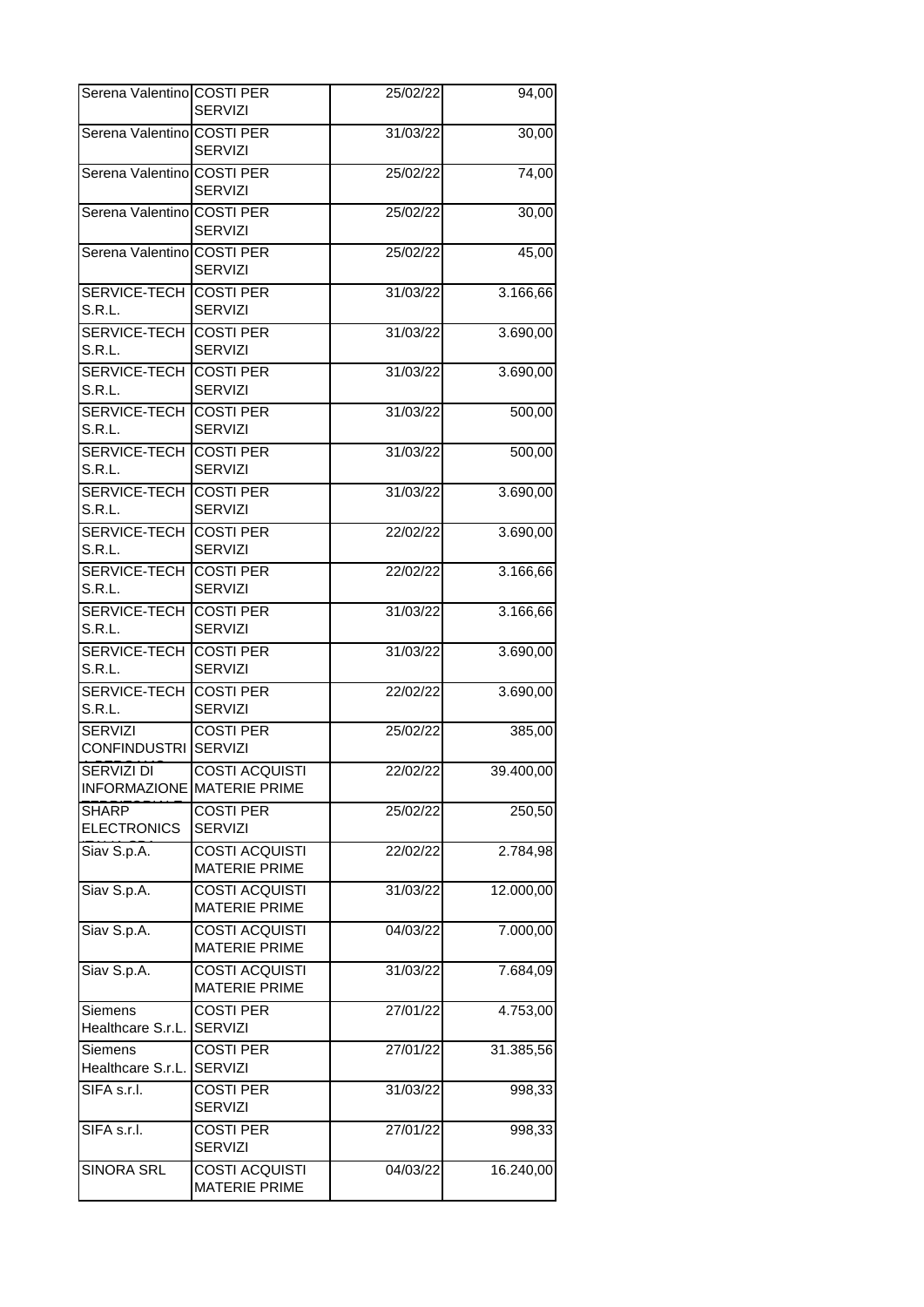| SIR SRL                                 | <b>COSTI PER</b><br><b>SERVIZI</b>            | 25/02/22 | 2.900,00  |
|-----------------------------------------|-----------------------------------------------|----------|-----------|
| <b>SIR SRL</b>                          | <b>COSTI PER</b>                              | 17/03/22 | 3.000,00  |
|                                         | <b>SERVIZI</b>                                |          |           |
| <b>SIR SRL</b>                          | <b>COSTI PER</b><br><b>SERVIZI</b>            | 31/03/22 | 3.290,00  |
| <b>SIR SRL</b>                          | <b>COSTI PER</b><br>SERVIZI                   | 17/03/22 | 1.410,00  |
| <b>SIR SRL</b>                          | <b>COSTI PER</b><br><b>SERVIZI</b>            | 16/03/22 | 3.290,00  |
| Sistemi H.S.                            | <b>COSTI ACQUISTI</b>                         | 25/02/22 | 12.900,00 |
| S.p.A.                                  | <b>MATERIE PRIME</b>                          |          |           |
| <b>SITECO</b><br>Informatica s.r.l.     | <b>COSTI PER</b><br><b>SERVIZI</b>            | 31/03/22 | 3.500,00  |
| SNODO S.R.L.                            | <b>COSTI PER</b>                              | 25/02/22 | 33.345,00 |
|                                         | <b>SERVIZI</b>                                |          |           |
| Società                                 | <b>COSTI PER</b>                              | 17/03/22 | 400,00    |
| Pubblicità                              | <b>SERVIZI</b>                                |          |           |
| <b>SOF SPA</b>                          | <b>COSTI PER</b><br><b>SERVIZI</b>            | 11/02/22 | 2.980,92  |
| SOF SPA                                 | <b>COSTI PER</b>                              | 11/02/22 | 23,78     |
|                                         | <b>SERVIZI</b>                                |          |           |
| <b>SOF SPA</b>                          | <b>COSTI PER</b><br><b>SERVIZI</b>            | 11/02/22 | 380,34    |
| SOFTIME 90                              | <b>COSTI PER</b>                              | 24/03/22 | 2.588,50  |
| Snc                                     | <b>SERVIZI</b>                                |          |           |
| <b>SOFTJAM Spa</b>                      | <b>COSTI PER</b><br><b>SERVIZI</b>            | 18/02/22 | 2.560,37  |
| SOFTJAM Spa                             | <b>COSTI PER</b><br><b>SERVIZI</b>            | 22/02/22 | 2.789,77  |
| <b>SOFTWARE</b><br><b>EXPERIENCE</b>    | <b>DIRITTI BREVETTI</b><br>OPERE D'           | 31/03/22 | 620,00    |
| <b>SOFTWARE</b><br><b>EXPERIENCE</b>    | <b>MANUTENZIONE</b>                           | 22/02/22 | 1.630,00  |
|                                         | <b>SOFTWARE</b>                               |          |           |
| <b>SOFTWARE</b><br><b>EXPERIENCE</b>    | <b>COSTI PER</b><br><b>SERVIZI</b>            | 22/02/22 | 5.390,00  |
| <b>SOFTWARE</b>                         | <b>COSTI ACQUISTI</b>                         | 31/03/22 | 3.834,00  |
| <b>EXPERIENCE</b>                       | <b>MATERIE PRIME</b>                          |          |           |
| <b>SOFTWARE</b><br><b>EXPERIENCE</b>    | <b>COSTI PER</b><br><b>SERVIZI</b>            | 16/03/22 | 1.115,00  |
| Stampadivina.it                         | <b>COSTI ACQUISTI</b>                         | 25/02/22 | 602,60    |
|                                         | di Walter Ferraro MATERIE PRIME               |          |           |
| Stefano Celso                           | <b>COSTI PER</b><br><b>SERVIZI</b>            | 14/03/22 | 4.500,00  |
| STIEL s.r.l.                            | <b>COSTI PER</b><br><b>SERVIZI</b>            | 27/01/22 | 3.500,00  |
| Stile Italia                            | <b>COSTI PER</b>                              | 22/02/22 | 10.000,00 |
| Edizioni S.r.l.                         | <b>SERVIZI</b>                                |          |           |
| <b>STUDIO</b><br><b>LEGALE</b>          | <b>COSTI PER</b><br><b>SERVIZI</b>            | 04/03/22 | 1.627,18  |
| <b>STUDIO</b><br>LEGALE                 | <b>COSTI PER</b><br><b>SERVIZI</b>            | 04/03/22 | 2.458,24  |
|                                         |                                               |          |           |
| <b>STUDIO LEONI</b><br>S.N.C.           | <b>COSTI ACQUISTI</b><br><b>MATERIE PRIME</b> | 27/01/22 | 7.800,00  |
| STUDIO NOTAR COSTI PER<br>ASS.ANSELMI E | <b>SERVIZI</b>                                | 02/02/22 | 965,60    |
|                                         |                                               |          |           |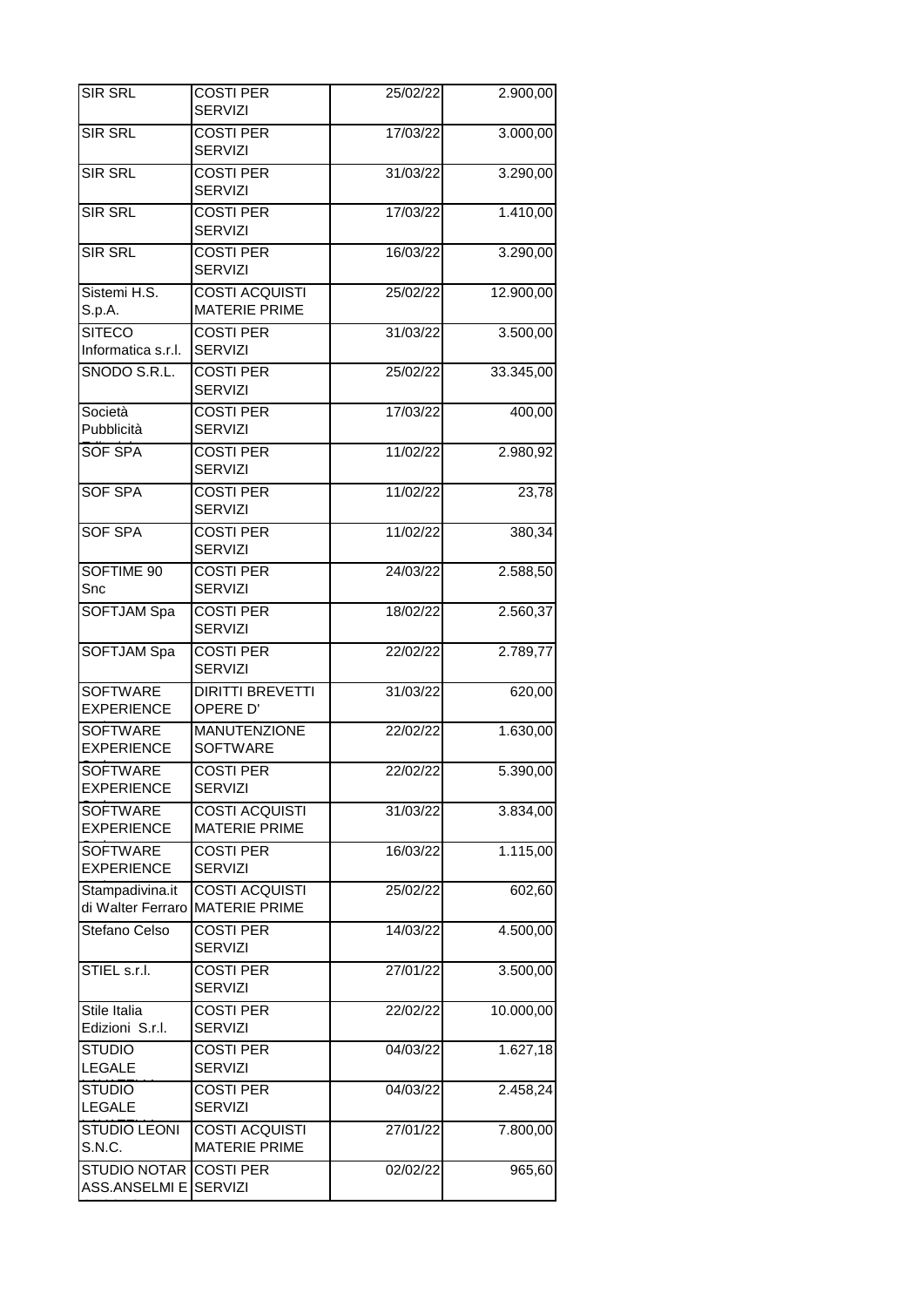| STUDIO NOTAR COSTI PER<br>ASS.ANSELMI E SERVIZI |                                    | 02/02/22 | 965,60    |
|-------------------------------------------------|------------------------------------|----------|-----------|
| <b>STUDIO</b><br>PERONI srl                     | <b>COSTI PER</b><br><b>SERVIZI</b> | 02/02/22 | 3.835,00  |
| <b>STUDIO</b><br><b>TORRENTE BINI</b>           | <b>COSTI PER</b><br><b>SERVIZI</b> | 04/03/22 | 16.032,00 |
| Studio71 Italia<br>Srl                          | <b>COSTI PER</b><br><b>SERVIZI</b> | 22/02/22 | 6.000,00  |
| SurgiQ S.r.L.                                   | <b>COSTI PER</b><br><b>SERVIZI</b> | 27/01/22 | 4.900,00  |
| SurgiQ S.r.L.                                   | <b>COSTI PER</b><br><b>SERVIZI</b> | 27/01/22 | 7.200,00  |
| Synergie Italia<br>Agenzia per il               | <b>COSTI PER</b><br><b>SERVIZI</b> | 04/03/22 | 3.454,06  |
| Synergie Italia<br>Agenzia per il               | <b>COSTI PER</b><br><b>SERVIZI</b> | 04/03/22 | 309,15    |
| Synergie Italia<br>Agenzia per il               | <b>COSTI PER</b><br><b>SERVIZI</b> | 04/03/22 | 211,26    |
| Synergie Italia<br>Agenzia per il               | <b>COSTI PER</b><br><b>SERVIZI</b> | 04/03/22 | 146,32    |
| Synergie Italia<br>Agenzia per il               | <b>COSTI PER</b><br><b>SERVIZI</b> | 04/03/22 | 103,02    |
| Synergie Italia<br>Agenzia per il               | <b>COSTI PER</b><br><b>SERVIZI</b> | 04/03/22 | 57,73     |
| Synergie Italia<br>Agenzia per il               | <b>COSTI PER</b><br><b>SERVIZI</b> | 04/03/22 | 64,94     |
| Synergie Italia<br>Agenzia per il               | <b>COSTI PER</b><br><b>SERVIZI</b> | 04/03/22 | 4.199,48  |
| Synergie Italia<br>Agenzia per il               | <b>COSTI PER</b><br><b>SERVIZI</b> | 04/03/22 | 4.070,60  |
| Synergie Italia<br>Agenzia per il               | <b>COSTI PER</b><br><b>SERVIZI</b> | 04/03/22 | 182,40    |
| Synergie Italia<br>Agenzia per il               | <b>COSTI PER</b><br><b>SERVIZI</b> | 04/03/22 | 3.607,61  |
| Synergie Italia<br>Agenzia per il               | <b>COSTI PER</b><br><b>SERVIZI</b> | 04/03/22 | 3.852,23  |
| Synergie Italia<br>Agenzia per il               | <b>COSTI PER</b><br><b>SERVIZI</b> | 04/03/22 | 3.098,93  |
| Synergie Italia<br>Agenzia per il               | <b>COSTI PER</b><br><b>SERVIZI</b> | 04/03/22 | 4.101,18  |
| Synergie Italia<br>Agenzia per il               | <b>COSTI PER</b><br><b>SERVIZI</b> | 04/03/22 | 153,54    |
| Synergie Italia<br>Agenzia per il               | <b>COSTI PER</b><br><b>SERVIZI</b> | 04/03/22 | 167,97    |
| Synergie Italia<br>Agenzia per il               | <b>COSTI PER</b><br><b>SERVIZI</b> | 04/03/22 | 167,97    |
| Synergie Italia<br>Agenzia per il               | <b>COSTI PER</b><br><b>SERVIZI</b> | 04/03/22 | 153,54    |
| Synergie Italia<br>Agenzia per il               | <b>COSTI PER</b><br><b>SERVIZI</b> | 04/03/22 | 153,54    |
| Synergie Italia<br>Agenzia per il               | <b>COSTI PER</b><br><b>SERVIZI</b> | 04/03/22 | 131,89    |
| Synergie Italia<br>Agenzia per il               | <b>COSTI PER</b><br><b>SERVIZI</b> | 04/03/22 | 3.200,25  |
| Synergie Italia<br>Agenzia per il               | <b>COSTI PER</b><br><b>SERVIZI</b> | 04/03/22 | 3.379,96  |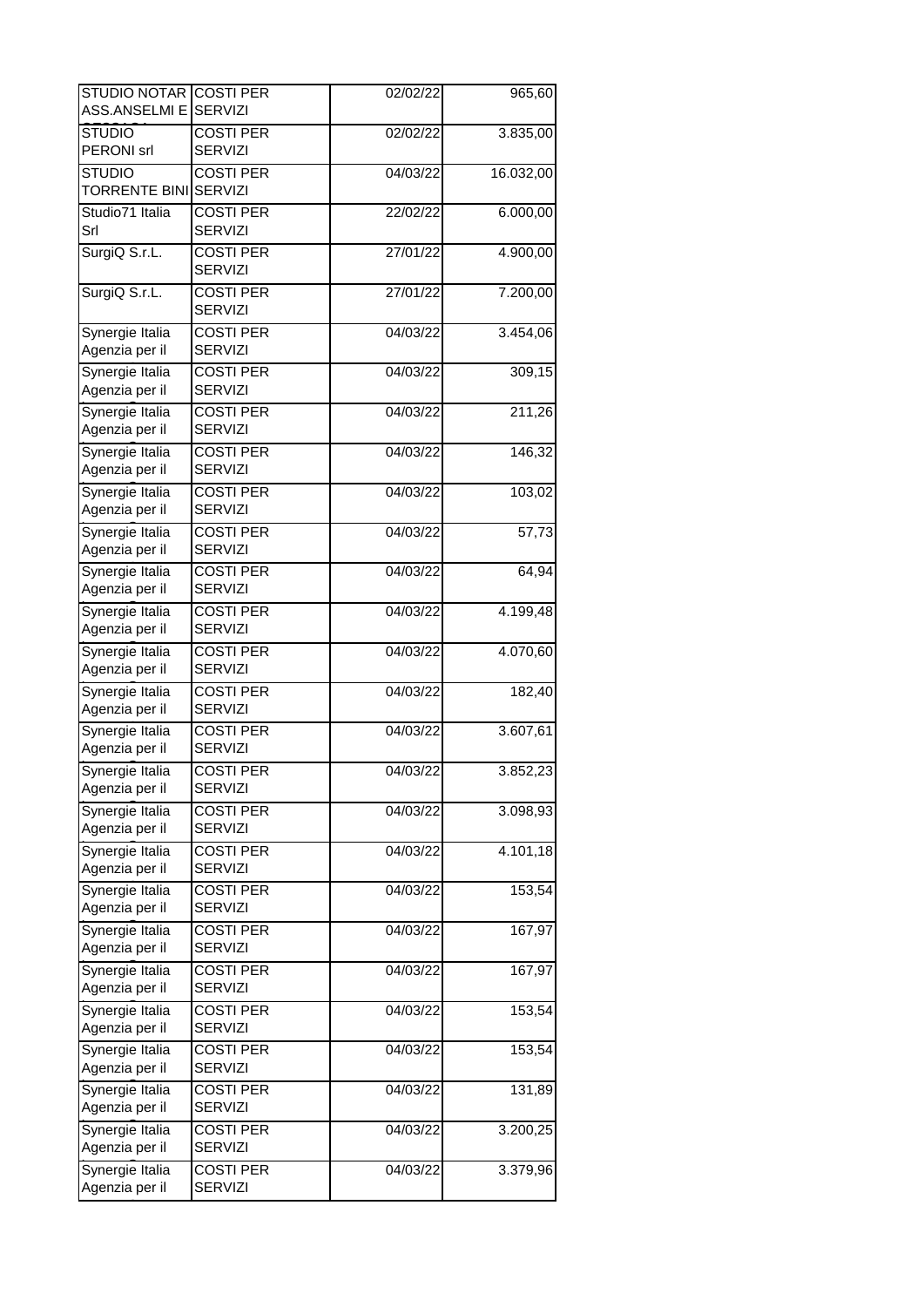| Synergie Italia<br>Agenzia per il | <b>COSTI PER</b><br><b>SERVIZI</b> | $\overline{0}$ 4/03/22 | 2.111,16            |
|-----------------------------------|------------------------------------|------------------------|---------------------|
| Synergie Italia<br>Agenzia per il | <b>COSTI PER</b><br><b>SERVIZI</b> | 04/03/22               | 2.334,98            |
| Synergie Italia                   | <b>COSTI PER</b>                   | 04/03/22               | 2.557,03            |
| Agenzia per il<br>Synergie Italia | <b>SERVIZI</b><br><b>COSTI PER</b> | 04/03/22               | 3.517,06            |
| Agenzia per il                    | <b>SERVIZI</b>                     |                        |                     |
| Synergie Italia<br>Agenzia per il | <b>COSTI PER</b><br>SERVIZI        | 04/03/22               | $\overline{146,32}$ |
| Synergie Italia<br>Agenzia per il | <b>COSTI PER</b><br><b>SERVIZI</b> | 04/03/22               | 153,54              |
| Synergie Italia<br>Agenzia per il | <b>COSTI PER</b><br>SERVIZI        | 04/03/22               | 131,89              |
| Synergie Italia<br>Agenzia per il | <b>COSTI PER</b><br><b>SERVIZI</b> | 04/03/22               | 5.091,31            |
| Synergie Italia<br>Agenzia per il | <b>COSTI PER</b><br><b>SERVIZI</b> | 04/03/22               | 3.641,25            |
| Synergie Italia<br>Agenzia per il | <b>COSTI PER</b><br><b>SERVIZI</b> | 04/03/22               | 1.551,92            |
| Synergie Italia                   | <b>COSTI PER</b>                   | 04/03/22               | 37,74               |
| Agenzia per il                    | <b>SERVIZI</b>                     |                        |                     |
| Synergie Italia<br>Agenzia per il | <b>COSTI PER</b><br>SERVIZI        | 04/03/22               | 3.424,68            |
| Synergie Italia<br>Agenzia per il | <b>COSTI PER</b><br><b>SERVIZI</b> | 04/03/22               | 2.766,53            |
| Synergie Italia<br>Agenzia per il | <b>COSTI PER</b><br>SERVIZI        | 04/03/22               | 2.903,66            |
| Synergie Italia<br>Agenzia per il | <b>COSTI PER</b><br><b>SERVIZI</b> | 04/03/22               | 3.564,74            |
| Synergie Italia<br>Agenzia per il | <b>COSTI PER</b><br><b>SERVIZI</b> | 04/03/22               | 2.867,32            |
| Synergie Italia<br>Agenzia per il | <b>COSTI PER</b><br><b>SERVIZI</b> | 04/03/22               | 2.046,49            |
| Synergie Italia<br>Agenzia per il | <b>COSTI PER</b><br><b>SERVIZI</b> | 27/01/22               | 271,83              |
| Synergie Italia<br>Agenzia per il | <b>COSTI PER</b><br><b>SERVIZI</b> | 04/03/22               | 9,37                |
| Synergie Italia                   | <b>COSTI PER</b>                   | 27/01/22               | 3.153,36            |
| Agenzia per il<br>Synergie Italia | <b>SERVIZI</b><br><b>COSTI PER</b> | 04/03/22               | 3.203,82            |
| Agenzia per il                    | <b>SERVIZI</b>                     |                        |                     |
| Synergie Italia<br>Agenzia per il | <b>COSTI PER</b><br><b>SERVIZI</b> | 27/01/22               | 3.226, 84           |
| Synergie Italia<br>Agenzia per il | <b>COSTI PER</b><br><b>SERVIZI</b> | 27/01/22               | 3.045,12            |
| Synergie Italia<br>Agenzia per il | <b>COSTI PER</b><br><b>SERVIZI</b> | 04/03/22               | 2.964,38            |
| Synergie Italia<br>Agenzia per il | <b>COSTI PER</b><br><b>SERVIZI</b> | 04/03/22               | 3.186,17            |
| Synergie Italia<br>Agenzia per il | <b>COSTI PER</b><br><b>SERVIZI</b> | 27/01/22               | 4.019,42            |
| Synergie Italia<br>Agenzia per il | <b>COSTI PER</b><br><b>SERVIZI</b> | 04/03/22               | 3.001,89            |
| Synergie Italia<br>Agenzia per il | <b>COSTI PER</b><br><b>SERVIZI</b> | 27/01/22               | 4.976,39            |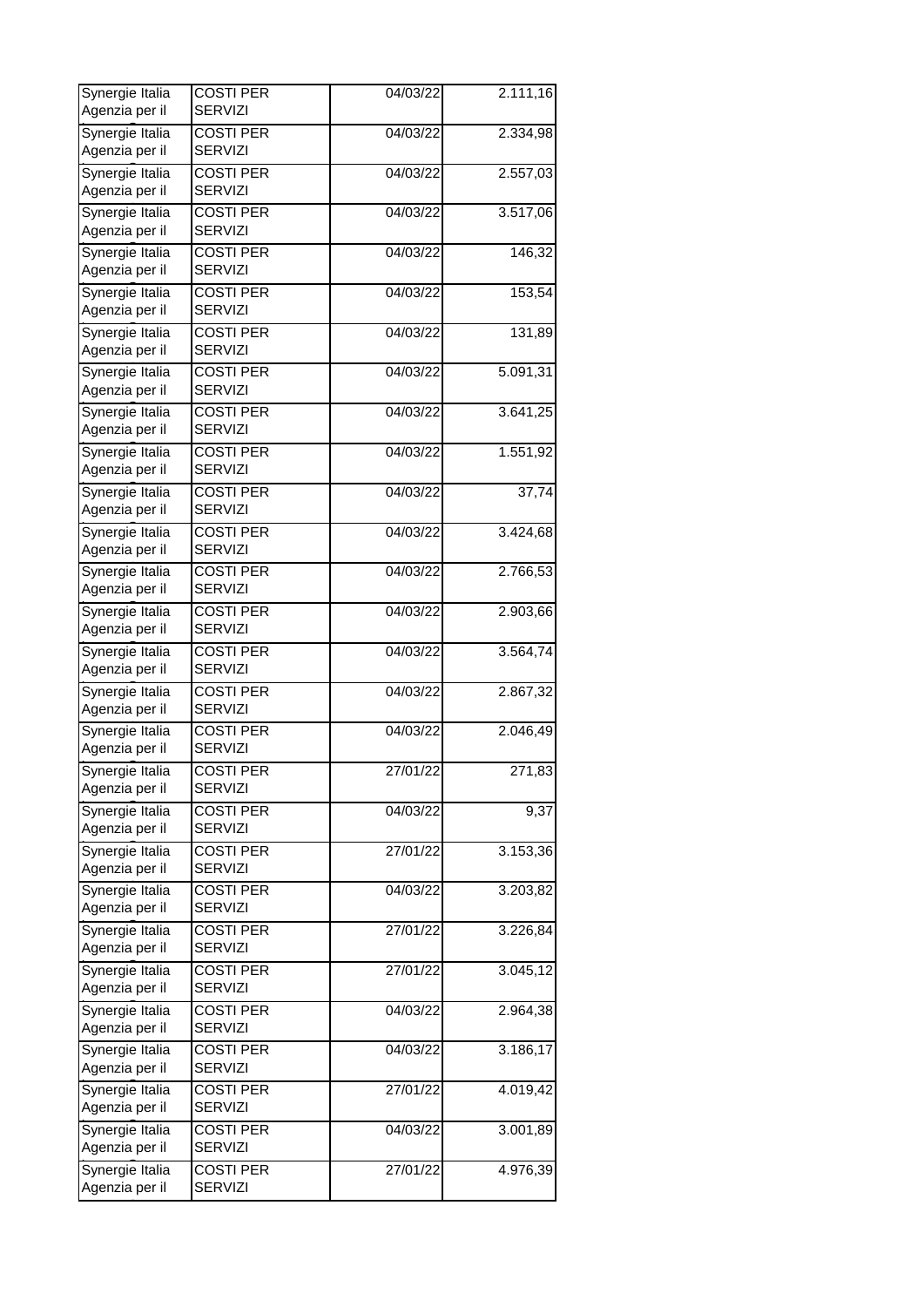| Synergie Italia<br>Agenzia per il | <b>COSTI PER</b><br><b>SERVIZI</b> | 27/01/22 | 3.284,97  |
|-----------------------------------|------------------------------------|----------|-----------|
|                                   |                                    |          |           |
| Synergie Italia<br>Agenzia per il | <b>COSTI PER</b><br><b>SERVIZI</b> | 27/01/22 | 3.311,84  |
| Synergie Italia<br>Agenzia per il | <b>COSTI PER</b><br><b>SERVIZI</b> | 27/01/22 | 1.367,55  |
| Synergie Italia                   | <b>COSTI PER</b>                   | 27/01/22 | 3.119,80  |
| Agenzia per il                    | <b>SERVIZI</b>                     |          |           |
| Synergie Italia<br>Agenzia per il | <b>COSTI PER</b><br><b>SERVIZI</b> | 27/01/22 | 3.162, 19 |
| Synergie Italia                   | <b>COSTI PER</b>                   | 27/01/22 | 3.153,36  |
| Agenzia per il                    | <b>SERVIZI</b>                     |          |           |
| Synergie Italia<br>Agenzia per il | <b>COSTI PER</b><br><b>SERVIZI</b> | 04/03/22 | 3.192,20  |
| Synergie Italia                   | <b>COSTI PER</b>                   | 04/03/22 | 3.042,55  |
| Agenzia per il                    | <b>SERVIZI</b>                     |          |           |
| Synergie Italia                   | <b>COSTI PER</b>                   | 04/03/22 | 451,72    |
| Agenzia per il                    | <b>SERVIZI</b>                     |          |           |
| Synergie Italia                   | <b>COSTI PER</b>                   | 04/03/22 | 29,25     |
| Agenzia per il                    | <b>SERVIZI</b>                     |          |           |
| Synergie Italia<br>Agenzia per il | <b>COSTI PER</b><br><b>SERVIZI</b> | 04/03/22 | 5.735,90  |
| Synergie Italia                   | <b>COSTI PER</b>                   | 17/03/22 | 3.562,30  |
| Agenzia per il                    | <b>SERVIZI</b>                     |          |           |
| Synergie Italia                   | <b>COSTI PER</b>                   | 04/03/22 | 3.568,11  |
| Agenzia per il                    | <b>SERVIZI</b>                     |          |           |
| Synergie Italia                   | <b>COSTI PER</b>                   | 04/03/22 | 4.391,89  |
| Agenzia per il                    | <b>SERVIZI</b>                     |          |           |
| Synergie Italia                   | <b>COSTI PER</b>                   | 04/03/22 | 2.542,58  |
| Agenzia per il                    | <b>SERVIZI</b>                     |          |           |
| Synergie Italia                   | <b>COSTI PER</b>                   | 17/03/22 | 3.332,59  |
| Agenzia per il                    | <b>SERVIZI</b>                     |          |           |
| Synergie Italia<br>Agenzia per il | <b>COSTI PER</b><br><b>SERVIZI</b> | 04/03/22 | 2.154,79  |
| Synergie Italia                   | <b>COSTI PER</b>                   | 17/03/22 | 1.287,72  |
| Agenzia per il                    | <b>SERVIZI</b>                     |          |           |
| Synergie Italia                   | <b>COSTI PER</b>                   | 04/03/22 | 3.416,35  |
| Agenzia per il                    | <b>SERVIZI</b>                     |          |           |
| Synergie Italia                   | <b>COSTI PER</b>                   | 04/03/22 | 3.248,76  |
| Agenzia per il                    | <b>SERVIZI</b>                     |          |           |
| Synergie Italia<br>Agenzia per il | <b>COSTI PER</b><br><b>SERVIZI</b> | 04/03/22 | 3.644,99  |
| Synergie Italia                   | <b>COSTI PER</b>                   | 04/03/22 | 3.686,78  |
| Agenzia per il                    | <b>SERVIZI</b>                     |          |           |
| Synergie Italia                   | <b>COSTI PER</b>                   | 04/03/22 | 3.572,12  |
| Agenzia per il                    | <b>SERVIZI</b>                     |          |           |
| Synergie Italia                   | <b>COSTI PER</b>                   | 04/03/22 | 3.777,04  |
| Agenzia per il                    | <b>SERVIZI</b>                     |          |           |
| Synergie Italia                   | <b>COSTI PER</b>                   | 04/03/22 | 160,75    |
| Agenzia per il                    | <b>SERVIZI</b>                     |          |           |
| Synergie Italia                   | <b>COSTI PER</b>                   | 04/03/22 | 103,02    |
| Agenzia per il                    | <b>SERVIZI</b>                     |          |           |
| Synergie Italia                   | <b>COSTI PER</b>                   | 04/03/22 | 103,02    |
| Agenzia per il                    | <b>SERVIZI</b>                     |          |           |
| Synergie Italia                   | <b>COSTI PER</b>                   | 04/03/22 | 64,94     |
| Agenzia per il                    | <b>SERVIZI</b>                     |          |           |
|                                   |                                    |          |           |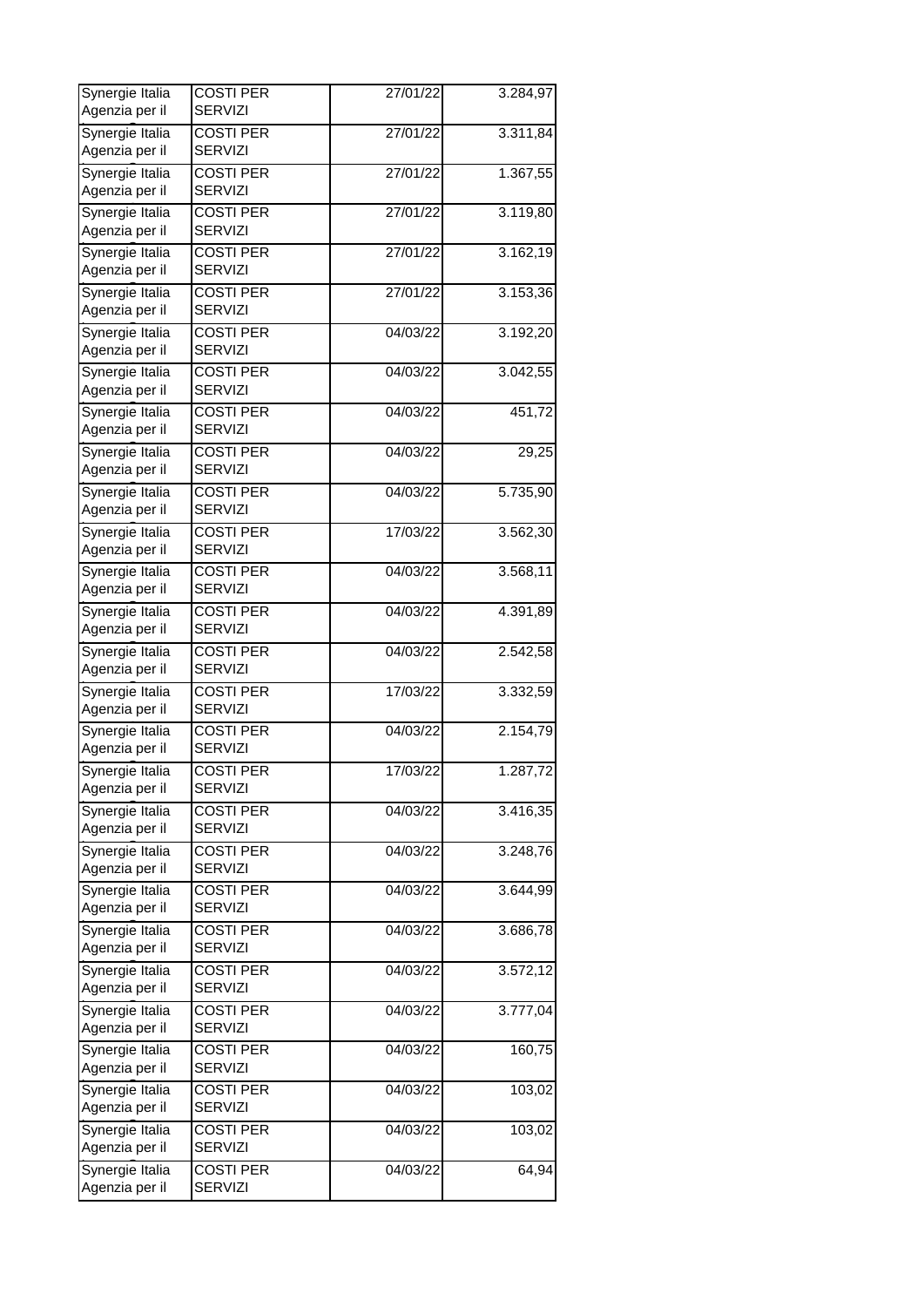| Synergie Italia<br>Agenzia per il | <b>COSTI PER</b><br><b>SERVIZI</b> | 04/03/22 | 167,97   |
|-----------------------------------|------------------------------------|----------|----------|
| Synergie Italia                   | <b>COSTI PER</b>                   | 04/03/22 | 3.954,55 |
| Agenzia per il<br>Synergie Italia | <b>SERVIZI</b><br><b>COSTI PER</b> | 04/03/22 | 1.575,19 |
| Agenzia per il                    | <b>SERVIZI</b>                     |          |          |
| Synergie Italia<br>Agenzia per il | <b>COSTI PER</b><br><b>SERVIZI</b> | 04/03/22 | 5.054,10 |
| Synergie Italia                   | <b>COSTI PER</b>                   | 04/03/22 | 3.479,77 |
| Agenzia per il<br>Synergie Italia | <b>SERVIZI</b>                     |          |          |
| Agenzia per il                    | <b>COSTI PER</b><br><b>SERVIZI</b> | 16/03/22 | 182,69   |
| Synergie Italia<br>Agenzia per il | <b>COSTI PER</b><br><b>SERVIZI</b> | 16/03/22 | 3.075,26 |
| Synergie Italia                   | <b>COSTI PER</b>                   | 16/03/22 | 2.387,42 |
| Agenzia per il                    | <b>SERVIZI</b>                     |          |          |
| Synergie Italia<br>Agenzia per il | <b>COSTI PER</b><br><b>SERVIZI</b> | 16/03/22 | 3.629,29 |
| Synergie Italia                   | <b>COSTI PER</b>                   | 16/03/22 | 2.836,49 |
| Agenzia per il                    | <b>SERVIZI</b>                     |          |          |
| Synergie Italia<br>Agenzia per il | <b>COSTI PER</b><br><b>SERVIZI</b> | 16/03/22 | 2.870,24 |
| Synergie Italia                   | <b>COSTI PER</b>                   | 16/03/22 | 2.916,10 |
| Agenzia per il                    | <b>SERVIZI</b>                     |          |          |
| Synergie Italia<br>Agenzia per il | <b>COSTI PER</b><br><b>SERVIZI</b> | 16/03/22 | 413,18   |
| Synergie Italia                   | <b>COSTI PER</b>                   | 16/03/22 | 3.585,24 |
| Agenzia per il                    | <b>SERVIZI</b>                     |          |          |
| Synergie Italia<br>Agenzia per il | <b>COSTI PER</b><br><b>SERVIZI</b> | 16/03/22 | 3.094,81 |
| Synergie Italia                   | <b>COSTI PER</b>                   | 16/03/22 | 5.404,99 |
| Agenzia per il                    | <b>SERVIZI</b>                     |          |          |
| Synergie Italia<br>Agenzia per il | <b>COSTI PER</b><br><b>SERVIZI</b> | 16/03/22 | 2.639,35 |
| Synergie Italia<br>Agenzia per il | <b>COSTI PER</b><br><b>SERVIZI</b> | 16/03/22 | 3.118,69 |
| Synergie Italia                   | <b>COSTI PER</b>                   | 16/03/22 | 2.710,53 |
| Agenzia per il                    | <b>SERVIZI</b>                     |          |          |
| Synergie Italia<br>Agenzia per il | <b>COSTI PER</b><br><b>SERVIZI</b> | 04/03/22 | 3.633,27 |
| Synergie Italia                   | <b>COSTI PER</b>                   | 04/03/22 | 3.491,92 |
| Agenzia per il                    | <b>SERVIZI</b>                     |          |          |
| Synergie Italia<br>Agenzia per il | <b>COSTI PER</b><br><b>SERVIZI</b> | 04/03/22 | 3.551,41 |
| Synergie Italia                   | <b>COSTI PER</b>                   | 04/03/22 | 3.436,28 |
| Agenzia per il                    | <b>SERVIZI</b>                     |          |          |
| Synergie Italia<br>Agenzia per il | <b>COSTI PER</b><br><b>SERVIZI</b> | 04/03/22 | 182,40   |
| Synergie Italia                   | <b>COSTI PER</b>                   | 04/03/22 | 167,97   |
| Agenzia per il                    | <b>SERVIZI</b>                     |          |          |
| Synergie Italia                   | <b>COSTI PER</b>                   | 04/03/22 | 3.245,85 |
| Agenzia per il                    | <b>SERVIZI</b>                     |          |          |
| Synergie Italia<br>Agenzia per il | <b>COSTI PER</b><br><b>SERVIZI</b> | 04/03/22 | 3.421,41 |
| Synergie Italia                   | <b>COSTI PER</b>                   | 04/03/22 | 3.531,80 |
| Agenzia per il                    | <b>SERVIZI</b>                     |          |          |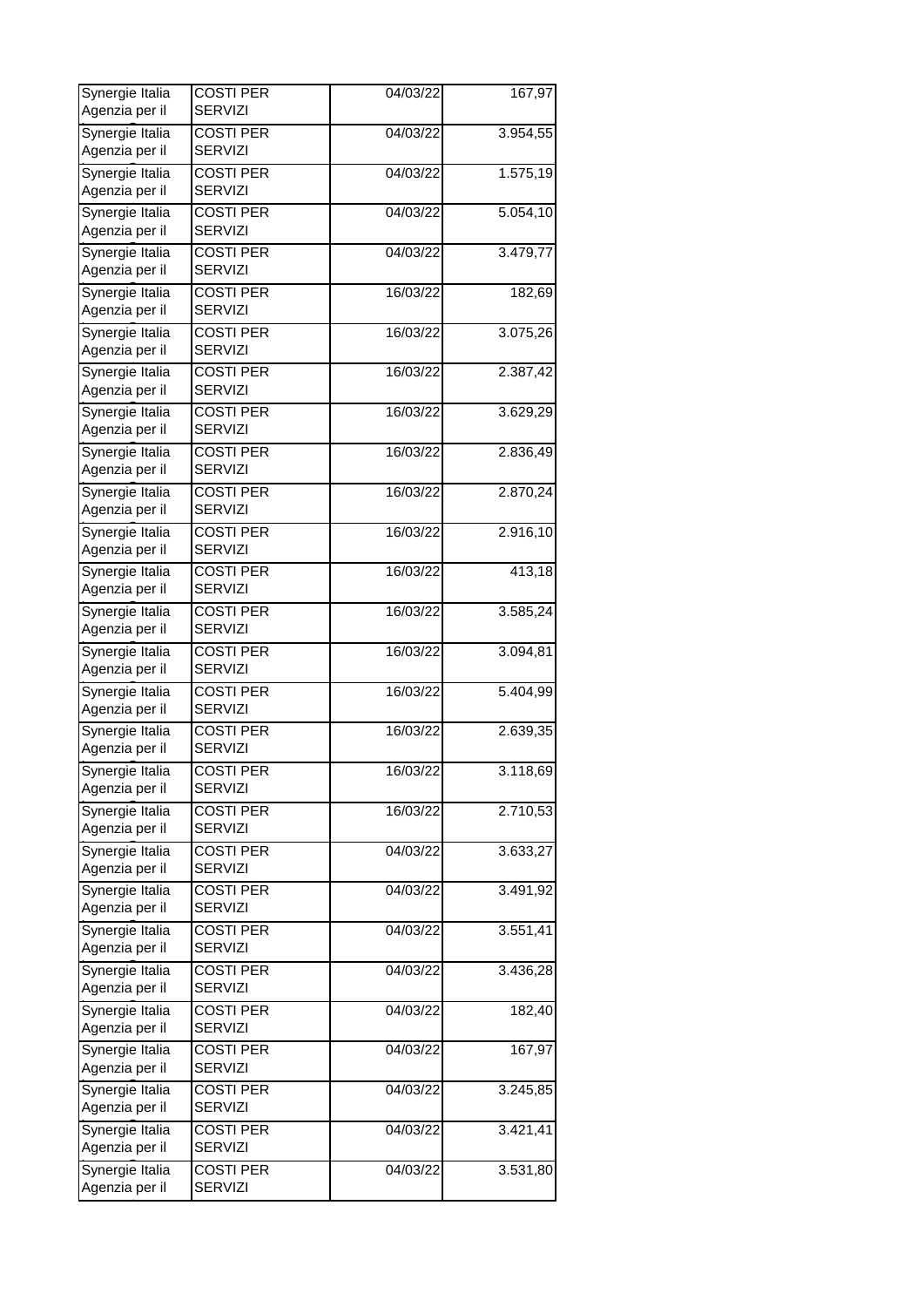| Synergie Italia<br>Agenzia per il | <b>COSTI PER</b><br><b>SERVIZI</b> | 04/03/22                             | 2.471,76  |
|-----------------------------------|------------------------------------|--------------------------------------|-----------|
|                                   |                                    |                                      |           |
| Synergie Italia<br>Agenzia per il | <b>COSTI PER</b><br><b>SERVIZI</b> | 04/03/22                             | 2.111,16  |
| Synergie Italia<br>Agenzia per il | <b>COSTI PER</b><br><b>SERVIZI</b> | 04/03/22                             | 2.621,87  |
| Synergie Italia                   | <b>COSTI PER</b>                   | 04/03/22                             | 2.372,35  |
| Agenzia per il                    | <b>SERVIZI</b>                     |                                      |           |
| Synergie Italia                   | <b>COSTI PER</b>                   | 04/03/22                             | 153,54    |
| Agenzia per il                    | <b>SERVIZI</b>                     |                                      |           |
| Synergie Italia                   | <b>COSTI PER</b>                   | 04/03/22                             | 279,54    |
| Agenzia per il                    | <b>SERVIZI</b>                     |                                      |           |
| Synergie Italia                   | <b>COSTI PER</b>                   | 04/03/22                             | 3.124,66  |
| Agenzia per il                    | <b>SERVIZI</b>                     |                                      |           |
| Synergie Italia                   | <b>COSTI PER</b>                   | 04/03/22                             | 4.460,49  |
| Agenzia per il                    | <b>SERVIZI</b>                     |                                      |           |
| Synergie Italia                   | <b>COSTI PER</b>                   | 04/03/22                             | 136,49    |
| Agenzia per il                    | <b>SERVIZI</b>                     |                                      |           |
| Synergie Italia                   | <b>COSTI PER</b>                   | $\frac{1}{04}{\sqrt{0}}\frac{3}{22}$ | 2.795,00  |
| Agenzia per il                    | <b>SERVIZI</b>                     |                                      |           |
| Synergie Italia                   | <b>COSTI PER</b>                   | 16/03/22                             | 3.458,86  |
| Agenzia per il                    | <b>SERVIZI</b>                     |                                      |           |
| Synergie Italia                   | <b>COSTI PER</b>                   | 04/03/22                             | 3.258, 15 |
| Agenzia per il                    | <b>SERVIZI</b>                     |                                      |           |
| Synergie Italia                   | <b>COSTI PER</b>                   | 27/01/22                             | 3.277,35  |
| Agenzia per il                    | <b>SERVIZI</b>                     |                                      |           |
| Synergie Italia                   | <b>COSTI PER</b>                   | 27/01/22                             | 6.045,07  |
| Agenzia per il                    | <b>SERVIZI</b>                     |                                      |           |
| Synergie Italia                   | <b>COSTI PER</b>                   | 27/01/22                             | 3.446,12  |
| Agenzia per il                    | <b>SERVIZI</b>                     |                                      |           |
| Synergie Italia                   | <b>COSTI PER</b>                   | 27/01/22                             | 2.846,68  |
| Agenzia per il                    | <b>SERVIZI</b>                     |                                      |           |
| Synergie Italia                   | <b>COSTI PER</b>                   | 27/01/22                             | 3.503,18  |
| Agenzia per il                    | <b>SERVIZI</b>                     |                                      |           |
| Synergie Italia                   | <b>COSTI PER</b>                   | 27/01/22                             | 3.270,14  |
| Agenzia per il                    | <b>SERVIZI</b>                     |                                      |           |
| Synergie Italia                   | <b>COSTI PER</b>                   | 27/01/22                             | 3.447,60  |
| Agenzia per il                    | <b>SERVIZI</b>                     |                                      |           |
| Synergie Italia                   | <b>COSTI PER</b>                   | 27/01/22                             | 3.073,98  |
| Agenzia per il                    | <b>SERVIZI</b>                     |                                      |           |
| Synergie Italia                   | <b>COSTI PER</b>                   | 27/01/22                             | 3.277,35  |
| Agenzia per il                    | <b>SERVIZI</b>                     |                                      |           |
| Synergie Italia                   | <b>COSTI PER</b>                   | 27/01/22                             | 3.248,49  |
| Agenzia per il                    | <b>SERVIZI</b>                     |                                      |           |
| Synergie Italia                   | <b>COSTI PER</b>                   | 04/03/22                             | 3.100,78  |
| Agenzia per il                    | <b>SERVIZI</b>                     |                                      |           |
| Synergie Italia                   | <b>COSTI PER</b>                   | 27/01/22                             | 3.327,93  |
| Agenzia per il                    | <b>SERVIZI</b>                     |                                      |           |
| Synergie Italia                   | <b>COSTI PER</b>                   | 04/03/22                             | 136,49    |
| Agenzia per il                    | <b>SERVIZI</b>                     |                                      |           |
| Synergie Italia                   | <b>COSTI PER</b>                   | 04/03/22                             | 214,73    |
| Agenzia per il                    | <b>SERVIZI</b>                     |                                      |           |
| Synergie Italia                   | <b>COSTI PER</b>                   | 04/03/22                             | 3.547,86  |
| Agenzia per il                    | <b>SERVIZI</b>                     |                                      |           |
| Synergie Italia                   | <b>COSTI PER</b>                   | 04/03/22                             | 9.988,33  |
| Agenzia per il                    | <b>SERVIZI</b>                     |                                      |           |
|                                   |                                    |                                      |           |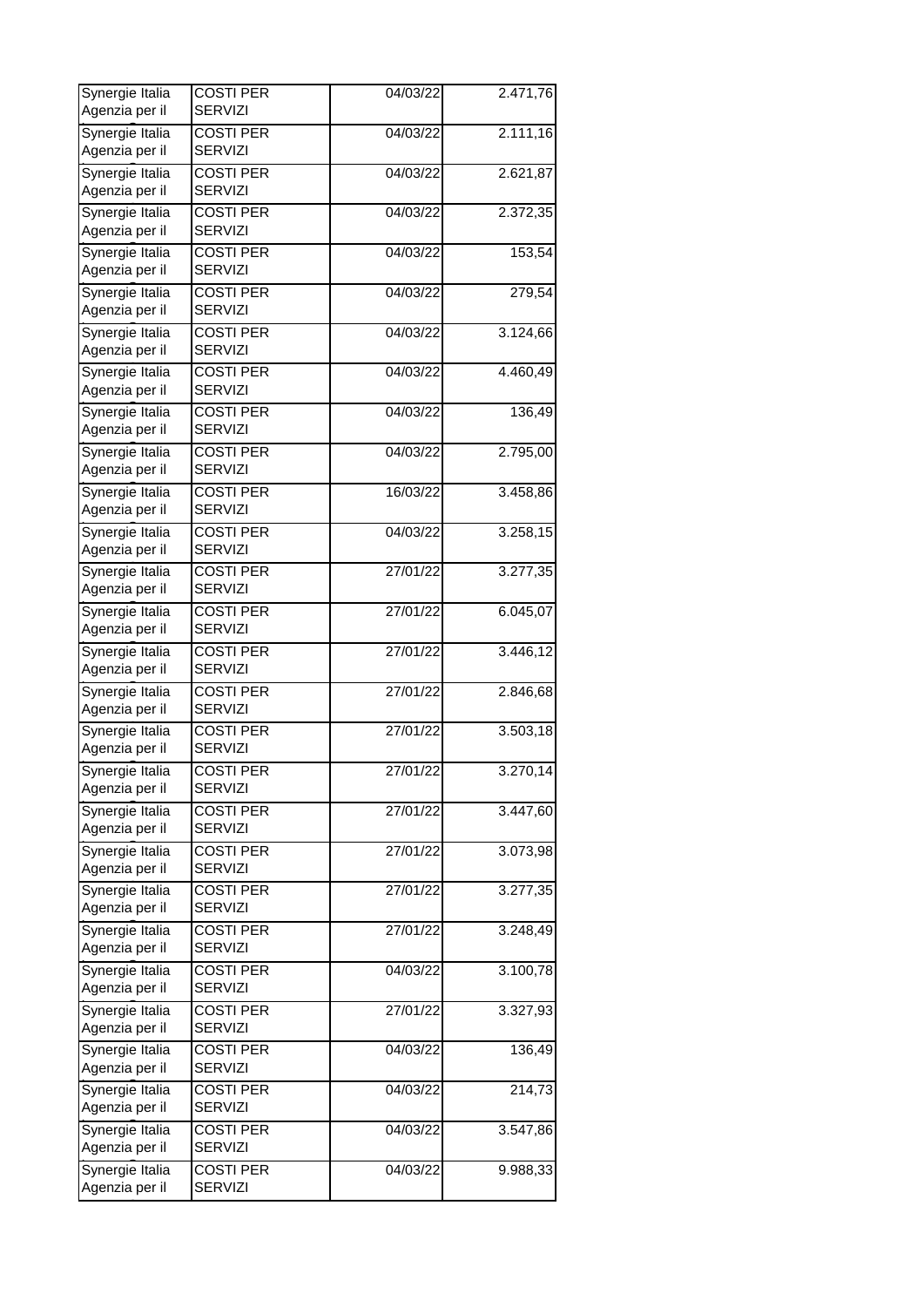| <b>COSTI PER</b>                   | 04/03/22                                                                                                                                                                                                                                                                                             | 3.373,77                                     |
|------------------------------------|------------------------------------------------------------------------------------------------------------------------------------------------------------------------------------------------------------------------------------------------------------------------------------------------------|----------------------------------------------|
| <b>COSTI PER</b>                   | 17/03/22                                                                                                                                                                                                                                                                                             | 3.591,16                                     |
| <b>COSTI PER</b>                   | 04/03/22                                                                                                                                                                                                                                                                                             | 4.237,84                                     |
| <b>COSTI PER</b>                   | 04/03/22                                                                                                                                                                                                                                                                                             | 4.213,45                                     |
| <b>SERVIZI</b>                     |                                                                                                                                                                                                                                                                                                      |                                              |
| SERVIZI                            |                                                                                                                                                                                                                                                                                                      | 3.896,58                                     |
| <b>COSTI PER</b><br><b>SERVIZI</b> | 17/03/22                                                                                                                                                                                                                                                                                             | 1.818,59                                     |
| <b>COSTI PER</b><br>SERVIZI        | 04/03/22                                                                                                                                                                                                                                                                                             | 2.704,99                                     |
| <b>COSTI PER</b>                   | 04/03/22                                                                                                                                                                                                                                                                                             | 3.591,27                                     |
| <b>COSTI PER</b>                   | 17/03/22                                                                                                                                                                                                                                                                                             | 1.728,84                                     |
| <b>COSTI PER</b>                   | $\frac{1}{04}{\sqrt{0}}\frac{3}{22}$                                                                                                                                                                                                                                                                 | 1.140,87                                     |
|                                    |                                                                                                                                                                                                                                                                                                      | 3.368,11                                     |
| <b>SERVIZI</b>                     |                                                                                                                                                                                                                                                                                                      |                                              |
| SERVIZI                            |                                                                                                                                                                                                                                                                                                      | 3.421,20                                     |
| <b>COSTI PER</b><br><b>SERVIZI</b> | 04/03/22                                                                                                                                                                                                                                                                                             | 3.325,49                                     |
| <b>COSTI PER</b><br>SERVIZI        | 04/03/22                                                                                                                                                                                                                                                                                             | 3.663,70                                     |
| <b>COSTI PER</b><br><b>SERVIZI</b> | 04/03/22                                                                                                                                                                                                                                                                                             | 3.954,21                                     |
| <b>COSTI PER</b><br><b>SERVIZI</b> | 16/03/22                                                                                                                                                                                                                                                                                             | 56,47                                        |
| <b>COSTI PER</b>                   | 16/03/22                                                                                                                                                                                                                                                                                             | 3.285,31                                     |
| <b>COSTI PER</b>                   | 16/03/22                                                                                                                                                                                                                                                                                             | 2.223,55                                     |
| <b>COSTI PER</b>                   | 16/03/22                                                                                                                                                                                                                                                                                             | 4.472,89                                     |
| <b>COSTI PER</b>                   | 16/03/22                                                                                                                                                                                                                                                                                             | 2.940,04                                     |
| <b>COSTI PER</b>                   | 16/03/22                                                                                                                                                                                                                                                                                             | 3.404,87                                     |
| <b>COSTI PER</b>                   | 16/03/22                                                                                                                                                                                                                                                                                             | 2.265,96                                     |
| <b>COSTI PER</b>                   | 16/03/22                                                                                                                                                                                                                                                                                             | 739,11                                       |
| <b>SERVIZI</b>                     |                                                                                                                                                                                                                                                                                                      |                                              |
| <b>SERVIZI</b>                     |                                                                                                                                                                                                                                                                                                      | 3.264,67                                     |
| <b>COSTI PER</b><br><b>SERVIZI</b> | 16/03/22                                                                                                                                                                                                                                                                                             | 2.535,23                                     |
| <b>COSTI PER</b><br><b>SERVIZI</b> | 16/03/22                                                                                                                                                                                                                                                                                             | 2.932,82                                     |
| <b>COSTI PER</b><br><b>SERVIZI</b> | 16/03/22                                                                                                                                                                                                                                                                                             | 139,97                                       |
| <b>COSTI PER</b><br><b>SERVIZI</b> | 16/03/22                                                                                                                                                                                                                                                                                             | 3.452,64                                     |
|                                    | <b>SERVIZI</b><br><b>SERVIZI</b><br><b>SERVIZI</b><br><b>COSTI PER</b><br><b>SERVIZI</b><br><b>SERVIZI</b><br><b>SERVIZI</b><br><b>COSTI PER</b><br><b>COSTI PER</b><br><b>SERVIZI</b><br><b>SERVIZI</b><br><b>SERVIZI</b><br><b>SERVIZI</b><br><b>SERVIZI</b><br><b>SERVIZI</b><br><b>COSTI PER</b> | 17/03/22<br>04/03/22<br>04/03/22<br>16/03/22 |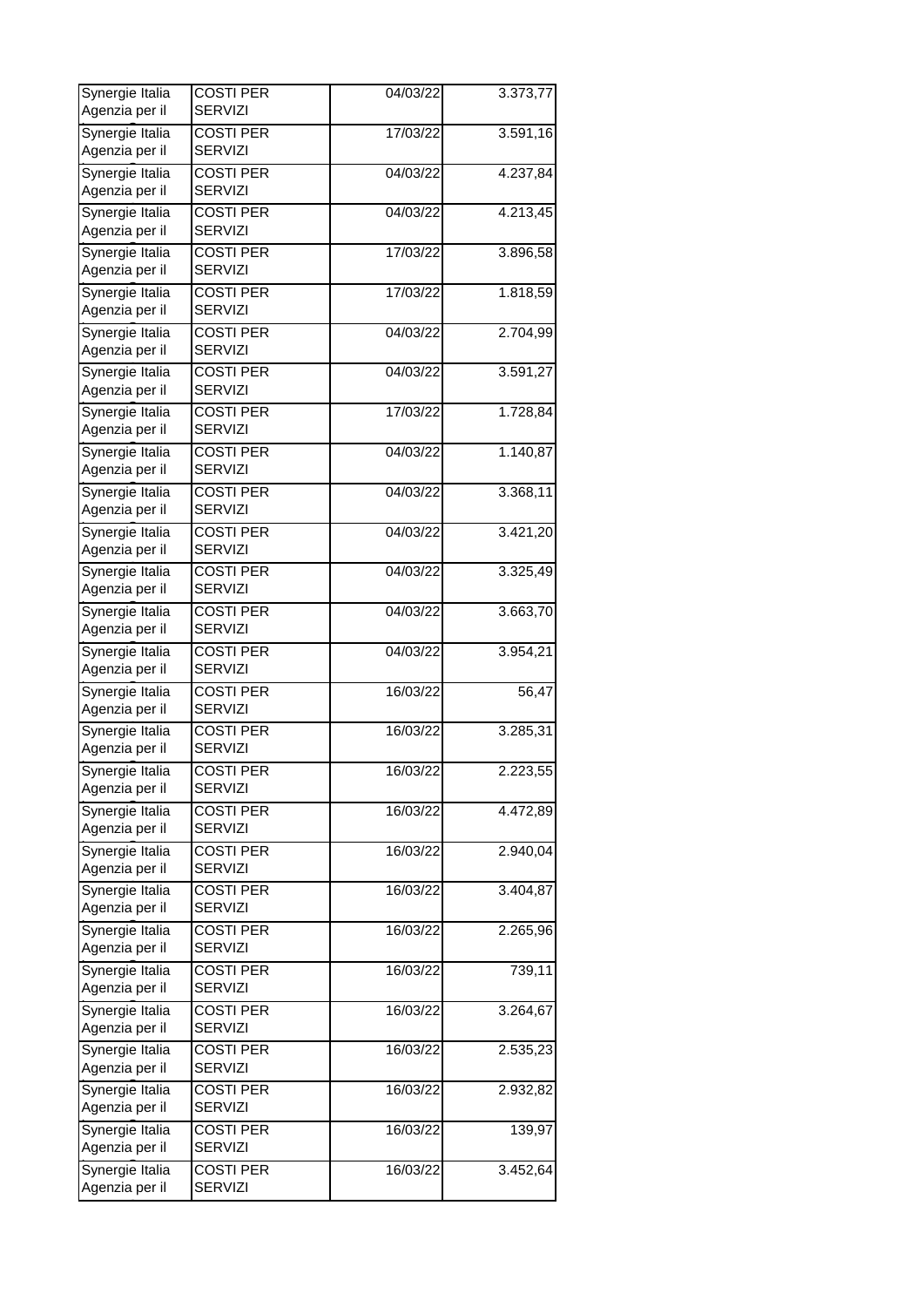| Synergie Italia                   | <b>COSTI PER</b>                   | 16/03/22 | 3.237,43 |
|-----------------------------------|------------------------------------|----------|----------|
| Agenzia per il                    | <b>SERVIZI</b>                     |          |          |
| Synergie Italia<br>Agenzia per il | <b>COSTI PER</b><br><b>SERVIZI</b> | 16/03/22 | 3.166,26 |
| Synergie Italia<br>Agenzia per il | <b>COSTI PER</b><br><b>SERVIZI</b> | 16/03/22 | 2.655,43 |
| Synergie Italia                   | <b>COSTI PER</b>                   | 16/03/22 | 3.016,03 |
| Agenzia per il                    | <b>SERVIZI</b>                     |          |          |
| Synergie Italia                   | <b>COSTI PER</b>                   | 16/03/22 | 3.604,01 |
| Agenzia per il                    | SERVIZI                            |          |          |
| Synergie Italia                   | <b>COSTI PER</b>                   | 16/03/22 | 2.831,80 |
| Agenzia per il                    | <b>SERVIZI</b>                     |          |          |
| Synergie Italia                   | <b>COSTI PER</b>                   | 04/03/22 | 3.441,56 |
| Agenzia per il                    | <b>SERVIZI</b>                     |          |          |
| Synergie Italia                   | <b>COSTI PER</b>                   | 04/03/22 | 196,83   |
| Agenzia per il                    | <b>SERVIZI</b>                     |          |          |
| Synergie Italia                   | <b>COSTI PER</b>                   | 04/03/22 | 204,05   |
| Agenzia per il                    | <b>SERVIZI</b>                     |          |          |
| Synergie Italia                   | <b>COSTI PER</b>                   | 04/03/22 | 14,43    |
| Agenzia per il                    | <b>SERVIZI</b>                     |          |          |
| Synergie Italia                   | <b>COSTI PER</b>                   | 04/03/22 | 21,65    |
| Agenzia per il                    | <b>SERVIZI</b>                     |          |          |
| Synergie Italia                   | <b>COSTI PER</b>                   | 04/03/22 | 88,59    |
| Agenzia per il                    | SERVIZI                            |          |          |
| Synergie Italia                   | <b>COSTI PER</b>                   | 04/03/22 | 64,94    |
| Agenzia per il                    | <b>SERVIZI</b>                     |          |          |
| Synergie Italia                   | <b>COSTI PER</b>                   | 04/03/22 | 196,83   |
| Agenzia per il                    | <b>SERVIZI</b>                     |          |          |
| Synergie Italia                   | <b>COSTI PER</b>                   | 04/03/22 | 3.332,29 |
| Agenzia per il                    | <b>SERVIZI</b>                     |          |          |
| Synergie Italia                   | <b>COSTI PER</b>                   | 04/03/22 | 3.436,14 |
| Agenzia per il                    | <b>SERVIZI</b>                     |          |          |
| Synergie Italia<br>Agenzia per il | <b>COSTI PER</b><br><b>SERVIZI</b> | 04/03/22 | 1.575,19 |
|                                   |                                    |          |          |
| Synergie Italia<br>Agenzia per il | <b>COSTI PER</b><br><b>SERVIZI</b> | 04/03/22 | 3.554,97 |
| Synergie Italia                   | <b>COSTI PER</b>                   | 04/03/22 | 3.911,48 |
| Agenzia per il                    | <b>SERVIZI</b>                     |          |          |
| Synergie Italia                   | <b>COSTI PER</b>                   | 04/03/22 | 3.731,09 |
| Agenzia per il                    | <b>SERVIZI</b>                     |          |          |
| Synergie Italia                   | <b>COSTI PER</b>                   | 04/03/22 | 3.605,78 |
| Agenzia per il                    | <b>SERVIZI</b>                     |          |          |
| Synergie Italia                   | <b>COSTI PER</b>                   | 04/03/22 | 153,54   |
| Agenzia per il                    | <b>SERVIZI</b>                     |          |          |
| Synergie Italia                   | <b>COSTI PER</b>                   | 04/03/22 | 153,54   |
| Agenzia per il                    | <b>SERVIZI</b>                     |          |          |
| Synergie Italia                   | <b>COSTI PER</b>                   | 04/03/22 | 153,54   |
| Agenzia per il                    | <b>SERVIZI</b>                     |          |          |
| Synergie Italia                   | <b>COSTI PER</b>                   | 04/03/22 | 3.353,88 |
| Agenzia per il                    | <b>SERVIZI</b>                     |          |          |
| Synergie Italia                   | <b>COSTI PER</b>                   | 04/03/22 | 2.076,60 |
| Agenzia per il                    | <b>SERVIZI</b>                     |          |          |
| Synergie Italia                   | <b>COSTI PER</b>                   | 04/03/22 | 1.978,60 |
| Agenzia per il                    | <b>SERVIZI</b>                     |          |          |
| Synergie Italia                   | <b>COSTI PER</b>                   | 04/03/22 | 2.127,07 |
| Agenzia per il                    | <b>SERVIZI</b>                     |          |          |
|                                   |                                    |          |          |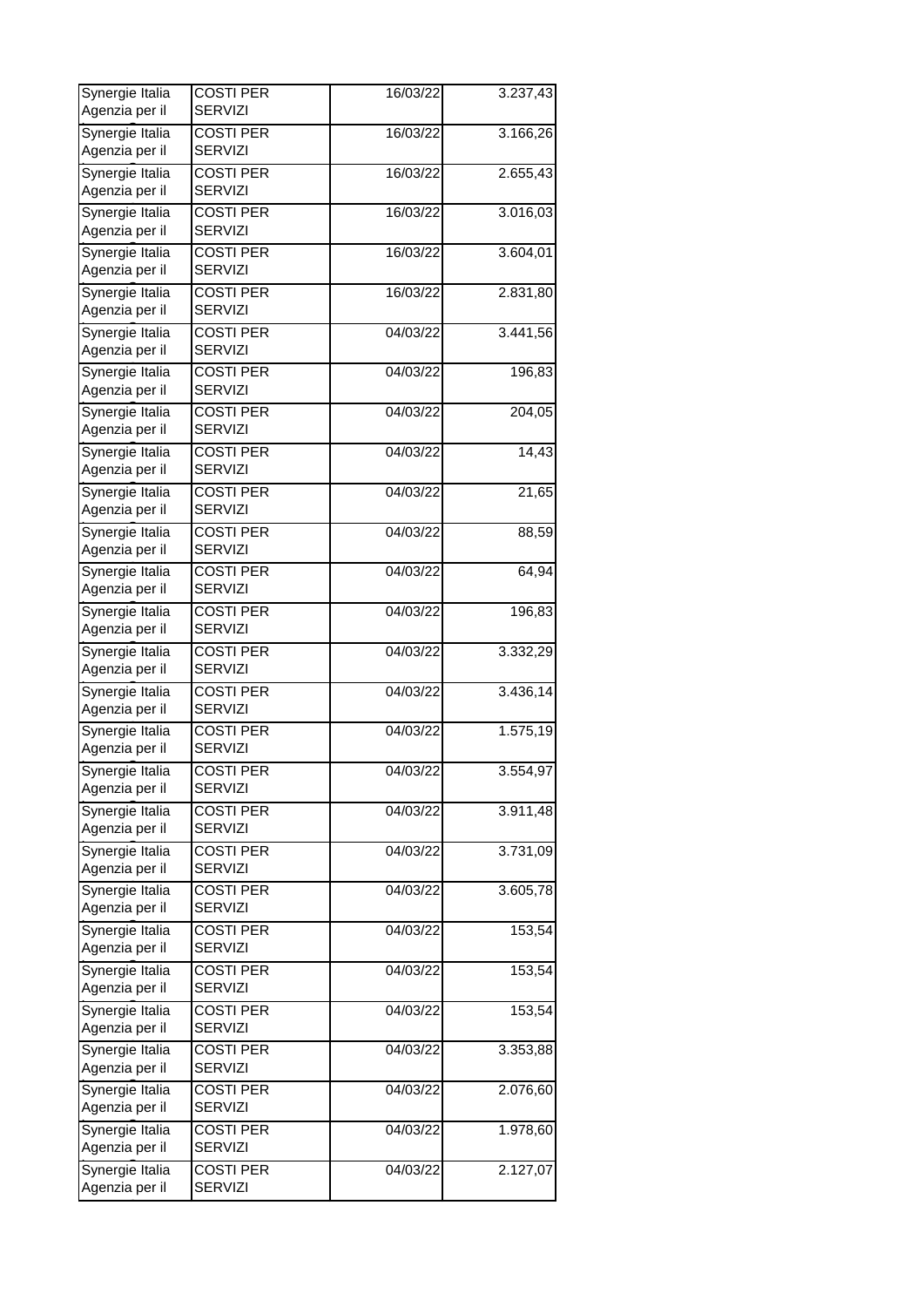| Synergie Italia                   | <b>COSTI PER</b>                   | 04/03/22              | 146,34                 |
|-----------------------------------|------------------------------------|-----------------------|------------------------|
| Agenzia per il                    | <b>SERVIZI</b>                     |                       |                        |
| Synergie Italia<br>Agenzia per il | <b>COSTI PER</b><br><b>SERVIZI</b> | 04/03/22              | 153,54                 |
| Synergie Italia                   | <b>COSTI PER</b>                   | 04/03/22              | 4.033,40               |
| Agenzia per il                    | <b>SERVIZI</b>                     |                       |                        |
| Synergie Italia                   | <b>COSTI PER</b>                   | 04/03/22              | 4.529,96               |
| Agenzia per il                    | <b>SERVIZI</b>                     |                       |                        |
| Synergie Italia                   | <b>COSTI PER</b>                   | 04/03/22              | 136,49                 |
| Agenzia per il                    | <b>SERVIZI</b>                     |                       |                        |
| Synergie Italia                   | <b>COSTI PER</b>                   | 04/03/22              | 2.860,86               |
| Agenzia per il                    | <b>SERVIZI</b>                     |                       |                        |
| Synergie Italia                   | <b>COSTI PER</b>                   | 04/03/22              | 2.846,06               |
| Agenzia per il                    | <b>SERVIZI</b>                     |                       |                        |
|                                   |                                    |                       |                        |
| Synergie Italia<br>Agenzia per il | <b>COSTI PER</b><br><b>SERVIZI</b> | 04/03/22              | 2.628,68               |
|                                   |                                    |                       |                        |
| Synergie Italia                   | <b>COSTI PER</b>                   | 04/03/22              | 1.345,46               |
| Agenzia per il                    | <b>SERVIZI</b>                     |                       |                        |
| Synergie Italia                   | <b>COSTI PER</b>                   | 04/03/22              | 2.881,59               |
| Agenzia per il                    | <b>SERVIZI</b>                     |                       |                        |
| Synergie Italia                   | <b>COSTI PER</b>                   | 27/01/22              | 3.219,62               |
| Agenzia per il                    | <b>SERVIZI</b>                     |                       |                        |
| Synergie Italia                   | <b>COSTI PER</b>                   | 27/01/22              | 2.457,19               |
|                                   | <b>SERVIZI</b>                     |                       |                        |
| Agenzia per il                    |                                    |                       |                        |
| Synergie Italia                   | <b>COSTI PER</b>                   | 27/01/22              | 3.277,35               |
| Agenzia per il                    | <b>SERVIZI</b>                     |                       |                        |
| Synergie Italia                   | <b>COSTI PER</b>                   | 27/01/22              | 3.030,68               |
| Agenzia per il                    | <b>SERVIZI</b>                     |                       |                        |
| Synergie Italia                   | <b>COSTI PER</b>                   | 27/01/22              | 3.047,44               |
| Agenzia per il                    | <b>SERVIZI</b>                     |                       |                        |
| Synergie Italia                   | <b>COSTI PER</b>                   | 17/03/22              | 3.180,76               |
| Agenzia per il                    | <b>SERVIZI</b>                     |                       |                        |
|                                   |                                    |                       |                        |
| Synergie Italia                   | <b>COSTI PER</b>                   | 27/01/22              | 3.161,89               |
| Agenzia per il                    | <b>SERVIZI</b>                     |                       |                        |
| Synergie Italia                   | <b>COSTI PER</b>                   | $\overline{04}/03/22$ | 3.339,74               |
| Agenzia per il                    | <b>SERVIZI</b>                     |                       |                        |
| Synergie Italia                   | <b>COSTI PER</b>                   | 27/01/22              | 3.456,64               |
| Agenzia per il                    | <b>SERVIZI</b>                     |                       |                        |
| Synergie Italia                   | <b>COSTI PER</b>                   | 27/01/22              | 3.465,04               |
| Agenzia per il                    | <b>SERVIZI</b>                     |                       |                        |
| Synergie Italia                   | <b>COSTI PER</b>                   | 27/01/22              | 3.248,49               |
| Agenzia per il                    | <b>SERVIZI</b>                     |                       |                        |
|                                   |                                    |                       |                        |
| Synergie Italia                   | <b>COSTI PER</b>                   | 27/01/22              | 4.930,11               |
| Agenzia per il                    | <b>SERVIZI</b>                     |                       |                        |
| Synergie Italia                   | <b>COSTI PER</b>                   | 04/03/22              | 3.271,27               |
| Agenzia per il                    | <b>SERVIZI</b>                     |                       |                        |
| Synergie Italia                   | <b>COSTI PER</b>                   | 27/01/22              | $\overline{5.03}$ 7,59 |
| Agenzia per il                    | <b>SERVIZI</b>                     |                       |                        |
| Synergie Italia                   | <b>COSTI PER</b>                   | 04/03/22              | 3.095,22               |
| Agenzia per il                    | <b>SERVIZI</b>                     |                       |                        |
|                                   |                                    |                       |                        |
| Synergie Italia                   | <b>COSTI PER</b>                   | 25/02/22              | 3.441,18               |
| Agenzia per il                    | <b>SERVIZI</b>                     |                       |                        |
| Synergie Italia                   | <b>COSTI PER</b>                   | 04/03/22              | 56,24                  |
| Agenzia per il                    | <b>SERVIZI</b>                     |                       |                        |
| Synergie Italia                   | <b>COSTI PER</b>                   | 04/03/22              | 3.120,09               |
| Agenzia per il                    | <b>SERVIZI</b>                     |                       |                        |
|                                   |                                    |                       |                        |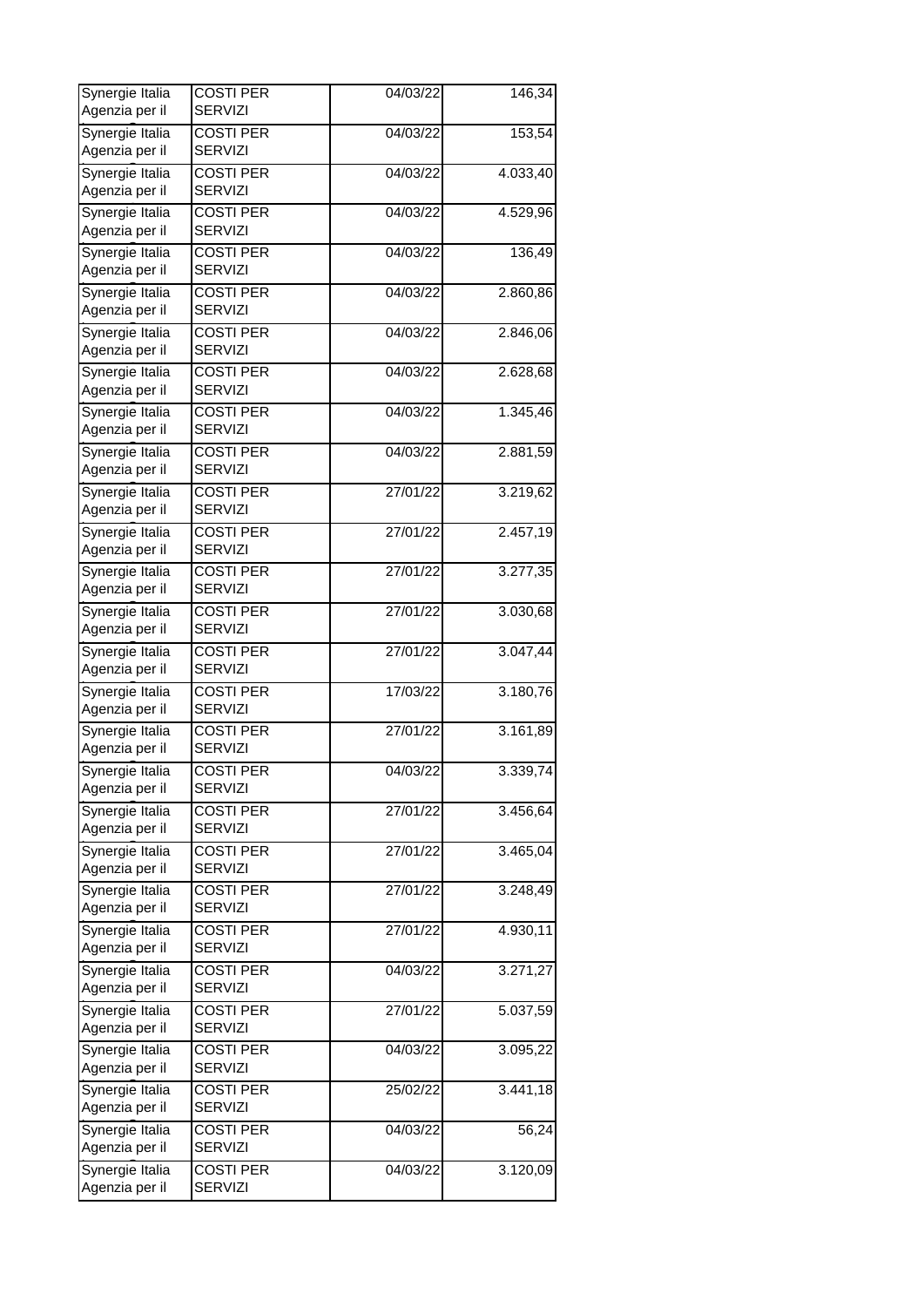| Synergie Italia<br>Agenzia per il | <b>COSTI PER</b><br><b>SERVIZI</b> | 04/03/22              | 2.442,76 |
|-----------------------------------|------------------------------------|-----------------------|----------|
| Synergie Italia<br>Agenzia per il | <b>COSTI PER</b><br><b>SERVIZI</b> | 04/03/22              | 2.526,68 |
| Synergie Italia                   | <b>COSTI PER</b>                   | 17/03/22              | 3.396,13 |
| Agenzia per il<br>Synergie Italia | <b>SERVIZI</b><br><b>COSTI PER</b> | 04/03/22              | 3.511,64 |
| Agenzia per il                    | <b>SERVIZI</b>                     |                       |          |
| Synergie Italia<br>Agenzia per il | <b>COSTI PER</b><br>SERVIZI        | 04/03/22              | 2.462,90 |
| Synergie Italia<br>Agenzia per il | <b>COSTI PER</b><br><b>SERVIZI</b> | 04/03/22              | 4.837,84 |
| Synergie Italia<br>Agenzia per il | <b>COSTI PER</b><br>SERVIZI        | 04/03/22              | 4.097,59 |
| Synergie Italia<br>Agenzia per il | <b>COSTI PER</b><br><b>SERVIZI</b> | 04/03/22              | 4.039,67 |
| Synergie Italia<br>Agenzia per il | <b>COSTI PER</b><br><b>SERVIZI</b> | 17/03/22              | 3.781,94 |
| Synergie Italia<br>Agenzia per il | <b>COSTI PER</b><br><b>SERVIZI</b> | 17/03/22              | 3.310,35 |
| Synergie Italia                   | <b>COSTI PER</b>                   | 04/03/22              | 3.306,79 |
| Agenzia per il                    | <b>SERVIZI</b>                     |                       |          |
| Synergie Italia<br>Agenzia per il | <b>COSTI PER</b><br>SERVIZI        | 04/03/22              | 1.295,11 |
| Synergie Italia<br>Agenzia per il | <b>COSTI PER</b><br><b>SERVIZI</b> | 04/03/22              | 3.701,21 |
| Synergie Italia<br>Agenzia per il | <b>COSTI PER</b><br>SERVIZI        | 04/03/22              | 3.562,56 |
| Synergie Italia<br>Agenzia per il | <b>COSTI PER</b><br><b>SERVIZI</b> | 04/03/22              | 3.791,60 |
| Synergie Italia<br>Agenzia per il | <b>COSTI PER</b><br><b>SERVIZI</b> | 04/03/22              | 3.477,41 |
| Synergie Italia<br>Agenzia per il | <b>COSTI PER</b><br><b>SERVIZI</b> | 16/03/22              | 1.727,87 |
| Synergie Italia<br>Agenzia per il | <b>COSTI PER</b><br><b>SERVIZI</b> | $\overline{04}/03/22$ | 3.591,34 |
| Synergie Italia<br>Agenzia per il | <b>COSTI PER</b><br><b>SERVIZI</b> | 16/03/22              | 2.918,39 |
| Synergie Italia<br>Agenzia per il | <b>COSTI PER</b><br><b>SERVIZI</b> | 16/03/22              | 1.976,57 |
| Synergie Italia<br>Agenzia per il | <b>COSTI PER</b>                   | 16/03/22              | 2.947,81 |
| Synergie Italia                   | <b>SERVIZI</b><br><b>COSTI PER</b> | 16/03/22              | 6.545,85 |
| Agenzia per il<br>Synergie Italia | <b>SERVIZI</b><br><b>COSTI PER</b> | 16/03/22              | 3.555,06 |
| Agenzia per il                    | <b>SERVIZI</b>                     |                       |          |
| Synergie Italia<br>Agenzia per il | <b>COSTI PER</b><br><b>SERVIZI</b> | 16/03/22              | 4.486,39 |
| Synergie Italia<br>Agenzia per il | <b>COSTI PER</b><br><b>SERVIZI</b> | 16/03/22              | 3.255,70 |
| Synergie Italia<br>Agenzia per il | <b>COSTI PER</b><br><b>SERVIZI</b> | 16/03/22              | 4.156,06 |
| Synergie Italia<br>Agenzia per il | <b>COSTI PER</b><br><b>SERVIZI</b> | 16/03/22              | 302,68   |
| Synergie Italia<br>Agenzia per il | <b>COSTI PER</b><br><b>SERVIZI</b> | 16/03/22              | 3.174,19 |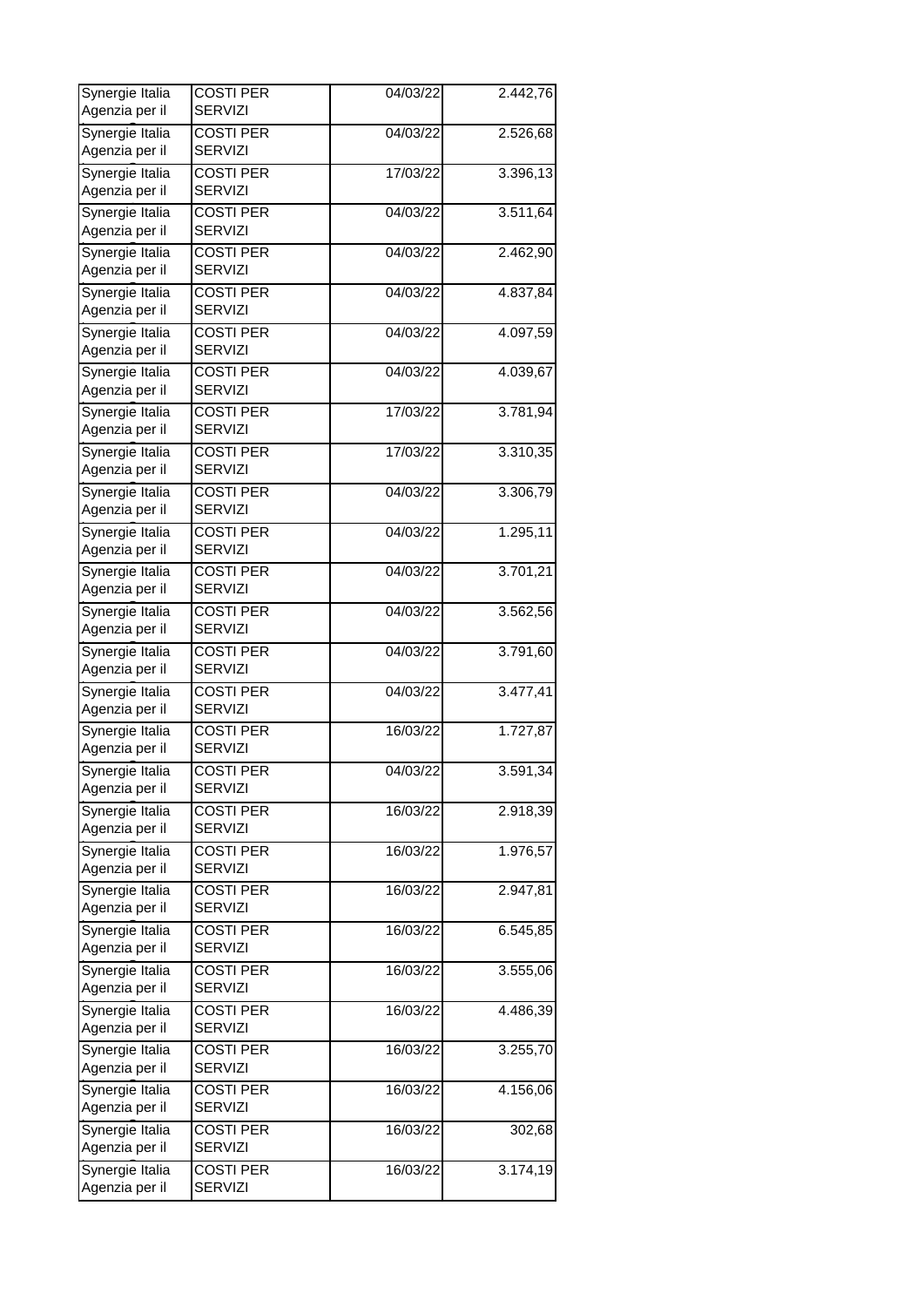| Synergie Italia<br>Agenzia per il | <b>COSTI PER</b><br><b>SERVIZI</b> | 16/03/22 | 2.656,49  |
|-----------------------------------|------------------------------------|----------|-----------|
| Synergie Italia<br>Agenzia per il | <b>COSTI PER</b><br><b>SERVIZI</b> | 16/03/22 | 3.635,46  |
| Synergie Italia<br>Agenzia per il | <b>COSTI PER</b><br><b>SERVIZI</b> | 16/03/22 | 3.282,67  |
| Synergie Italia<br>Agenzia per il | <b>COSTI PER</b><br><b>SERVIZI</b> | 16/03/22 | 2.706,46  |
| Synergie Italia<br>Agenzia per il | <b>COSTI PER</b><br>SERVIZI        | 16/03/22 | 2.709,77  |
| Synergie Italia<br>Agenzia per il | <b>COSTI PER</b><br><b>SERVIZI</b> | 16/03/22 | 3.279,33  |
| Synergie Italia<br>Agenzia per il | <b>COSTI PER</b><br>SERVIZI        | 16/03/22 | 145,68    |
| Synergie Italia<br>Agenzia per il | <b>COSTI PER</b><br><b>SERVIZI</b> | 16/03/22 | 2.847,15  |
| Synergie Italia<br>Agenzia per il | <b>COSTI PER</b><br><b>SERVIZI</b> | 16/03/22 | 2.692,49  |
| Synergie Italia<br>Agenzia per il | <b>COSTI PER</b><br><b>SERVIZI</b> | 16/03/22 | 3.560,90  |
| Synergie Italia<br>Agenzia per il | <b>COSTI PER</b><br><b>SERVIZI</b> | 16/03/22 | 3.830,79  |
| Synergie Italia<br>Agenzia per il | <b>COSTI PER</b><br>SERVIZI        | 16/03/22 | 4.549,02  |
| Synergie Italia<br>Agenzia per il | <b>COSTI PER</b><br><b>SERVIZI</b> | 16/03/22 | 2.846,74  |
| Synergie Italia<br>Agenzia per il | <b>COSTI PER</b><br>SERVIZI        | 16/03/22 | 3.600, 18 |
| Synergie Italia<br>Agenzia per il | <b>COSTI PER</b><br><b>SERVIZI</b> | 04/03/22 | 3.437,75  |
| Synergie Italia<br>Agenzia per il | <b>COSTI PER</b><br><b>SERVIZI</b> | 04/03/22 | 153,54    |
| Synergie Italia<br>Agenzia per il | <b>COSTI PER</b><br><b>SERVIZI</b> | 04/03/22 | 189,62    |
| Synergie Italia<br>Agenzia per il | <b>COSTI PER</b><br><b>SERVIZI</b> | 04/03/22 | 146,32    |
| Synergie Italia<br>Agenzia per il | <b>COSTI PER</b><br><b>SERVIZI</b> | 04/03/22 | 88,59     |
| Synergie Italia<br>Agenzia per il | <b>COSTI PER</b><br><b>SERVIZI</b> | 04/03/22 | 64,94     |
| Synergie Italia<br>Agenzia per il | <b>COSTI PER</b><br><b>SERVIZI</b> | 04/03/22 | 57,73     |
| Synergie Italia<br>Agenzia per il | <b>COSTI PER</b><br><b>SERVIZI</b> | 04/03/22 | 167,97    |
| Synergie Italia<br>Agenzia per il | <b>COSTI PER</b><br><b>SERVIZI</b> | 04/03/22 | 3.388,50  |
| Synergie Italia<br>Agenzia per il | <b>COSTI PER</b><br><b>SERVIZI</b> | 04/03/22 | 4.046,44  |
| Synergie Italia<br>Agenzia per il | <b>COSTI PER</b><br><b>SERVIZI</b> | 04/03/22 | 3.700,53  |
| Synergie Italia<br>Agenzia per il | <b>COSTI PER</b><br><b>SERVIZI</b> | 04/03/22 | 3.786,59  |
| Synergie Italia<br>Agenzia per il | <b>COSTI PER</b><br><b>SERVIZI</b> | 04/03/22 | 3.675,95  |
| Synergie Italia<br>Agenzia per il | <b>COSTI PER</b><br><b>SERVIZI</b> | 04/03/22 | 3.246,33  |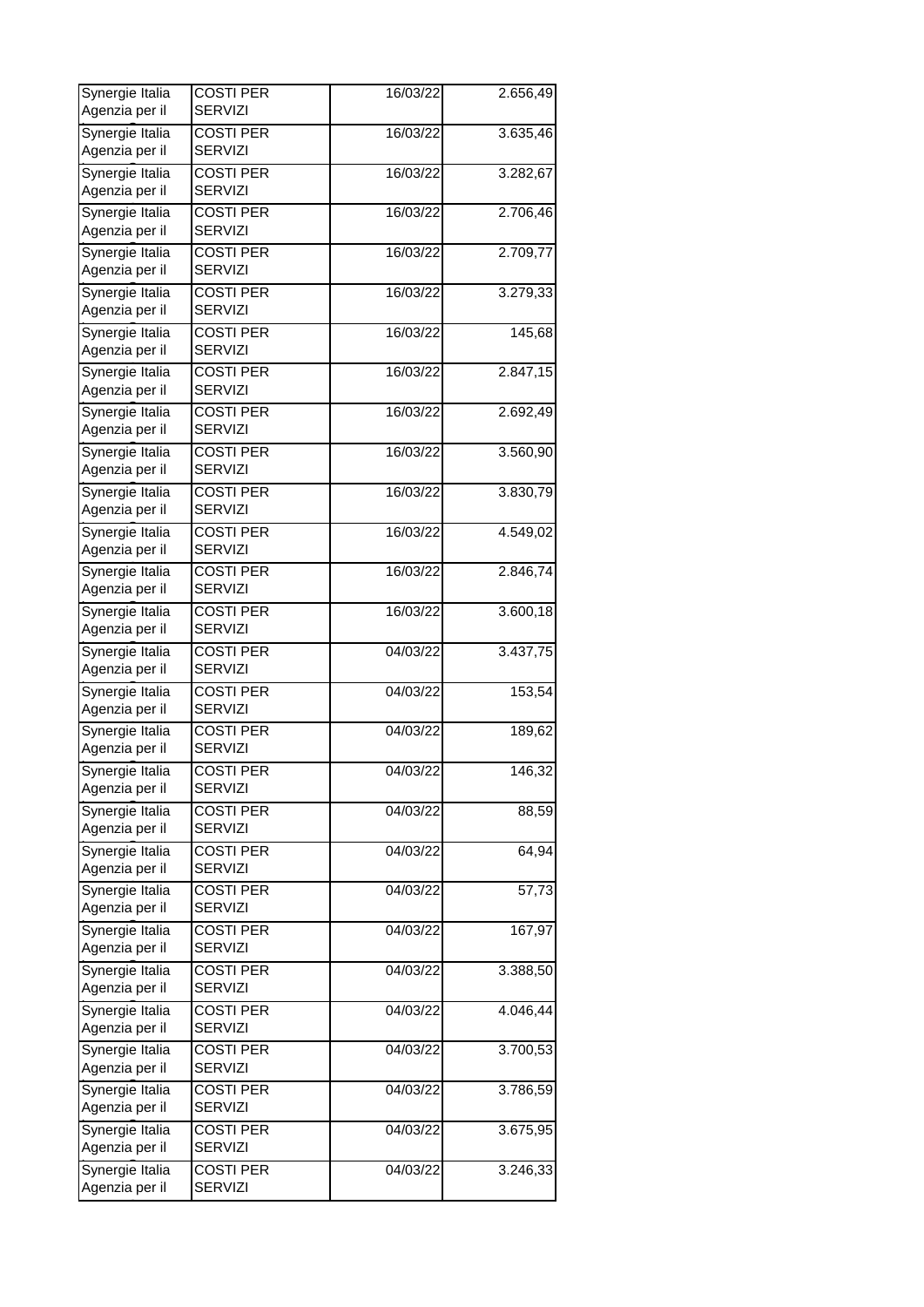| Synergie Italia<br>Agenzia per il | <b>COSTI PER</b><br><b>SERVIZI</b> | 04/03/22                             | 3.751,06 |
|-----------------------------------|------------------------------------|--------------------------------------|----------|
| Synergie Italia                   | <b>COSTI PER</b><br><b>SERVIZI</b> | 04/03/22                             | 153,54   |
| Agenzia per il<br>Synergie Italia | <b>COSTI PER</b>                   | 04/03/22                             | 153,54   |
| Agenzia per il                    | <b>SERVIZI</b>                     |                                      |          |
| Synergie Italia<br>Agenzia per il | <b>COSTI PER</b><br><b>SERVIZI</b> | 04/03/22                             | 201,83   |
| Synergie Italia                   | <b>COSTI PER</b>                   | 04/03/22                             | 153,54   |
| Agenzia per il                    | <b>SERVIZI</b>                     |                                      |          |
| Synergie Italia<br>Agenzia per il | <b>COSTI PER</b><br><b>SERVIZI</b> | 04/03/22                             | 3.653,84 |
| Synergie Italia<br>Agenzia per il | <b>COSTI PER</b><br><b>SERVIZI</b> | 04/03/22                             | 2.390,94 |
| Synergie Italia<br>Agenzia per il | <b>COSTI PER</b><br><b>SERVIZI</b> | 04/03/22                             | 2.642,76 |
| Synergie Italia                   | <b>COSTI PER</b>                   | 04/03/22                             | 2.426,29 |
| Agenzia per il                    | <b>SERVIZI</b>                     |                                      |          |
| Synergie Italia<br>Agenzia per il | <b>COSTI PER</b><br><b>SERVIZI</b> | $\frac{1}{04}{\sqrt{0}}\frac{3}{22}$ | 2.961,68 |
| Synergie Italia                   | <b>COSTI PER</b>                   | 04/03/22                             | 3.312,72 |
| Agenzia per il                    | <b>SERVIZI</b>                     |                                      |          |
| Synergie Italia                   | <b>COSTI PER</b>                   | 04/03/22                             | 167,97   |
| Agenzia per il                    | <b>SERVIZI</b>                     |                                      |          |
| Synergie Italia<br>Agenzia per il | <b>COSTI PER</b><br><b>SERVIZI</b> | 04/03/22                             | 5.206,25 |
| Synergie Italia<br>Agenzia per il | <b>COSTI PER</b><br><b>SERVIZI</b> | 04/03/22                             | 136,49   |
| Synergie Italia<br>Agenzia per il | <b>COSTI PER</b><br><b>SERVIZI</b> | 04/03/22                             | 3.434,90 |
| Synergie Italia<br>Agenzia per il | <b>COSTI PER</b><br><b>SERVIZI</b> | 04/03/22                             | 3.563,12 |
| Synergie Italia                   | <b>COSTI PER</b>                   | 04/03/22                             | 2.804,20 |
| Agenzia per il                    | <b>SERVIZI</b>                     |                                      |          |
| Synergie Italia<br>Agenzia per il | <b>COSTI PER</b><br><b>SERVIZI</b> | 27/01/22                             | 4.603,05 |
| Synergie Italia                   | <b>COSTI PER</b>                   | 04/03/22                             | 3.145,84 |
| Agenzia per il                    | <b>SERVIZI</b>                     |                                      |          |
| Synergie Italia<br>Agenzia per il | <b>COSTI PER</b><br><b>SERVIZI</b> | 27/01/22                             | 5.205,91 |
| Synergie Italia<br>Agenzia per il | <b>COSTI PER</b><br><b>SERVIZI</b> | 27/01/22                             | 2.320,32 |
| Synergie Italia                   | <b>COSTI PER</b>                   | 17/03/22                             | 5.357,85 |
| Agenzia per il<br>Synergie Italia | <b>SERVIZI</b><br><b>COSTI PER</b> | 27/01/22                             | 3.261,52 |
| Agenzia per il                    | <b>SERVIZI</b>                     |                                      |          |
| Synergie Italia                   | <b>COSTI PER</b>                   | 27/01/22                             | 3.994,44 |
| Agenzia per il                    | <b>SERVIZI</b>                     |                                      |          |
| Synergie Italia<br>Agenzia per il | <b>COSTI PER</b><br><b>SERVIZI</b> | 04/03/22                             | 3.152,93 |
| Synergie Italia<br>Agenzia per il | <b>COSTI PER</b><br><b>SERVIZI</b> | 27/01/22                             | 4.511,75 |
| Synergie Italia<br>Agenzia per il | <b>COSTI PER</b><br><b>SERVIZI</b> | 27/01/22                             | 2.973,49 |
| Synergie Italia<br>Agenzia per il | <b>COSTI PER</b><br><b>SERVIZI</b> | 27/01/22                             | 3.272,10 |
|                                   |                                    |                                      |          |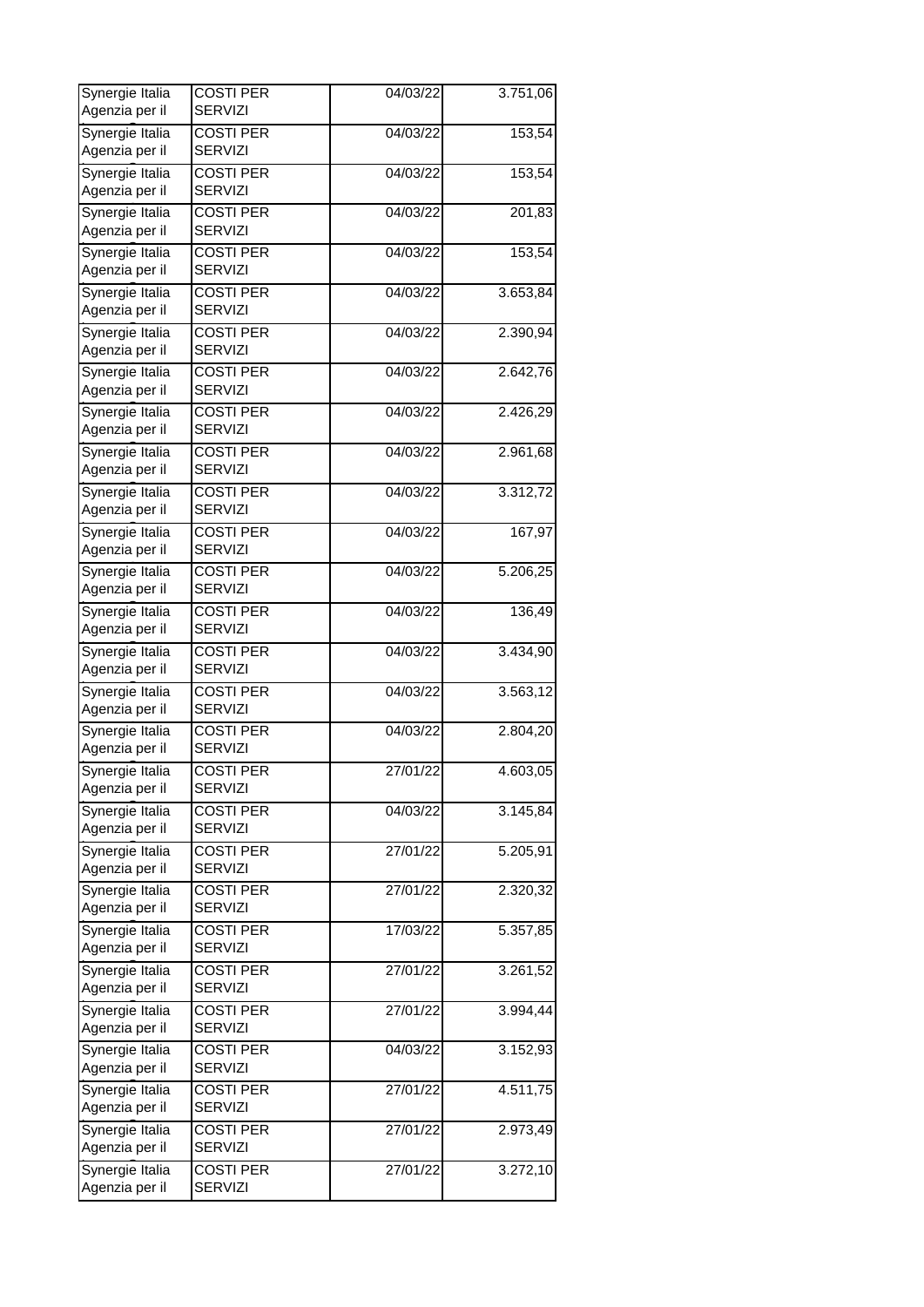| Synergie Italia<br>Agenzia per il | <b>COSTI PER</b><br><b>SERVIZI</b> | 04/03/22                             | 3.056,09 |
|-----------------------------------|------------------------------------|--------------------------------------|----------|
| Synergie Italia                   | <b>COSTI PER</b>                   | 27/01/22                             | 3.747,99 |
| Agenzia per il                    | <b>SERVIZI</b>                     |                                      |          |
| Synergie Italia<br>Agenzia per il | <b>COSTI PER</b><br><b>SERVIZI</b> | 04/03/22                             | 3.319,38 |
| Synergie Italia                   | <b>COSTI PER</b>                   | 27/01/22                             | 3.154,67 |
| Agenzia per il                    | <b>SERVIZI</b>                     |                                      |          |
| Synergie Italia                   | <b>COSTI PER</b>                   | 27/01/22                             | 3.277,36 |
| Agenzia per il                    | <b>SERVIZI</b>                     |                                      |          |
| Synergie Italia                   | <b>COSTI PER</b>                   | 27/01/22                             | 2.811,35 |
| Agenzia per il                    | <b>SERVIZI</b>                     |                                      |          |
| Synergie Italia                   | <b>COSTI PER</b>                   | 27/01/22                             | 3.431,40 |
| Agenzia per il                    | <b>SERVIZI</b>                     |                                      |          |
| Synergie Italia                   | <b>COSTI PER</b>                   | 04/03/22                             | 3.234,44 |
| Agenzia per il                    | <b>SERVIZI</b>                     |                                      |          |
| Synergie Italia                   | <b>COSTI PER</b>                   | 27/01/22                             | 3.190,75 |
| Agenzia per il                    | <b>SERVIZI</b>                     |                                      |          |
| Synergie Italia                   | <b>COSTI PER</b>                   | $\frac{1}{04}{\sqrt{0}}\frac{3}{22}$ | 4.038,69 |
| Agenzia per il                    | <b>SERVIZI</b>                     |                                      |          |
| Synergie Italia                   | <b>COSTI PER</b>                   | 04/03/22                             | 3.194,59 |
| Agenzia per il                    | <b>SERVIZI</b>                     |                                      |          |
| Synergie Italia                   | <b>COSTI PER</b>                   | 27/01/22                             | 3.228,60 |
| Agenzia per il                    | <b>SERVIZI</b>                     |                                      |          |
| Synergie Italia                   | <b>COSTI PER</b>                   | 27/01/22                             | 3.277,36 |
| Agenzia per il                    | <b>SERVIZI</b>                     |                                      |          |
| Synergie Italia                   | <b>COSTI PER</b>                   | 27/01/22                             | 3.125,81 |
| Agenzia per il                    | <b>SERVIZI</b>                     |                                      |          |
| Synergie Italia                   | <b>COSTI PER</b>                   | 04/03/22                             | 266,62   |
| Agenzia per il                    | <b>SERVIZI</b>                     |                                      |          |
| Synergie Italia                   | <b>COSTI PER</b>                   | 04/03/22                             | 296,22   |
| Agenzia per il                    | <b>SERVIZI</b>                     |                                      |          |
| Synergie Italia                   | <b>COSTI PER</b>                   | 04/03/22                             | 3.372,58 |
| Agenzia per il                    | <b>SERVIZI</b>                     |                                      |          |
| Synergie Italia                   | <b>COSTI PER</b>                   | 04/03/22                             | 6.564,24 |
| Agenzia per il                    | <b>SERVIZI</b>                     |                                      |          |
| Synergie Italia                   | <b>COSTI PER</b>                   | 04/03/22                             | 5.335,36 |
| Agenzia per il                    | <b>SERVIZI</b>                     |                                      |          |
| Synergie Italia                   | <b>COSTI PER</b>                   | 04/03/22                             | 3.401,28 |
| Agenzia per il                    | <b>SERVIZI</b>                     |                                      |          |
| Synergie Italia                   | <b>COSTI PER</b>                   | 04/03/22                             | 3.715,64 |
| Agenzia per il                    | <b>SERVIZI</b>                     |                                      |          |
| Synergie Italia                   | <b>COSTI PER</b>                   | 04/03/22                             | 4.372,95 |
| Agenzia per il                    | <b>SERVIZI</b>                     |                                      |          |
| Synergie Italia                   | <b>COSTI PER</b>                   | 04/03/22                             | 5.477,87 |
| Agenzia per il                    | <b>SERVIZI</b>                     |                                      |          |
| Synergie Italia                   | <b>COSTI PER</b>                   | 04/03/22                             | 3.426,39 |
| Agenzia per il                    | <b>SERVIZI</b>                     |                                      |          |
| Synergie Italia                   | <b>COSTI PER</b>                   | 04/03/22                             | 2.286,90 |
| Agenzia per il                    | <b>SERVIZI</b>                     |                                      |          |
| Synergie Italia                   | <b>COSTI PER</b>                   | 04/03/22                             | 2.697,77 |
| Agenzia per il                    | <b>SERVIZI</b>                     |                                      |          |
| Synergie Italia                   | <b>COSTI PER</b>                   | 04/03/22                             | 3.576,73 |
| Agenzia per il                    | <b>SERVIZI</b>                     |                                      |          |
| Synergie Italia                   | <b>COSTI PER</b>                   | 04/03/22                             | 3.636,89 |
| Agenzia per il                    | <b>SERVIZI</b>                     |                                      |          |
|                                   |                                    |                                      |          |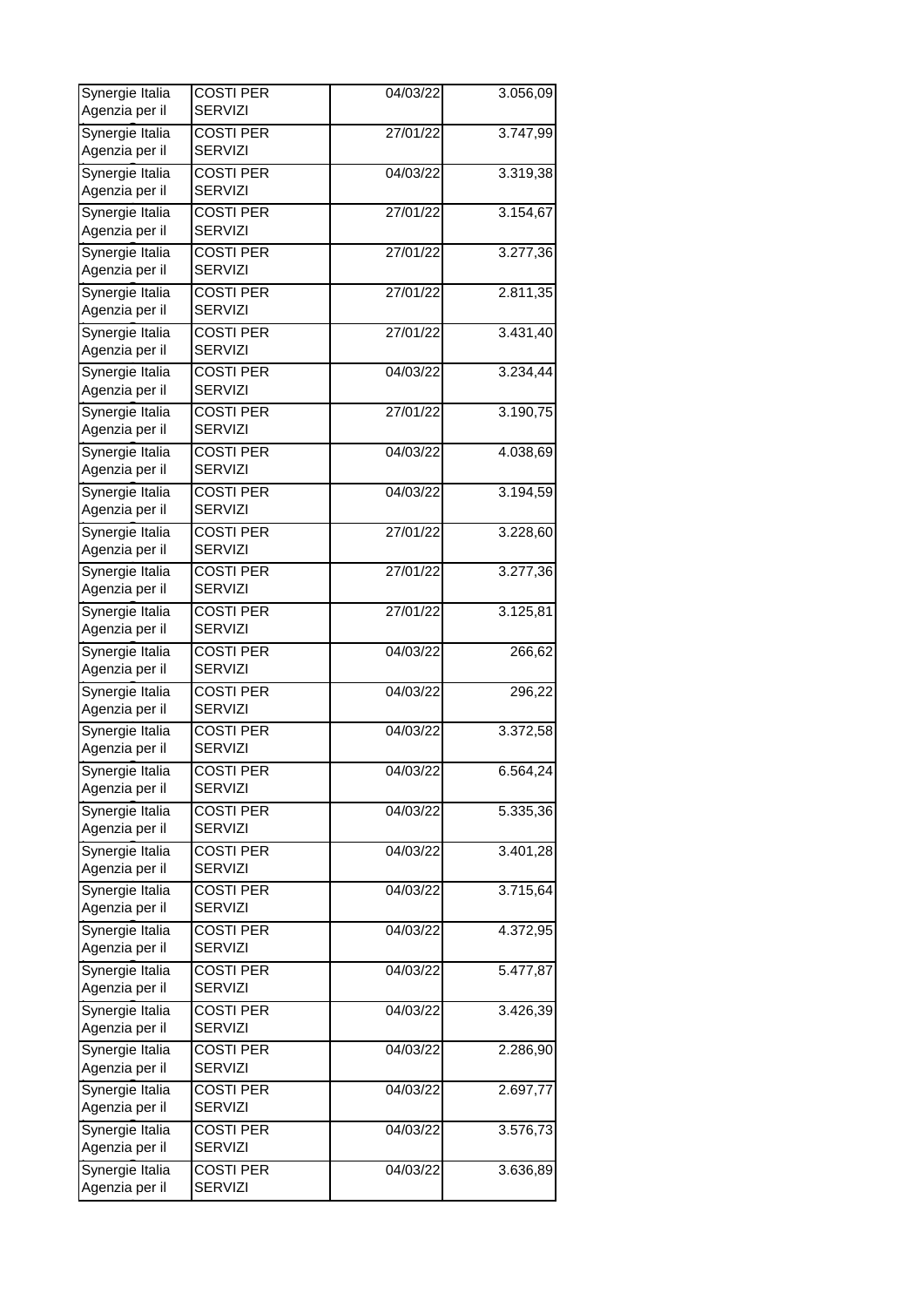| Synergie Italia<br><b>COSTI PER</b><br>04/03/22<br>3.473,02<br>Agenzia per il<br><b>SERVIZI</b><br>Synergie Italia<br><b>COSTI PER</b><br>5.425,11<br>04/03/22<br>Agenzia per il<br><b>SERVIZI</b><br>Synergie Italia<br><b>COSTI PER</b><br>17/03/22<br>3.576,73<br>Agenzia per il<br><b>SERVIZI</b><br>Synergie Italia<br><b>COSTI PER</b><br>3.118,50<br>04/03/22<br>Agenzia per il<br><b>SERVIZI</b><br>Synergie Italia<br><b>COSTI PER</b><br>3.571,55<br>04/03/22<br>Agenzia per il<br><b>SERVIZI</b><br>Synergie Italia<br><b>COSTI PER</b><br>04/03/22<br>3.697,36<br><b>SERVIZI</b><br>Agenzia per il<br>Synergie Italia<br><b>COSTI PER</b><br>3.958,44<br>04/03/22<br>Agenzia per il<br><b>SERVIZI</b><br>Synergie Italia<br><b>COSTI PER</b><br>04/03/22<br>3.744,75<br>Agenzia per il<br><b>SERVIZI</b><br>Synergie Italia<br><b>COSTI PER</b><br>$\frac{1}{04}{\sqrt{0}}\frac{3}{22}$<br>4.279,61<br><b>SERVIZI</b><br>Agenzia per il<br>Synergie Italia<br>3.591,17<br>17/03/22<br><b>COSTI PER</b><br>Agenzia per il<br><b>SERVIZI</b><br>Synergie Italia<br><b>COSTI PER</b><br>6.713,15<br>16/03/22<br>Agenzia per il<br><b>SERVIZI</b><br>Synergie Italia<br><b>COSTI PER</b><br>16/03/22<br>3.266,20<br>Agenzia per il<br><b>SERVIZI</b><br>Synergie Italia<br><b>COSTI PER</b><br>16/03/22<br>8.231,80<br><b>SERVIZI</b><br>Agenzia per il<br>Synergie Italia<br><b>COSTI PER</b><br>16/03/22<br>2.560,53<br>Agenzia per il<br><b>SERVIZI</b><br>Synergie Italia<br><b>COSTI PER</b><br>16/03/22<br>5.142,57<br>Agenzia per il<br><b>SERVIZI</b><br>Synergie Italia<br><b>COSTI PER</b><br>16/03/22<br>2.921,57<br>Agenzia per il<br><b>SERVIZI</b><br>Synergie Italia<br>2.418,54<br><b>COSTI PER</b><br>16/03/22<br><b>SERVIZI</b><br>Agenzia per il<br>Synergie Italia<br><b>COSTI PER</b><br>3.341,07<br>16/03/22<br>Agenzia per il<br><b>SERVIZI</b><br>Synergie Italia<br><b>COSTI PER</b><br>16/03/22<br>4.213,45<br>Agenzia per il<br><b>SERVIZI</b><br>Synergie Italia<br><b>COSTI PER</b><br>4.003,37<br>16/03/22<br>Agenzia per il<br><b>SERVIZI</b><br>Synergie Italia<br><b>COSTI PER</b><br>16/03/22<br>4.157,25<br>Agenzia per il<br><b>SERVIZI</b><br>Synergie Italia<br><b>COSTI PER</b><br>16/03/22<br>3.354,04<br>Agenzia per il<br><b>SERVIZI</b><br>Synergie Italia<br><b>COSTI PER</b><br>16/03/22<br>3.289,69<br>Agenzia per il<br><b>SERVIZI</b><br>Synergie Italia<br><b>COSTI PER</b><br>16/03/22<br>2.551,79<br>Agenzia per il<br><b>SERVIZI</b><br>Synergie Italia<br><b>COSTI PER</b><br>16/03/22<br>3.203,22<br>Agenzia per il<br><b>SERVIZI</b><br>Synergie Italia<br><b>COSTI PER</b><br>16/03/22<br>182,65<br>Agenzia per il<br><b>SERVIZI</b><br>Synergie Italia<br><b>COSTI PER</b><br>16/03/22<br>234,37 | Synergie Italia<br>Agenzia per il | <b>COSTI PER</b><br><b>SERVIZI</b> | 04/03/22 | 3.934,94 |
|-------------------------------------------------------------------------------------------------------------------------------------------------------------------------------------------------------------------------------------------------------------------------------------------------------------------------------------------------------------------------------------------------------------------------------------------------------------------------------------------------------------------------------------------------------------------------------------------------------------------------------------------------------------------------------------------------------------------------------------------------------------------------------------------------------------------------------------------------------------------------------------------------------------------------------------------------------------------------------------------------------------------------------------------------------------------------------------------------------------------------------------------------------------------------------------------------------------------------------------------------------------------------------------------------------------------------------------------------------------------------------------------------------------------------------------------------------------------------------------------------------------------------------------------------------------------------------------------------------------------------------------------------------------------------------------------------------------------------------------------------------------------------------------------------------------------------------------------------------------------------------------------------------------------------------------------------------------------------------------------------------------------------------------------------------------------------------------------------------------------------------------------------------------------------------------------------------------------------------------------------------------------------------------------------------------------------------------------------------------------------------------------------------------------------------------------------------------------------------------------------------------------------------------------------------------------------------------------------------------------------------------------------------------------------------------------------------------------------------------------------------------------|-----------------------------------|------------------------------------|----------|----------|
|                                                                                                                                                                                                                                                                                                                                                                                                                                                                                                                                                                                                                                                                                                                                                                                                                                                                                                                                                                                                                                                                                                                                                                                                                                                                                                                                                                                                                                                                                                                                                                                                                                                                                                                                                                                                                                                                                                                                                                                                                                                                                                                                                                                                                                                                                                                                                                                                                                                                                                                                                                                                                                                                                                                                                                   |                                   |                                    |          |          |
|                                                                                                                                                                                                                                                                                                                                                                                                                                                                                                                                                                                                                                                                                                                                                                                                                                                                                                                                                                                                                                                                                                                                                                                                                                                                                                                                                                                                                                                                                                                                                                                                                                                                                                                                                                                                                                                                                                                                                                                                                                                                                                                                                                                                                                                                                                                                                                                                                                                                                                                                                                                                                                                                                                                                                                   |                                   |                                    |          |          |
|                                                                                                                                                                                                                                                                                                                                                                                                                                                                                                                                                                                                                                                                                                                                                                                                                                                                                                                                                                                                                                                                                                                                                                                                                                                                                                                                                                                                                                                                                                                                                                                                                                                                                                                                                                                                                                                                                                                                                                                                                                                                                                                                                                                                                                                                                                                                                                                                                                                                                                                                                                                                                                                                                                                                                                   |                                   |                                    |          |          |
|                                                                                                                                                                                                                                                                                                                                                                                                                                                                                                                                                                                                                                                                                                                                                                                                                                                                                                                                                                                                                                                                                                                                                                                                                                                                                                                                                                                                                                                                                                                                                                                                                                                                                                                                                                                                                                                                                                                                                                                                                                                                                                                                                                                                                                                                                                                                                                                                                                                                                                                                                                                                                                                                                                                                                                   |                                   |                                    |          |          |
|                                                                                                                                                                                                                                                                                                                                                                                                                                                                                                                                                                                                                                                                                                                                                                                                                                                                                                                                                                                                                                                                                                                                                                                                                                                                                                                                                                                                                                                                                                                                                                                                                                                                                                                                                                                                                                                                                                                                                                                                                                                                                                                                                                                                                                                                                                                                                                                                                                                                                                                                                                                                                                                                                                                                                                   |                                   |                                    |          |          |
|                                                                                                                                                                                                                                                                                                                                                                                                                                                                                                                                                                                                                                                                                                                                                                                                                                                                                                                                                                                                                                                                                                                                                                                                                                                                                                                                                                                                                                                                                                                                                                                                                                                                                                                                                                                                                                                                                                                                                                                                                                                                                                                                                                                                                                                                                                                                                                                                                                                                                                                                                                                                                                                                                                                                                                   |                                   |                                    |          |          |
|                                                                                                                                                                                                                                                                                                                                                                                                                                                                                                                                                                                                                                                                                                                                                                                                                                                                                                                                                                                                                                                                                                                                                                                                                                                                                                                                                                                                                                                                                                                                                                                                                                                                                                                                                                                                                                                                                                                                                                                                                                                                                                                                                                                                                                                                                                                                                                                                                                                                                                                                                                                                                                                                                                                                                                   |                                   |                                    |          |          |
|                                                                                                                                                                                                                                                                                                                                                                                                                                                                                                                                                                                                                                                                                                                                                                                                                                                                                                                                                                                                                                                                                                                                                                                                                                                                                                                                                                                                                                                                                                                                                                                                                                                                                                                                                                                                                                                                                                                                                                                                                                                                                                                                                                                                                                                                                                                                                                                                                                                                                                                                                                                                                                                                                                                                                                   |                                   |                                    |          |          |
|                                                                                                                                                                                                                                                                                                                                                                                                                                                                                                                                                                                                                                                                                                                                                                                                                                                                                                                                                                                                                                                                                                                                                                                                                                                                                                                                                                                                                                                                                                                                                                                                                                                                                                                                                                                                                                                                                                                                                                                                                                                                                                                                                                                                                                                                                                                                                                                                                                                                                                                                                                                                                                                                                                                                                                   |                                   |                                    |          |          |
|                                                                                                                                                                                                                                                                                                                                                                                                                                                                                                                                                                                                                                                                                                                                                                                                                                                                                                                                                                                                                                                                                                                                                                                                                                                                                                                                                                                                                                                                                                                                                                                                                                                                                                                                                                                                                                                                                                                                                                                                                                                                                                                                                                                                                                                                                                                                                                                                                                                                                                                                                                                                                                                                                                                                                                   |                                   |                                    |          |          |
|                                                                                                                                                                                                                                                                                                                                                                                                                                                                                                                                                                                                                                                                                                                                                                                                                                                                                                                                                                                                                                                                                                                                                                                                                                                                                                                                                                                                                                                                                                                                                                                                                                                                                                                                                                                                                                                                                                                                                                                                                                                                                                                                                                                                                                                                                                                                                                                                                                                                                                                                                                                                                                                                                                                                                                   |                                   |                                    |          |          |
|                                                                                                                                                                                                                                                                                                                                                                                                                                                                                                                                                                                                                                                                                                                                                                                                                                                                                                                                                                                                                                                                                                                                                                                                                                                                                                                                                                                                                                                                                                                                                                                                                                                                                                                                                                                                                                                                                                                                                                                                                                                                                                                                                                                                                                                                                                                                                                                                                                                                                                                                                                                                                                                                                                                                                                   |                                   |                                    |          |          |
|                                                                                                                                                                                                                                                                                                                                                                                                                                                                                                                                                                                                                                                                                                                                                                                                                                                                                                                                                                                                                                                                                                                                                                                                                                                                                                                                                                                                                                                                                                                                                                                                                                                                                                                                                                                                                                                                                                                                                                                                                                                                                                                                                                                                                                                                                                                                                                                                                                                                                                                                                                                                                                                                                                                                                                   |                                   |                                    |          |          |
|                                                                                                                                                                                                                                                                                                                                                                                                                                                                                                                                                                                                                                                                                                                                                                                                                                                                                                                                                                                                                                                                                                                                                                                                                                                                                                                                                                                                                                                                                                                                                                                                                                                                                                                                                                                                                                                                                                                                                                                                                                                                                                                                                                                                                                                                                                                                                                                                                                                                                                                                                                                                                                                                                                                                                                   |                                   |                                    |          |          |
|                                                                                                                                                                                                                                                                                                                                                                                                                                                                                                                                                                                                                                                                                                                                                                                                                                                                                                                                                                                                                                                                                                                                                                                                                                                                                                                                                                                                                                                                                                                                                                                                                                                                                                                                                                                                                                                                                                                                                                                                                                                                                                                                                                                                                                                                                                                                                                                                                                                                                                                                                                                                                                                                                                                                                                   |                                   |                                    |          |          |
|                                                                                                                                                                                                                                                                                                                                                                                                                                                                                                                                                                                                                                                                                                                                                                                                                                                                                                                                                                                                                                                                                                                                                                                                                                                                                                                                                                                                                                                                                                                                                                                                                                                                                                                                                                                                                                                                                                                                                                                                                                                                                                                                                                                                                                                                                                                                                                                                                                                                                                                                                                                                                                                                                                                                                                   |                                   |                                    |          |          |
|                                                                                                                                                                                                                                                                                                                                                                                                                                                                                                                                                                                                                                                                                                                                                                                                                                                                                                                                                                                                                                                                                                                                                                                                                                                                                                                                                                                                                                                                                                                                                                                                                                                                                                                                                                                                                                                                                                                                                                                                                                                                                                                                                                                                                                                                                                                                                                                                                                                                                                                                                                                                                                                                                                                                                                   |                                   |                                    |          |          |
|                                                                                                                                                                                                                                                                                                                                                                                                                                                                                                                                                                                                                                                                                                                                                                                                                                                                                                                                                                                                                                                                                                                                                                                                                                                                                                                                                                                                                                                                                                                                                                                                                                                                                                                                                                                                                                                                                                                                                                                                                                                                                                                                                                                                                                                                                                                                                                                                                                                                                                                                                                                                                                                                                                                                                                   |                                   |                                    |          |          |
|                                                                                                                                                                                                                                                                                                                                                                                                                                                                                                                                                                                                                                                                                                                                                                                                                                                                                                                                                                                                                                                                                                                                                                                                                                                                                                                                                                                                                                                                                                                                                                                                                                                                                                                                                                                                                                                                                                                                                                                                                                                                                                                                                                                                                                                                                                                                                                                                                                                                                                                                                                                                                                                                                                                                                                   |                                   |                                    |          |          |
|                                                                                                                                                                                                                                                                                                                                                                                                                                                                                                                                                                                                                                                                                                                                                                                                                                                                                                                                                                                                                                                                                                                                                                                                                                                                                                                                                                                                                                                                                                                                                                                                                                                                                                                                                                                                                                                                                                                                                                                                                                                                                                                                                                                                                                                                                                                                                                                                                                                                                                                                                                                                                                                                                                                                                                   |                                   |                                    |          |          |
|                                                                                                                                                                                                                                                                                                                                                                                                                                                                                                                                                                                                                                                                                                                                                                                                                                                                                                                                                                                                                                                                                                                                                                                                                                                                                                                                                                                                                                                                                                                                                                                                                                                                                                                                                                                                                                                                                                                                                                                                                                                                                                                                                                                                                                                                                                                                                                                                                                                                                                                                                                                                                                                                                                                                                                   |                                   |                                    |          |          |
|                                                                                                                                                                                                                                                                                                                                                                                                                                                                                                                                                                                                                                                                                                                                                                                                                                                                                                                                                                                                                                                                                                                                                                                                                                                                                                                                                                                                                                                                                                                                                                                                                                                                                                                                                                                                                                                                                                                                                                                                                                                                                                                                                                                                                                                                                                                                                                                                                                                                                                                                                                                                                                                                                                                                                                   |                                   |                                    |          |          |
|                                                                                                                                                                                                                                                                                                                                                                                                                                                                                                                                                                                                                                                                                                                                                                                                                                                                                                                                                                                                                                                                                                                                                                                                                                                                                                                                                                                                                                                                                                                                                                                                                                                                                                                                                                                                                                                                                                                                                                                                                                                                                                                                                                                                                                                                                                                                                                                                                                                                                                                                                                                                                                                                                                                                                                   |                                   |                                    |          |          |
|                                                                                                                                                                                                                                                                                                                                                                                                                                                                                                                                                                                                                                                                                                                                                                                                                                                                                                                                                                                                                                                                                                                                                                                                                                                                                                                                                                                                                                                                                                                                                                                                                                                                                                                                                                                                                                                                                                                                                                                                                                                                                                                                                                                                                                                                                                                                                                                                                                                                                                                                                                                                                                                                                                                                                                   |                                   |                                    |          |          |
|                                                                                                                                                                                                                                                                                                                                                                                                                                                                                                                                                                                                                                                                                                                                                                                                                                                                                                                                                                                                                                                                                                                                                                                                                                                                                                                                                                                                                                                                                                                                                                                                                                                                                                                                                                                                                                                                                                                                                                                                                                                                                                                                                                                                                                                                                                                                                                                                                                                                                                                                                                                                                                                                                                                                                                   |                                   |                                    |          |          |
|                                                                                                                                                                                                                                                                                                                                                                                                                                                                                                                                                                                                                                                                                                                                                                                                                                                                                                                                                                                                                                                                                                                                                                                                                                                                                                                                                                                                                                                                                                                                                                                                                                                                                                                                                                                                                                                                                                                                                                                                                                                                                                                                                                                                                                                                                                                                                                                                                                                                                                                                                                                                                                                                                                                                                                   |                                   |                                    |          |          |
|                                                                                                                                                                                                                                                                                                                                                                                                                                                                                                                                                                                                                                                                                                                                                                                                                                                                                                                                                                                                                                                                                                                                                                                                                                                                                                                                                                                                                                                                                                                                                                                                                                                                                                                                                                                                                                                                                                                                                                                                                                                                                                                                                                                                                                                                                                                                                                                                                                                                                                                                                                                                                                                                                                                                                                   |                                   |                                    |          |          |
|                                                                                                                                                                                                                                                                                                                                                                                                                                                                                                                                                                                                                                                                                                                                                                                                                                                                                                                                                                                                                                                                                                                                                                                                                                                                                                                                                                                                                                                                                                                                                                                                                                                                                                                                                                                                                                                                                                                                                                                                                                                                                                                                                                                                                                                                                                                                                                                                                                                                                                                                                                                                                                                                                                                                                                   |                                   |                                    |          |          |
|                                                                                                                                                                                                                                                                                                                                                                                                                                                                                                                                                                                                                                                                                                                                                                                                                                                                                                                                                                                                                                                                                                                                                                                                                                                                                                                                                                                                                                                                                                                                                                                                                                                                                                                                                                                                                                                                                                                                                                                                                                                                                                                                                                                                                                                                                                                                                                                                                                                                                                                                                                                                                                                                                                                                                                   |                                   |                                    |          |          |
|                                                                                                                                                                                                                                                                                                                                                                                                                                                                                                                                                                                                                                                                                                                                                                                                                                                                                                                                                                                                                                                                                                                                                                                                                                                                                                                                                                                                                                                                                                                                                                                                                                                                                                                                                                                                                                                                                                                                                                                                                                                                                                                                                                                                                                                                                                                                                                                                                                                                                                                                                                                                                                                                                                                                                                   |                                   |                                    |          |          |
|                                                                                                                                                                                                                                                                                                                                                                                                                                                                                                                                                                                                                                                                                                                                                                                                                                                                                                                                                                                                                                                                                                                                                                                                                                                                                                                                                                                                                                                                                                                                                                                                                                                                                                                                                                                                                                                                                                                                                                                                                                                                                                                                                                                                                                                                                                                                                                                                                                                                                                                                                                                                                                                                                                                                                                   |                                   |                                    |          |          |
|                                                                                                                                                                                                                                                                                                                                                                                                                                                                                                                                                                                                                                                                                                                                                                                                                                                                                                                                                                                                                                                                                                                                                                                                                                                                                                                                                                                                                                                                                                                                                                                                                                                                                                                                                                                                                                                                                                                                                                                                                                                                                                                                                                                                                                                                                                                                                                                                                                                                                                                                                                                                                                                                                                                                                                   |                                   |                                    |          |          |
|                                                                                                                                                                                                                                                                                                                                                                                                                                                                                                                                                                                                                                                                                                                                                                                                                                                                                                                                                                                                                                                                                                                                                                                                                                                                                                                                                                                                                                                                                                                                                                                                                                                                                                                                                                                                                                                                                                                                                                                                                                                                                                                                                                                                                                                                                                                                                                                                                                                                                                                                                                                                                                                                                                                                                                   |                                   |                                    |          |          |
|                                                                                                                                                                                                                                                                                                                                                                                                                                                                                                                                                                                                                                                                                                                                                                                                                                                                                                                                                                                                                                                                                                                                                                                                                                                                                                                                                                                                                                                                                                                                                                                                                                                                                                                                                                                                                                                                                                                                                                                                                                                                                                                                                                                                                                                                                                                                                                                                                                                                                                                                                                                                                                                                                                                                                                   |                                   |                                    |          |          |
|                                                                                                                                                                                                                                                                                                                                                                                                                                                                                                                                                                                                                                                                                                                                                                                                                                                                                                                                                                                                                                                                                                                                                                                                                                                                                                                                                                                                                                                                                                                                                                                                                                                                                                                                                                                                                                                                                                                                                                                                                                                                                                                                                                                                                                                                                                                                                                                                                                                                                                                                                                                                                                                                                                                                                                   |                                   |                                    |          |          |
|                                                                                                                                                                                                                                                                                                                                                                                                                                                                                                                                                                                                                                                                                                                                                                                                                                                                                                                                                                                                                                                                                                                                                                                                                                                                                                                                                                                                                                                                                                                                                                                                                                                                                                                                                                                                                                                                                                                                                                                                                                                                                                                                                                                                                                                                                                                                                                                                                                                                                                                                                                                                                                                                                                                                                                   |                                   |                                    |          |          |
|                                                                                                                                                                                                                                                                                                                                                                                                                                                                                                                                                                                                                                                                                                                                                                                                                                                                                                                                                                                                                                                                                                                                                                                                                                                                                                                                                                                                                                                                                                                                                                                                                                                                                                                                                                                                                                                                                                                                                                                                                                                                                                                                                                                                                                                                                                                                                                                                                                                                                                                                                                                                                                                                                                                                                                   |                                   |                                    |          |          |
|                                                                                                                                                                                                                                                                                                                                                                                                                                                                                                                                                                                                                                                                                                                                                                                                                                                                                                                                                                                                                                                                                                                                                                                                                                                                                                                                                                                                                                                                                                                                                                                                                                                                                                                                                                                                                                                                                                                                                                                                                                                                                                                                                                                                                                                                                                                                                                                                                                                                                                                                                                                                                                                                                                                                                                   |                                   |                                    |          |          |
|                                                                                                                                                                                                                                                                                                                                                                                                                                                                                                                                                                                                                                                                                                                                                                                                                                                                                                                                                                                                                                                                                                                                                                                                                                                                                                                                                                                                                                                                                                                                                                                                                                                                                                                                                                                                                                                                                                                                                                                                                                                                                                                                                                                                                                                                                                                                                                                                                                                                                                                                                                                                                                                                                                                                                                   |                                   |                                    |          |          |
|                                                                                                                                                                                                                                                                                                                                                                                                                                                                                                                                                                                                                                                                                                                                                                                                                                                                                                                                                                                                                                                                                                                                                                                                                                                                                                                                                                                                                                                                                                                                                                                                                                                                                                                                                                                                                                                                                                                                                                                                                                                                                                                                                                                                                                                                                                                                                                                                                                                                                                                                                                                                                                                                                                                                                                   |                                   |                                    |          |          |
|                                                                                                                                                                                                                                                                                                                                                                                                                                                                                                                                                                                                                                                                                                                                                                                                                                                                                                                                                                                                                                                                                                                                                                                                                                                                                                                                                                                                                                                                                                                                                                                                                                                                                                                                                                                                                                                                                                                                                                                                                                                                                                                                                                                                                                                                                                                                                                                                                                                                                                                                                                                                                                                                                                                                                                   |                                   |                                    |          |          |
|                                                                                                                                                                                                                                                                                                                                                                                                                                                                                                                                                                                                                                                                                                                                                                                                                                                                                                                                                                                                                                                                                                                                                                                                                                                                                                                                                                                                                                                                                                                                                                                                                                                                                                                                                                                                                                                                                                                                                                                                                                                                                                                                                                                                                                                                                                                                                                                                                                                                                                                                                                                                                                                                                                                                                                   |                                   |                                    |          |          |
|                                                                                                                                                                                                                                                                                                                                                                                                                                                                                                                                                                                                                                                                                                                                                                                                                                                                                                                                                                                                                                                                                                                                                                                                                                                                                                                                                                                                                                                                                                                                                                                                                                                                                                                                                                                                                                                                                                                                                                                                                                                                                                                                                                                                                                                                                                                                                                                                                                                                                                                                                                                                                                                                                                                                                                   |                                   |                                    |          |          |
|                                                                                                                                                                                                                                                                                                                                                                                                                                                                                                                                                                                                                                                                                                                                                                                                                                                                                                                                                                                                                                                                                                                                                                                                                                                                                                                                                                                                                                                                                                                                                                                                                                                                                                                                                                                                                                                                                                                                                                                                                                                                                                                                                                                                                                                                                                                                                                                                                                                                                                                                                                                                                                                                                                                                                                   |                                   |                                    |          |          |
|                                                                                                                                                                                                                                                                                                                                                                                                                                                                                                                                                                                                                                                                                                                                                                                                                                                                                                                                                                                                                                                                                                                                                                                                                                                                                                                                                                                                                                                                                                                                                                                                                                                                                                                                                                                                                                                                                                                                                                                                                                                                                                                                                                                                                                                                                                                                                                                                                                                                                                                                                                                                                                                                                                                                                                   |                                   |                                    |          |          |
|                                                                                                                                                                                                                                                                                                                                                                                                                                                                                                                                                                                                                                                                                                                                                                                                                                                                                                                                                                                                                                                                                                                                                                                                                                                                                                                                                                                                                                                                                                                                                                                                                                                                                                                                                                                                                                                                                                                                                                                                                                                                                                                                                                                                                                                                                                                                                                                                                                                                                                                                                                                                                                                                                                                                                                   |                                   |                                    |          |          |
|                                                                                                                                                                                                                                                                                                                                                                                                                                                                                                                                                                                                                                                                                                                                                                                                                                                                                                                                                                                                                                                                                                                                                                                                                                                                                                                                                                                                                                                                                                                                                                                                                                                                                                                                                                                                                                                                                                                                                                                                                                                                                                                                                                                                                                                                                                                                                                                                                                                                                                                                                                                                                                                                                                                                                                   |                                   |                                    |          |          |
|                                                                                                                                                                                                                                                                                                                                                                                                                                                                                                                                                                                                                                                                                                                                                                                                                                                                                                                                                                                                                                                                                                                                                                                                                                                                                                                                                                                                                                                                                                                                                                                                                                                                                                                                                                                                                                                                                                                                                                                                                                                                                                                                                                                                                                                                                                                                                                                                                                                                                                                                                                                                                                                                                                                                                                   |                                   |                                    |          |          |
|                                                                                                                                                                                                                                                                                                                                                                                                                                                                                                                                                                                                                                                                                                                                                                                                                                                                                                                                                                                                                                                                                                                                                                                                                                                                                                                                                                                                                                                                                                                                                                                                                                                                                                                                                                                                                                                                                                                                                                                                                                                                                                                                                                                                                                                                                                                                                                                                                                                                                                                                                                                                                                                                                                                                                                   |                                   |                                    |          |          |
|                                                                                                                                                                                                                                                                                                                                                                                                                                                                                                                                                                                                                                                                                                                                                                                                                                                                                                                                                                                                                                                                                                                                                                                                                                                                                                                                                                                                                                                                                                                                                                                                                                                                                                                                                                                                                                                                                                                                                                                                                                                                                                                                                                                                                                                                                                                                                                                                                                                                                                                                                                                                                                                                                                                                                                   |                                   |                                    |          |          |
|                                                                                                                                                                                                                                                                                                                                                                                                                                                                                                                                                                                                                                                                                                                                                                                                                                                                                                                                                                                                                                                                                                                                                                                                                                                                                                                                                                                                                                                                                                                                                                                                                                                                                                                                                                                                                                                                                                                                                                                                                                                                                                                                                                                                                                                                                                                                                                                                                                                                                                                                                                                                                                                                                                                                                                   |                                   |                                    |          |          |
|                                                                                                                                                                                                                                                                                                                                                                                                                                                                                                                                                                                                                                                                                                                                                                                                                                                                                                                                                                                                                                                                                                                                                                                                                                                                                                                                                                                                                                                                                                                                                                                                                                                                                                                                                                                                                                                                                                                                                                                                                                                                                                                                                                                                                                                                                                                                                                                                                                                                                                                                                                                                                                                                                                                                                                   |                                   |                                    |          |          |
|                                                                                                                                                                                                                                                                                                                                                                                                                                                                                                                                                                                                                                                                                                                                                                                                                                                                                                                                                                                                                                                                                                                                                                                                                                                                                                                                                                                                                                                                                                                                                                                                                                                                                                                                                                                                                                                                                                                                                                                                                                                                                                                                                                                                                                                                                                                                                                                                                                                                                                                                                                                                                                                                                                                                                                   | Agenzia per il                    | <b>SERVIZI</b>                     |          |          |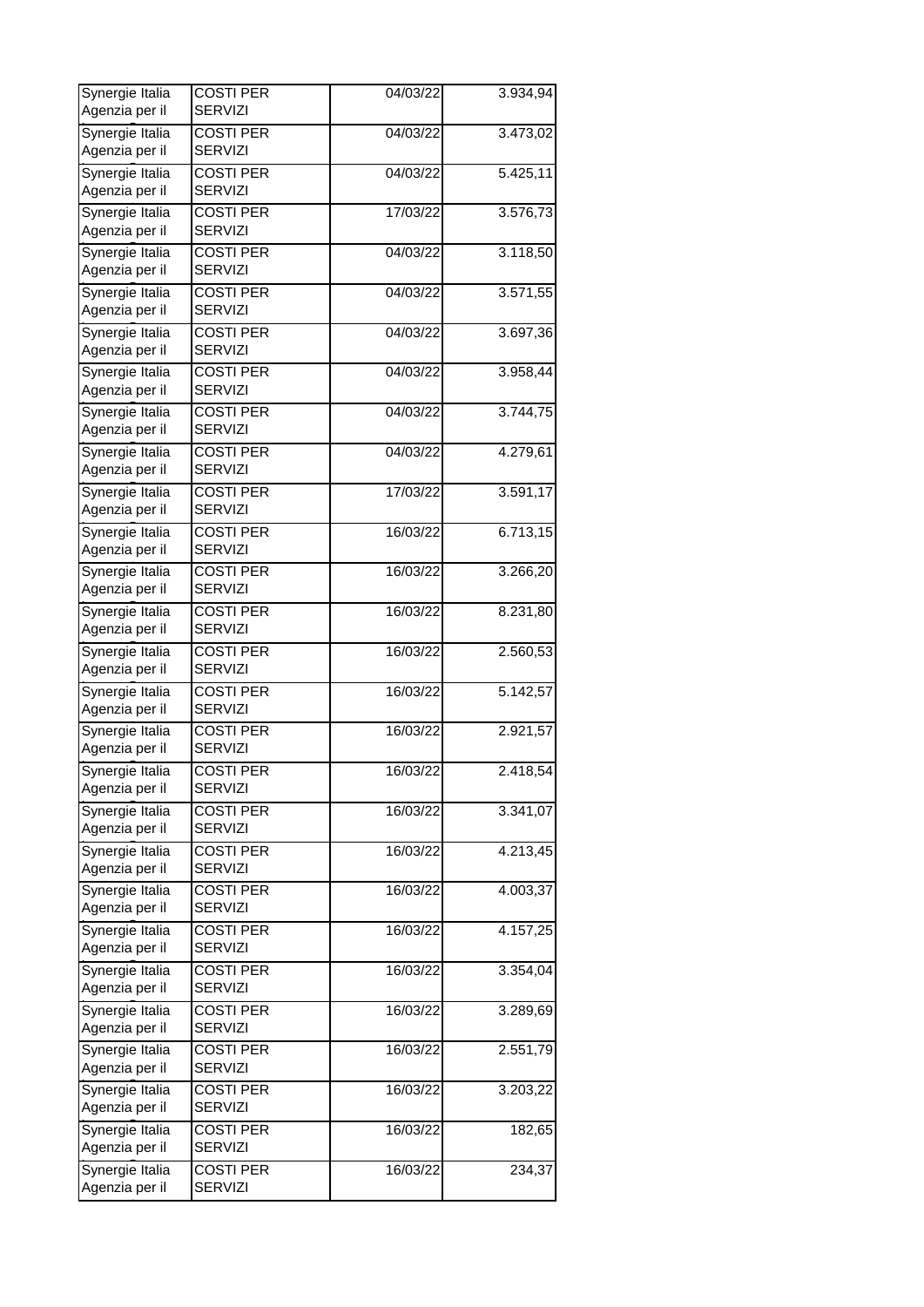| Synergie Italia<br>Agenzia per il         | <b>COSTI PER</b><br><b>SERVIZI</b>   | 16/03/22 | 2.947,26  |
|-------------------------------------------|--------------------------------------|----------|-----------|
| Synergie Italia<br>Agenzia per il         | <b>COSTI PER</b><br><b>SERVIZI</b>   | 16/03/22 | 2.921,03  |
| Synergie Italia<br>Agenzia per il         | <b>COSTI PER</b><br><b>SERVIZI</b>   | 16/03/22 | 2.676,42  |
| Synergie Italia<br>Agenzia per il         | <b>COSTI PER</b><br><b>SERVIZI</b>   | 16/03/22 | 2.841,42  |
| Synergie Italia<br>Agenzia per il         | <b>COSTI PER</b><br><b>SERVIZI</b>   | 16/03/22 | 2.234,40  |
| <b>T BRIDGE SPA</b>                       | <b>COSTI PER</b><br><b>SERVIZI</b>   | 31/03/22 | 5.516,67  |
| T BRIDGE SPA                              | <b>COSTI PER</b><br>SERVIZI          | 31/03/22 | 11.033,34 |
| T BRIDGE SPA                              | <b>COSTI PER</b><br><b>SERVIZI</b>   | 22/02/22 | 5.516,66  |
| <b>T BRIDGE SPA</b>                       | <b>COSTI PER</b><br><b>SERVIZI</b>   | 22/02/22 | 400,00    |
| <b>T BRIDGE SPA</b>                       | <b>COSTI PER</b><br><b>SERVIZI</b>   | 22/02/22 | 800,00    |
| T&G<br><b>TECHNOLOGY</b>                  | <b>COSTI PER</b><br><b>SERVIZI</b>   | 27/01/22 | 3.615,00  |
| T&G<br><b>TECHNOLOGY</b>                  | <b>COSTI PER</b><br>SERVIZI          | 31/03/22 | 32.773,11 |
| T&G<br><b>TECHNOLOGY</b>                  | <b>COSTI PER</b><br><b>SERVIZI</b>   | 31/03/22 | 3.614,37  |
| T&G<br><b>TECHNOLOGY</b>                  | <b>COSTI PER</b><br>SERVIZI          | 31/03/22 | 3.615,00  |
| T&G<br><b>TECHNOLOGY</b>                  | <b>COSTI PER</b><br><b>SERVIZI</b>   | 31/03/22 | 1.807,19  |
| T&G<br><b>TECHNOLOGY</b>                  | <b>COSTI PER</b><br><b>SERVIZI</b>   | 27/01/22 | 3.614,37  |
| T&G<br><b>TECHNOLOGY</b>                  | <b>COSTI PER</b><br><b>SERVIZI</b>   | 22/02/22 | 1.972,00  |
| T&G<br><b>TECHNOLOGY</b>                  | <b>COSTI PER</b><br><b>SERVIZI</b>   | 27/01/22 | 3.900,00  |
| T&G<br><b>TECHNOLOGY</b>                  | <b>COSTI PER</b><br><b>SERVIZI</b>   | 04/03/22 | 3.614,37  |
| T&G<br><b>TECHNOLOGY</b>                  | <b>COSTI PER</b><br><b>SERVIZI</b>   | 31/03/22 | 3.614,37  |
| T&G<br><b>TECHNOLOGY</b>                  | <b>COSTI PER</b><br><b>SERVIZI</b>   | 22/02/22 | 1.972,00  |
| T&G<br><b>TECHNOLOGY</b>                  | <b>COSTI PER</b><br><b>SERVIZI</b>   | 27/01/22 | 3.614,37  |
| T&G<br><b>TECHNOLOGY</b>                  | <b>COSTI PER</b><br><b>SERVIZI</b>   | 04/03/22 | 3.615,00  |
| T&G<br><b>TECHNOLOGY</b>                  | <b>COSTI PER</b><br><b>SERVIZI</b>   | 31/03/22 | 1.807,19  |
| T&G<br>TECHNOLOGY                         | <b>CONSULENZE E</b><br><b>COLLAB</b> | 04/03/22 | 3.614,37  |
| TACK & TMI<br><b>ITALY SRL</b>            | <b>COSTI PER</b><br><b>SERVIZI</b>   | 27/01/22 | 184,00    |
| <b>TACK &amp; TMI</b><br><b>ITALY SRL</b> | <b>COSTI PER</b><br><b>SERVIZI</b>   | 17/03/22 | 276,00    |
| <b>TACK &amp; TMI</b><br><b>ITALY SRL</b> | <b>COSTI PER</b><br><b>SERVIZI</b>   | 27/01/22 | 230,00    |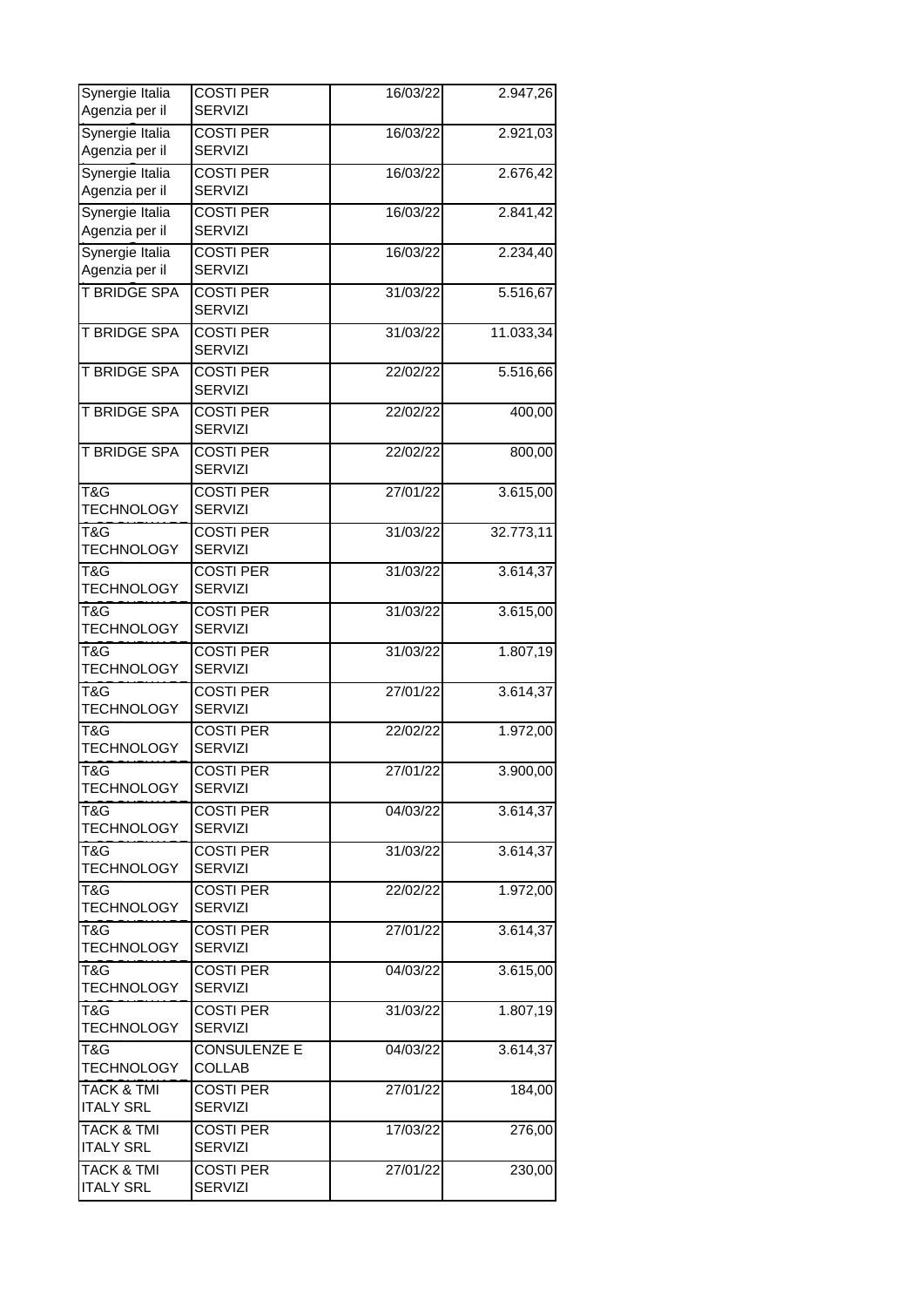| Tec Impianti                    | <b>COSTI ACQUISTI</b>   | 31/03/22 | 1.700,00   |
|---------------------------------|-------------------------|----------|------------|
| s.c.ar.l.                       | <b>MATERIE PRIME</b>    |          |            |
| Tec Impianti                    | <b>COSTI ACQUISTI</b>   | 25/02/22 | 1.600,00   |
| s.c.ar.l.                       | <b>MATERIE PRIME</b>    |          |            |
| <b>Tec Impianti</b>             | <b>COSTI PER</b>        | 31/03/22 | 21.250,00  |
| s.c.ar.l.                       | <b>SERVIZI</b>          |          |            |
| <b>TECH DATA</b>                | <b>COSTI PER</b>        | 25/02/22 | 2.091,79   |
| <b>ITALIA S.r.I.</b>            | <b>SERVIZI</b>          |          |            |
| <b>TECH DATA</b>                | <b>COSTI PER</b>        | 31/03/22 | 1.962,35   |
| <b>ITALIA S.r.I.</b>            | <b>SERVIZI</b>          |          |            |
| <b>TECH DATA</b>                | <b>COSTI PER</b>        | 02/02/22 | 2.051,78   |
| <b>ITALIA S.r.I.</b>            | <b>SERVIZI</b>          |          |            |
| <b>TECH DATA</b>                | <b>COSTI PER</b>        | 02/02/22 | 1.363,71   |
| <b>ITALIA S.r.I.</b>            | <b>SERVIZI</b>          |          |            |
| <b>TECH DATA</b>                | <b>COSTI PER</b>        | 02/02/22 | 2.082,06   |
| <b>ITALIA S.r.I.</b>            | <b>SERVIZI</b>          |          |            |
| <b>TECNOSTEEL</b>               | <b>APPARECCH DI</b>     | 31/03/22 | 1.662,00   |
|                                 | <b>ELABORAZIONE</b>     |          |            |
|                                 | <b>IMMOBILIZZAZIONI</b> |          |            |
| <b>TELECOM</b><br>ITALIA S.p.A. | <b>IMM</b>              | 16/03/22 | 43.360,81  |
|                                 |                         |          |            |
| <b>TELECOM</b>                  | <b>IMMOBILIZZAZIONI</b> | 16/03/22 | 42.572,43  |
| ITALIA S.p.A.                   | <b>IMM</b>              |          |            |
| <b>TELECOM</b>                  | <b>DIRITTI BREVETTI</b> | 30/03/22 | 139.383,15 |
| ITALIA S.p.A.                   | OPERE D'                |          |            |
| <b>TELECOM</b>                  | <b>DIRITTI BREVETTI</b> | 16/03/22 | 22.000,00  |
| ITALIA S.p.A.                   | OPERE D'                |          |            |
| <b>TELECOM</b>                  | <b>DIRITTI BREVETTI</b> | 18/03/22 | 425.590,99 |
| ITALIA S.p.A.                   | OPERE D'                |          |            |
| <b>TELECOM</b>                  | <b>COSTI ACQUISTI</b>   | 30/03/22 | 28.072,50  |
| ITALIA S.p.A.                   | <b>MATERIE PRIME</b>    |          |            |
| <b>TELECOM</b>                  | <b>COSTI ACQUISTI</b>   | 14/01/22 | 12.320,00  |
| ITALIA S.p.A.                   | <b>MATERIE PRIME</b>    |          |            |
| <b>TELECOM</b>                  | <b>COSTI ACQUISTI</b>   | 22/02/22 | 180.898,89 |
| ITALIA S.p.A.                   | <b>MATERIE PRIME</b>    |          |            |
| <b>TELECOM</b>                  | <b>COSTI ACQUISTI</b>   | 30/03/22 | 269.666,22 |
| ITALIA S.p.A.                   | <b>MATERIE PRIME</b>    |          |            |
| <b>TELECOM</b>                  | <b>COSTI ACQUISTI</b>   | 16/03/22 | 117,13     |
| ITALIA S.p.A.                   | <b>MATERIE PRIME</b>    |          |            |
| <b>TELECOM</b>                  | <b>COSTI PER</b>        | 21/03/22 | 20.050,61  |
| ITALIA S.p.A.                   | <b>SERVIZI</b>          |          |            |
| <b>TELECOM</b>                  | <b>COSTI PER</b>        | 16/03/22 | 13.200,98  |
| ITALIA S.p.A.                   | <b>SERVIZI</b>          |          |            |
| <b>TELECOM</b>                  | <b>COSTI PER</b>        | 16/03/22 | 7.545,04   |
| ITALIA S.p.A.                   | <b>SERVIZI</b>          |          |            |
| <b>TELECOM</b>                  | <b>COSTI PER</b>        | 16/03/22 | 935,78     |
| ITALIA S.p.A.                   | <b>SERVIZI</b>          |          |            |
| <b>TELECOM</b>                  | <b>COSTI PER</b>        |          |            |
| ITALIA S.p.A.                   | <b>SERVIZI</b>          | 22/02/22 | 4.285,75   |
|                                 |                         |          |            |
| <b>TELECOM</b>                  | <b>COSTI PER</b>        | 16/03/22 | 8.383,37   |
| ITALIA S.p.A.                   | <b>SERVIZI</b>          |          |            |
| <b>TELECOM</b>                  | <b>COSTI PER</b>        | 22/02/22 | 4.191,69   |
| ITALIA S.p.A.                   | <b>SERVIZI</b>          |          |            |
| <b>TELECOM</b>                  | <b>COSTI PER</b>        | 22/02/22 | 37.691,03  |
| ITALIA S.p.A.                   | <b>SERVIZI</b>          |          |            |
| <b>TELECOM</b>                  | <b>COSTI PER</b>        | 21/03/22 | 1.197,02   |
| ITALIA S.p.A.                   | <b>SERVIZI</b>          |          |            |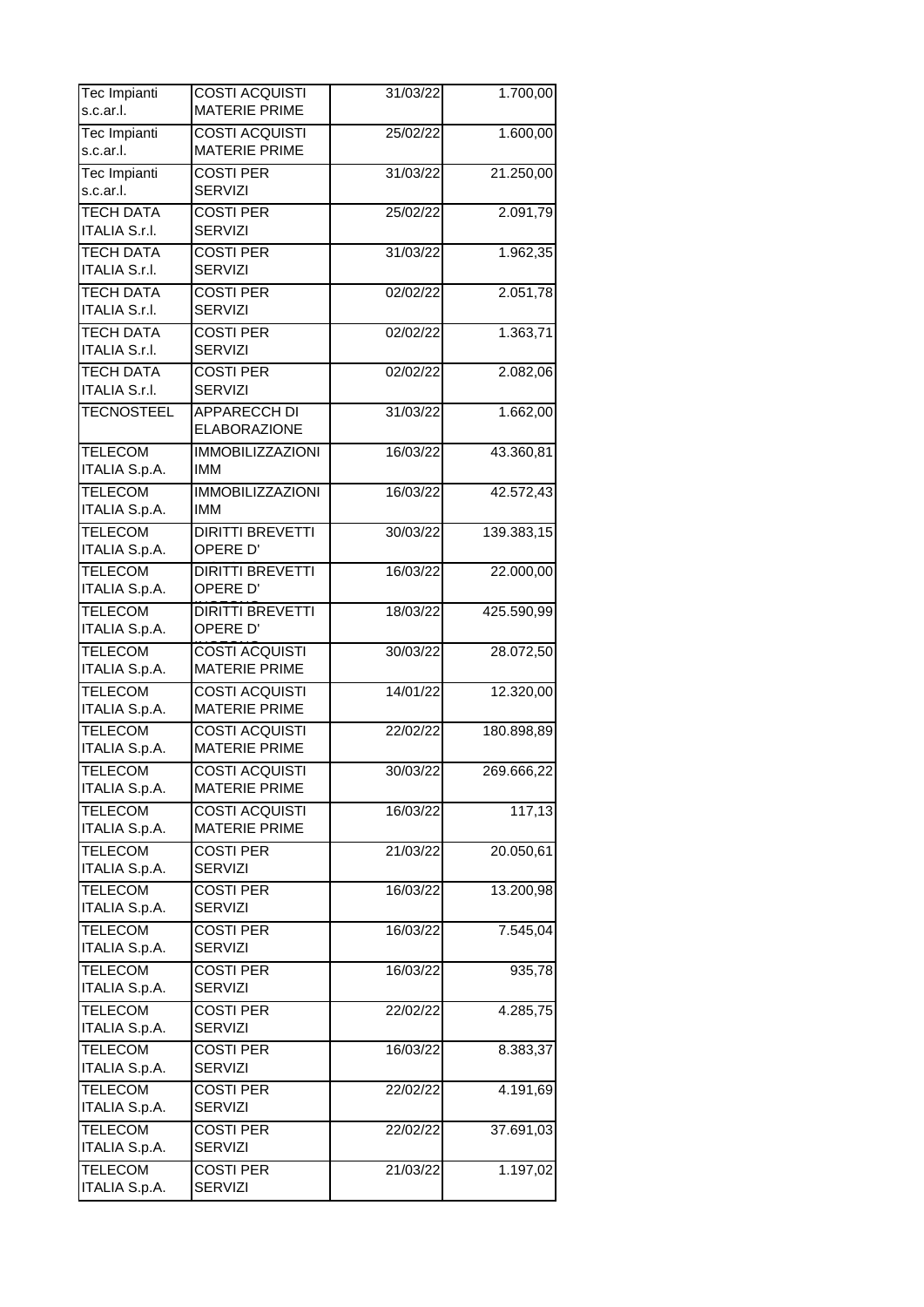| <b>SERVIZI</b><br>ITALIA S.p.A.<br><b>TELECOM</b><br><b>COSTI PER</b><br>19.916,17<br>22/03/22<br><b>SERVIZI</b><br>ITALIA S.p.A.<br><b>TELECOM</b><br><b>COSTI PER</b><br>9.503,76<br>21/03/22<br><b>SERVIZI</b><br>ITALIA S.p.A.<br><b>TELECOM</b><br><b>COSTI PER</b><br>27/01/22<br>32.217,02<br>ITALIA S.p.A.<br><b>SERVIZI</b><br><b>TELECOM</b><br><b>COSTI PER</b><br>8.700,65<br>16/03/22<br><b>SERVIZI</b><br>ITALIA S.p.A.<br><b>TELECOM</b><br><b>COSTI PER</b><br>22/02/22<br>26.290,09<br><b>SERVIZI</b><br>ITALIA S.p.A.<br><b>TELECOM</b><br><b>COSTI PER</b><br>22/02/22<br>29.799,23<br>SERVIZI<br>ITALIA S.p.A.<br><b>TELECOM</b><br><b>COSTI PER</b><br>22/02/22<br>49.756,97<br>ITALIA S.p.A.<br><b>SERVIZI</b><br><b>TELECOM</b><br><b>COSTI PER</b><br>30/03/22<br>164.647,30<br><b>SERVIZI</b><br>ITALIA S.p.A.<br><b>TELECOM</b><br><b>COSTI PER</b><br>16/03/22<br>7.824,48<br><b>SERVIZI</b><br>ITALIA S.p.A.<br><b>TELECOM</b><br><b>COSTI PER</b><br>30/03/22<br>3.529,48<br>ITALIA S.p.A.<br><b>SERVIZI</b><br><b>TELECOM</b><br><b>COSTI PER</b><br>10.349,40<br>21/03/22<br>ITALIA S.p.A.<br><b>SERVIZI</b><br><b>TELECOM</b><br><b>APPARECCH DI</b><br>207.354,71<br>22/03/22<br>ITALIA S.p.A.<br><b>ELABORAZIONE</b><br><b>TELECOM</b><br><b>COSTI PER</b><br>3.191,67<br>27/01/22<br>ITALIA S.p.A.<br><b>SERVIZI</b><br><b>TELECOM</b><br><b>COSTI PER</b><br>5.895,10<br>16/03/22<br>ITALIA S.p.A.<br><b>SERVIZI</b> |
|----------------------------------------------------------------------------------------------------------------------------------------------------------------------------------------------------------------------------------------------------------------------------------------------------------------------------------------------------------------------------------------------------------------------------------------------------------------------------------------------------------------------------------------------------------------------------------------------------------------------------------------------------------------------------------------------------------------------------------------------------------------------------------------------------------------------------------------------------------------------------------------------------------------------------------------------------------------------------------------------------------------------------------------------------------------------------------------------------------------------------------------------------------------------------------------------------------------------------------------------------------------------------------------------------------------------------------------------------------------------------------------------------------------------------------------------------------|
|                                                                                                                                                                                                                                                                                                                                                                                                                                                                                                                                                                                                                                                                                                                                                                                                                                                                                                                                                                                                                                                                                                                                                                                                                                                                                                                                                                                                                                                          |
|                                                                                                                                                                                                                                                                                                                                                                                                                                                                                                                                                                                                                                                                                                                                                                                                                                                                                                                                                                                                                                                                                                                                                                                                                                                                                                                                                                                                                                                          |
|                                                                                                                                                                                                                                                                                                                                                                                                                                                                                                                                                                                                                                                                                                                                                                                                                                                                                                                                                                                                                                                                                                                                                                                                                                                                                                                                                                                                                                                          |
|                                                                                                                                                                                                                                                                                                                                                                                                                                                                                                                                                                                                                                                                                                                                                                                                                                                                                                                                                                                                                                                                                                                                                                                                                                                                                                                                                                                                                                                          |
|                                                                                                                                                                                                                                                                                                                                                                                                                                                                                                                                                                                                                                                                                                                                                                                                                                                                                                                                                                                                                                                                                                                                                                                                                                                                                                                                                                                                                                                          |
|                                                                                                                                                                                                                                                                                                                                                                                                                                                                                                                                                                                                                                                                                                                                                                                                                                                                                                                                                                                                                                                                                                                                                                                                                                                                                                                                                                                                                                                          |
|                                                                                                                                                                                                                                                                                                                                                                                                                                                                                                                                                                                                                                                                                                                                                                                                                                                                                                                                                                                                                                                                                                                                                                                                                                                                                                                                                                                                                                                          |
|                                                                                                                                                                                                                                                                                                                                                                                                                                                                                                                                                                                                                                                                                                                                                                                                                                                                                                                                                                                                                                                                                                                                                                                                                                                                                                                                                                                                                                                          |
|                                                                                                                                                                                                                                                                                                                                                                                                                                                                                                                                                                                                                                                                                                                                                                                                                                                                                                                                                                                                                                                                                                                                                                                                                                                                                                                                                                                                                                                          |
|                                                                                                                                                                                                                                                                                                                                                                                                                                                                                                                                                                                                                                                                                                                                                                                                                                                                                                                                                                                                                                                                                                                                                                                                                                                                                                                                                                                                                                                          |
|                                                                                                                                                                                                                                                                                                                                                                                                                                                                                                                                                                                                                                                                                                                                                                                                                                                                                                                                                                                                                                                                                                                                                                                                                                                                                                                                                                                                                                                          |
|                                                                                                                                                                                                                                                                                                                                                                                                                                                                                                                                                                                                                                                                                                                                                                                                                                                                                                                                                                                                                                                                                                                                                                                                                                                                                                                                                                                                                                                          |
|                                                                                                                                                                                                                                                                                                                                                                                                                                                                                                                                                                                                                                                                                                                                                                                                                                                                                                                                                                                                                                                                                                                                                                                                                                                                                                                                                                                                                                                          |
|                                                                                                                                                                                                                                                                                                                                                                                                                                                                                                                                                                                                                                                                                                                                                                                                                                                                                                                                                                                                                                                                                                                                                                                                                                                                                                                                                                                                                                                          |
|                                                                                                                                                                                                                                                                                                                                                                                                                                                                                                                                                                                                                                                                                                                                                                                                                                                                                                                                                                                                                                                                                                                                                                                                                                                                                                                                                                                                                                                          |
|                                                                                                                                                                                                                                                                                                                                                                                                                                                                                                                                                                                                                                                                                                                                                                                                                                                                                                                                                                                                                                                                                                                                                                                                                                                                                                                                                                                                                                                          |
|                                                                                                                                                                                                                                                                                                                                                                                                                                                                                                                                                                                                                                                                                                                                                                                                                                                                                                                                                                                                                                                                                                                                                                                                                                                                                                                                                                                                                                                          |
|                                                                                                                                                                                                                                                                                                                                                                                                                                                                                                                                                                                                                                                                                                                                                                                                                                                                                                                                                                                                                                                                                                                                                                                                                                                                                                                                                                                                                                                          |
|                                                                                                                                                                                                                                                                                                                                                                                                                                                                                                                                                                                                                                                                                                                                                                                                                                                                                                                                                                                                                                                                                                                                                                                                                                                                                                                                                                                                                                                          |
|                                                                                                                                                                                                                                                                                                                                                                                                                                                                                                                                                                                                                                                                                                                                                                                                                                                                                                                                                                                                                                                                                                                                                                                                                                                                                                                                                                                                                                                          |
|                                                                                                                                                                                                                                                                                                                                                                                                                                                                                                                                                                                                                                                                                                                                                                                                                                                                                                                                                                                                                                                                                                                                                                                                                                                                                                                                                                                                                                                          |
|                                                                                                                                                                                                                                                                                                                                                                                                                                                                                                                                                                                                                                                                                                                                                                                                                                                                                                                                                                                                                                                                                                                                                                                                                                                                                                                                                                                                                                                          |
|                                                                                                                                                                                                                                                                                                                                                                                                                                                                                                                                                                                                                                                                                                                                                                                                                                                                                                                                                                                                                                                                                                                                                                                                                                                                                                                                                                                                                                                          |
|                                                                                                                                                                                                                                                                                                                                                                                                                                                                                                                                                                                                                                                                                                                                                                                                                                                                                                                                                                                                                                                                                                                                                                                                                                                                                                                                                                                                                                                          |
|                                                                                                                                                                                                                                                                                                                                                                                                                                                                                                                                                                                                                                                                                                                                                                                                                                                                                                                                                                                                                                                                                                                                                                                                                                                                                                                                                                                                                                                          |
|                                                                                                                                                                                                                                                                                                                                                                                                                                                                                                                                                                                                                                                                                                                                                                                                                                                                                                                                                                                                                                                                                                                                                                                                                                                                                                                                                                                                                                                          |
|                                                                                                                                                                                                                                                                                                                                                                                                                                                                                                                                                                                                                                                                                                                                                                                                                                                                                                                                                                                                                                                                                                                                                                                                                                                                                                                                                                                                                                                          |
| <b>TELECOM</b><br><b>COSTI PER</b><br>224.554,01<br>22/02/22                                                                                                                                                                                                                                                                                                                                                                                                                                                                                                                                                                                                                                                                                                                                                                                                                                                                                                                                                                                                                                                                                                                                                                                                                                                                                                                                                                                             |
| ITALIA S.p.A.<br><b>SERVIZI</b>                                                                                                                                                                                                                                                                                                                                                                                                                                                                                                                                                                                                                                                                                                                                                                                                                                                                                                                                                                                                                                                                                                                                                                                                                                                                                                                                                                                                                          |
| <b>TELECOM</b><br><b>COSTI PER</b><br>25/02/22<br>3.490,00                                                                                                                                                                                                                                                                                                                                                                                                                                                                                                                                                                                                                                                                                                                                                                                                                                                                                                                                                                                                                                                                                                                                                                                                                                                                                                                                                                                               |
| ITALIA S.p.A.<br><b>SERVIZI</b>                                                                                                                                                                                                                                                                                                                                                                                                                                                                                                                                                                                                                                                                                                                                                                                                                                                                                                                                                                                                                                                                                                                                                                                                                                                                                                                                                                                                                          |
| <b>TELECOM</b><br><b>COSTI PER</b><br>31/03/22<br>222.550,48                                                                                                                                                                                                                                                                                                                                                                                                                                                                                                                                                                                                                                                                                                                                                                                                                                                                                                                                                                                                                                                                                                                                                                                                                                                                                                                                                                                             |
| <b>SERVIZI</b><br>ITALIA S.p.A.                                                                                                                                                                                                                                                                                                                                                                                                                                                                                                                                                                                                                                                                                                                                                                                                                                                                                                                                                                                                                                                                                                                                                                                                                                                                                                                                                                                                                          |
| <b>TELECOM</b><br><b>COSTI PER</b><br>4.285,75<br>21/03/22                                                                                                                                                                                                                                                                                                                                                                                                                                                                                                                                                                                                                                                                                                                                                                                                                                                                                                                                                                                                                                                                                                                                                                                                                                                                                                                                                                                               |
| ITALIA S.p.A.<br><b>SERVIZI</b>                                                                                                                                                                                                                                                                                                                                                                                                                                                                                                                                                                                                                                                                                                                                                                                                                                                                                                                                                                                                                                                                                                                                                                                                                                                                                                                                                                                                                          |
| <b>TELECOM</b><br><b>COSTI PER</b><br>30/03/22<br>2.966,00                                                                                                                                                                                                                                                                                                                                                                                                                                                                                                                                                                                                                                                                                                                                                                                                                                                                                                                                                                                                                                                                                                                                                                                                                                                                                                                                                                                               |
| ITALIA S.p.A.<br><b>SERVIZI</b>                                                                                                                                                                                                                                                                                                                                                                                                                                                                                                                                                                                                                                                                                                                                                                                                                                                                                                                                                                                                                                                                                                                                                                                                                                                                                                                                                                                                                          |
| <b>TELECOM</b><br><b>COSTI PER</b><br>6.296,78<br>21/03/22                                                                                                                                                                                                                                                                                                                                                                                                                                                                                                                                                                                                                                                                                                                                                                                                                                                                                                                                                                                                                                                                                                                                                                                                                                                                                                                                                                                               |
| ITALIA S.p.A.<br><b>SERVIZI</b>                                                                                                                                                                                                                                                                                                                                                                                                                                                                                                                                                                                                                                                                                                                                                                                                                                                                                                                                                                                                                                                                                                                                                                                                                                                                                                                                                                                                                          |
| <b>TELECOM</b><br>27/01/22<br>4.161,60<br><b>COSTI ACQUISTI</b>                                                                                                                                                                                                                                                                                                                                                                                                                                                                                                                                                                                                                                                                                                                                                                                                                                                                                                                                                                                                                                                                                                                                                                                                                                                                                                                                                                                          |
| ITALIA S.p.A.<br><b>MATERIE PRIME</b>                                                                                                                                                                                                                                                                                                                                                                                                                                                                                                                                                                                                                                                                                                                                                                                                                                                                                                                                                                                                                                                                                                                                                                                                                                                                                                                                                                                                                    |
| <b>TELECOM</b><br><b>COSTI PER</b><br>16/03/22<br>3.912,24<br>ITALIA S.p.A.<br><b>SERVIZI</b>                                                                                                                                                                                                                                                                                                                                                                                                                                                                                                                                                                                                                                                                                                                                                                                                                                                                                                                                                                                                                                                                                                                                                                                                                                                                                                                                                            |
| <b>TELECOM</b><br><b>COSTI PER</b>                                                                                                                                                                                                                                                                                                                                                                                                                                                                                                                                                                                                                                                                                                                                                                                                                                                                                                                                                                                                                                                                                                                                                                                                                                                                                                                                                                                                                       |
| 29.500,00<br>30/03/22<br>ITALIA S.p.A.<br><b>SERVIZI</b>                                                                                                                                                                                                                                                                                                                                                                                                                                                                                                                                                                                                                                                                                                                                                                                                                                                                                                                                                                                                                                                                                                                                                                                                                                                                                                                                                                                                 |
| <b>TELECOM</b><br><b>COSTI PER</b><br>16/03/22<br>4.922,58                                                                                                                                                                                                                                                                                                                                                                                                                                                                                                                                                                                                                                                                                                                                                                                                                                                                                                                                                                                                                                                                                                                                                                                                                                                                                                                                                                                               |
| ITALIA S.p.A.<br><b>SERVIZI</b>                                                                                                                                                                                                                                                                                                                                                                                                                                                                                                                                                                                                                                                                                                                                                                                                                                                                                                                                                                                                                                                                                                                                                                                                                                                                                                                                                                                                                          |
| <b>TELECOM</b><br><b>COSTI PER</b><br>333,03<br>16/03/22                                                                                                                                                                                                                                                                                                                                                                                                                                                                                                                                                                                                                                                                                                                                                                                                                                                                                                                                                                                                                                                                                                                                                                                                                                                                                                                                                                                                 |
| ITALIA S.p.A.<br><b>SERVIZI</b>                                                                                                                                                                                                                                                                                                                                                                                                                                                                                                                                                                                                                                                                                                                                                                                                                                                                                                                                                                                                                                                                                                                                                                                                                                                                                                                                                                                                                          |
| <b>TELECOM</b><br><b>COSTI PER</b><br>30/03/22<br>2.959,96                                                                                                                                                                                                                                                                                                                                                                                                                                                                                                                                                                                                                                                                                                                                                                                                                                                                                                                                                                                                                                                                                                                                                                                                                                                                                                                                                                                               |
| ITALIA S.p.A.<br><b>SERVIZI</b>                                                                                                                                                                                                                                                                                                                                                                                                                                                                                                                                                                                                                                                                                                                                                                                                                                                                                                                                                                                                                                                                                                                                                                                                                                                                                                                                                                                                                          |
| <b>TELECOM</b><br><b>COSTI PER</b><br>27/01/22<br>13.493,63                                                                                                                                                                                                                                                                                                                                                                                                                                                                                                                                                                                                                                                                                                                                                                                                                                                                                                                                                                                                                                                                                                                                                                                                                                                                                                                                                                                              |
| ITALIA S.p.A.<br><b>SERVIZI</b>                                                                                                                                                                                                                                                                                                                                                                                                                                                                                                                                                                                                                                                                                                                                                                                                                                                                                                                                                                                                                                                                                                                                                                                                                                                                                                                                                                                                                          |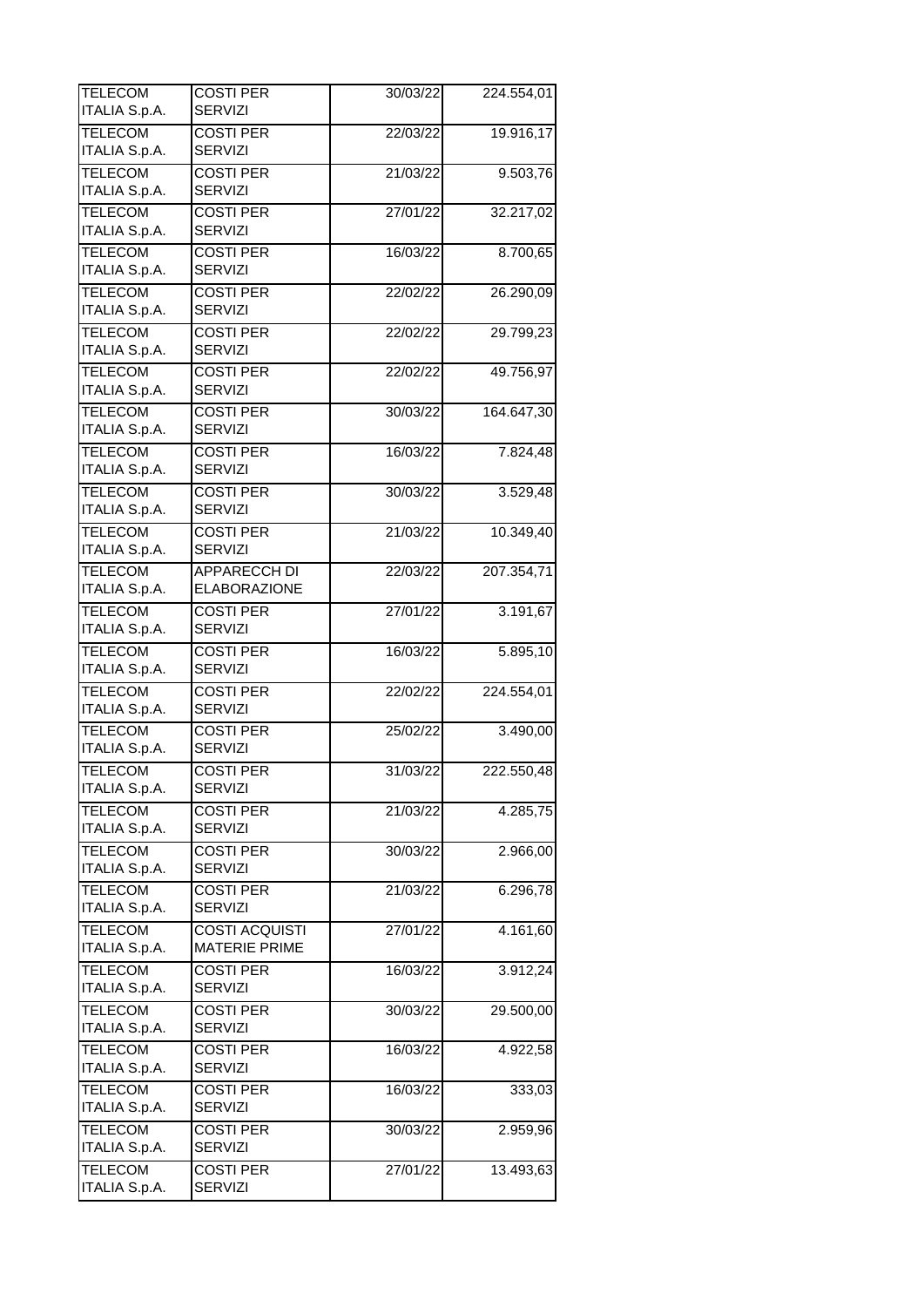| <b>TELECOM</b><br>ITALIA S.p.A.        | <b>COSTI PER</b><br><b>SERVIZI</b>                        | 16/03/22 | 9.240,00  |
|----------------------------------------|-----------------------------------------------------------|----------|-----------|
| <b>TELECOM</b>                         | <b>COSTI PER</b>                                          | 16/03/22 | 117,13    |
| ITALIA S.p.A.                          | <b>SERVIZI</b>                                            |          |           |
| <b>TELECOM</b><br><b>ITALIA S.p.A.</b> | <b>COSTI PER</b><br><b>SERVIZI</b>                        | 16/03/22 | 8.383,37  |
| <b>TELECOM</b>                         | <b>COSTI PER</b>                                          | 30/03/22 | 426,00    |
| <b>ITALIA S.p.A.</b>                   | <b>SERVIZI</b><br><b>COSTI PER</b>                        |          |           |
| <b>TELECOM</b><br>ITALIA S.p.A.        | <b>SERVIZI</b>                                            | 22/03/22 | 2.640,00  |
| <b>TELECOM</b><br>ITALIA S.p.A.        | <b>COSTI PER</b><br><b>SERVIZI</b>                        | 21/03/22 | 18.863,01 |
| <b>TELECOM</b><br>ITALIA S.p.A.        | <b>COSTI PER</b><br><b>SERVIZI</b>                        | 21/03/22 | 33.629,28 |
| <b>TELEGENOVA</b><br><b>PRODUCTION</b> | <b>COSTI PER</b><br><b>SERVIZI</b>                        | 22/02/22 | 1.400,00  |
| <b>TELEGENOVA</b><br><b>PRODUCTION</b> | <b>COSTI PER</b><br><b>SERVIZI</b>                        | 31/03/22 | 2.688,00  |
| <b>TELEGENOVA</b><br><b>PRODUCTION</b> | <b>COSTI PER</b><br><b>SERVIZI</b>                        | 31/03/22 | 1.008,00  |
| <b>TELEGENOVA</b><br><b>PRODUCTION</b> | <b>COSTI PER</b><br>SERVIZI                               | 07/02/22 | 2.000,00  |
| <b>TELEGENOVA</b><br><b>PRODUCTION</b> | <b>COSTI PER</b><br><b>SERVIZI</b>                        | 24/03/22 | 864,00    |
| TeleLiguria Sud<br><b>TLS</b>          | <b>COSTI PER</b><br><b>SERVIZI</b>                        | 31/03/22 | 300,00    |
| TeleLiguria Sud<br><b>TLS</b>          | <b>COSTI PER</b><br><b>SERVIZI</b>                        | 07/02/22 | 360,00    |
| TELENORD<br>S.R.L.                     | <b>COSTI PER</b><br><b>SERVIZI</b>                        | 22/02/22 | 5.600,00  |
| <b>TELENORD</b><br>S.R.L.              | <b>COSTI PER</b><br><b>SERVIZI</b>                        | 17/03/22 | 9.800,00  |
| <b>TELENORD</b><br>S.R.L.              | <b>COSTI PER</b><br><b>SERVIZI</b>                        | 16/03/22 | 2.475,00  |
| <b>TELENORD</b><br>S.R.L.              | <b>COSTI PER</b><br><b>SERVIZI</b>                        | 03/03/22 | 1.890,00  |
| <b>TELENORD</b><br>S.R.L.              | <b>COSTI PER</b><br><b>SERVIZI</b>                        | 31/03/22 | 2.016,00  |
| <b>TELENORD</b><br>S.R.L.              | <b>COSTI PER</b><br><b>SERVIZI</b>                        | 31/03/22 | 2.475,00  |
| <b>TELENORD</b><br>S.R.L.              | <b>COSTI PER</b><br><b>SERVIZI</b>                        | 27/01/22 | 40.500,00 |
| <b>TELENORD</b><br>S.R.L.              | <b>COSTI PER</b><br><b>SERVIZI</b>                        | 31/03/22 | 15.000,00 |
| <b>TELENORD</b><br>S.R.L.              | <b>COSTI PER</b><br><b>SERVIZI</b>                        | 27/01/22 | 2.083,33  |
| TERESA MARIA<br>DE FELICE              | <b>COSTI PER</b><br><b>SERVIZI</b>                        | 24/02/22 | 366,00    |
| Tipografia Bettini  <br>s.n.c.         | <b>COSTI ACQUISTI</b><br><b>MATERIE PRIME</b>             | 16/03/22 | 11,00     |
| s.n.c.                                 | Tipografia Bettini COSTI ACQUISTI<br><b>MATERIE PRIME</b> | 16/03/22 | 25,00     |
| <b>TOPWARE SAS</b>                     | <b>COSTI ACQUISTI</b><br><b>MATERIE PRIME</b>             | 22/02/22 | 924,00    |
| URS Italia s.r.l.                      | <b>IMMOBILIZZAZIONI</b><br><b>IMM</b>                     | 27/01/22 | 400,00    |